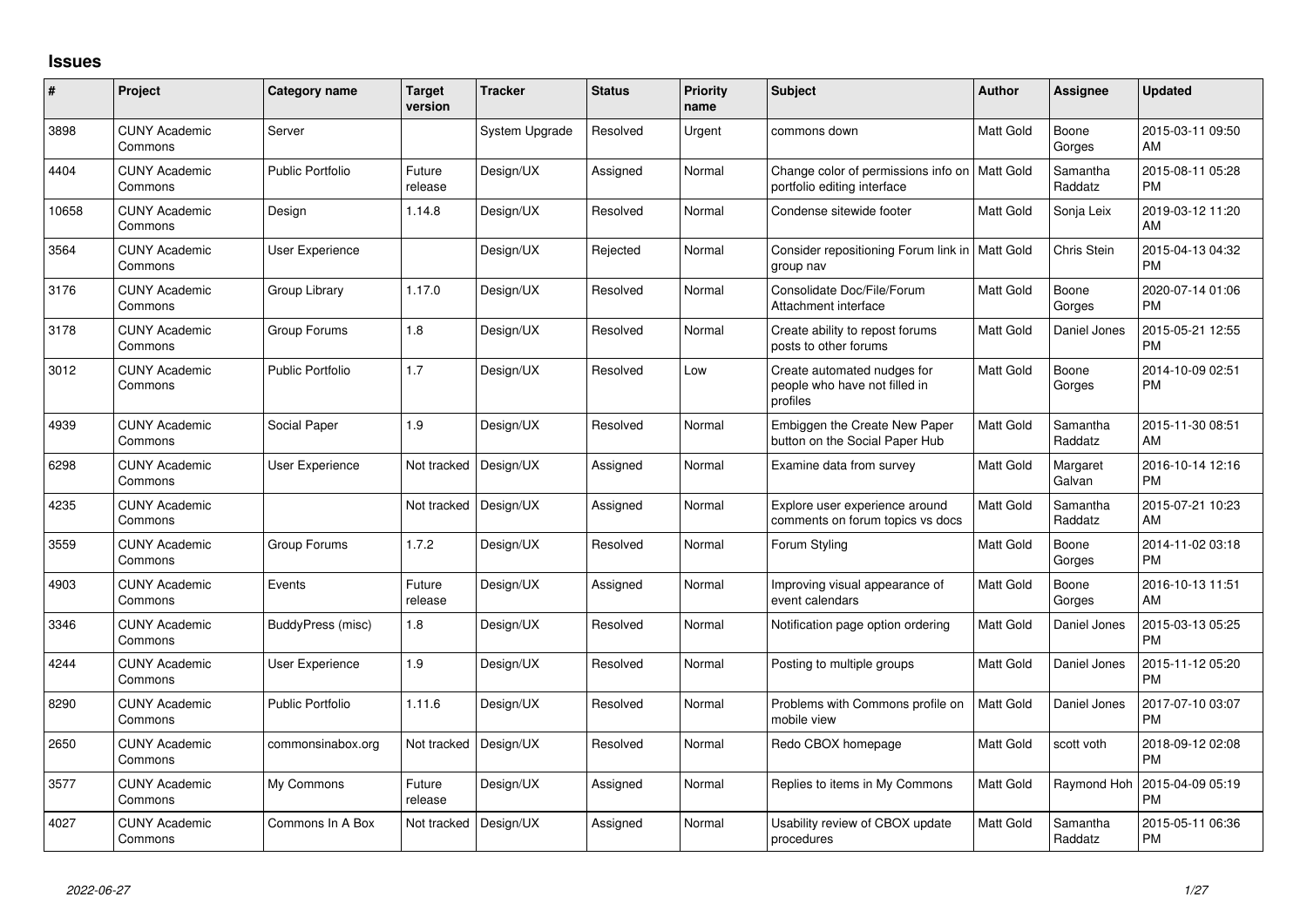| #     | Project                         | <b>Category name</b> | <b>Target</b><br>version | <b>Tracker</b> | <b>Status</b> | <b>Priority</b><br>name | Subject                                                                       | <b>Author</b> | Assignee        | <b>Updated</b>                |
|-------|---------------------------------|----------------------|--------------------------|----------------|---------------|-------------------------|-------------------------------------------------------------------------------|---------------|-----------------|-------------------------------|
| 1527  | <b>CUNY Academic</b><br>Commons |                      | Not tracked              | Publicity      | Resolved      | Normal                  | Add "THEME SONG FOR OUR<br>TIME: SLF, OWS, CUNY AC" to<br><b>Commons Buzz</b> | Matt Gold     | scott voth      | 2014-02-08 02:37<br><b>PM</b> |
| 2689  | <b>CUNY Academic</b><br>Commons | commonsinabox.org    | Not tracked              | Publicity      | Resolved      | Normal                  | Add BLSCI site to CBOX showcase                                               | Matt Gold     | scott voth      | 2014-02-08 01:39<br><b>PM</b> |
| 2626  | <b>CUNY Academic</b><br>Commons | commonsinabox.org    | Not tracked              | Publicity      | Resolved      | Normal                  | Add Digital Historians site to CBOX<br>Showcase                               | Matt Gold     | scott voth      | 2014-02-08 02:38<br><b>PM</b> |
| 3072  | CUNY Academic<br>Commons        | commonsinabox.org    | Not tracked              | Publicity      | Resolved      | Normal                  | Add Digital Thoreau to CBOX<br>showcase                                       | Matt Gold     | scott voth      | 2014-03-01 09:48<br>AM        |
| 3915  | <b>CUNY Academic</b><br>Commons | commonsinabox.org    | Not tracked              | Publicity      | Resolved      | Normal                  | Add Futures Initiative to CBOX<br>showcase                                    | Matt Gold     | scott voth      | 2015-03-19 09:34<br><b>PM</b> |
| 3095  | <b>CUNY Academic</b><br>Commons | commonsinabox.org    | Not tracked              | Publicity      | Resolved      | Normal                  | Add Hostos site to CBOX showcase                                              | Matt Gold     | scott voth      | 2014-08-20 07:06<br><b>PM</b> |
| 10647 | <b>CUNY Academic</b><br>Commons | Publicity            |                          | Publicity      | Resolved      | Normal                  | Add JTD to list of Publications on<br>the Commmons                            | Matt Gold     | scott voth      | 2018-11-01 01:33<br><b>PM</b> |
| 2003  | <b>CUNY Academic</b><br>Commons |                      | Not tracked              | Publicity      | Resolved      | Low                     | Add Sloan-C award to wikipedia<br>page                                        | Matt Gold     | scott voth      | 2012-08-06 10:15<br>AM        |
| 3519  | <b>CUNY Academic</b><br>Commons | commonsinabox.org    | Not tracked              | Publicity      | Resolved      | Normal                  | Add SUNY Geneseo English to<br>CBOX showcase & Rearrange<br>order             | Matt Gold     | scott voth      | 2014-10-10 12:08<br>AM        |
| 3820  | <b>CUNY Academic</b><br>Commons | commonsinabox.org    | Not tracked              | Publicity      | Resolved      | Normal                  | Add Texas DH site to CBOX<br>showcase                                         | Matt Gold     | scott voth      | 2015-03-04 09:24<br>AM        |
| 3327  | CUNY Academic<br>Commons        | Publicity            |                          | Publicity      | Resolved      | Normal                  | Create hero slide for publications<br>page                                    | Matt Gold     | scott voth      | 2014-07-26 05:03<br><b>PM</b> |
| 1870  | <b>CUNY Academic</b><br>Commons |                      | Not tracked              | Publicity      | Resolved      | Normal                  | Create Homepage Slide for Fashion<br><b>Studies Conference</b>                | Matt Gold     | scott voth      | 2014-02-08 02:37<br><b>PM</b> |
| 3368  | <b>CUNY Academic</b><br>Commons | Publicity            | Not tracked              | Publicity      | Resolved      | Normal                  | Create homepage slide for ITP<br>projects site                                | Matt Gold     | scott voth      | 2014-08-20 07:05<br><b>PM</b> |
| 3349  | <b>CUNY Academic</b><br>Commons | Homepage Slides      | Not tracked              | Publicity      | Resolved      | Normal                  | create homepage slide for new<br>JITP issue                                   | Matt Gold     | scott voth      | 2014-08-20 07:05<br><b>PM</b> |
| 3325  | <b>CUNY Academic</b><br>Commons | Publicity            | Not tracked   Publicity  |                | Resolved      | Low                     | Create page documenting CAC<br>contributions to WP/BP core                    | Matt Gold     | Boone<br>Gorges | 2014-09-26 06:37<br><b>PM</b> |
| 3291  | <b>CUNY Academic</b><br>Commons | Publicity            | Not tracked   Publicity  |                | Resolved      | Normal                  | Create Publications page for the<br>Commons                                   | Matt Gold     | scott voth      | 2014-07-02 02:30<br><b>PM</b> |
| 3244  | <b>CUNY Academic</b><br>Commons | cuny.is              | Not tracked              | Publicity      | Resolved      | Normal                  | CUNY.is link                                                                  | Matt Gold     | Boone<br>Gorges | 2014-05-29 08:22<br>PM        |
| 3410  | <b>CUNY Academic</b><br>Commons | cuny.is              | Not tracked   Publicity  |                | Resolved      | Normal                  | DH Praxis cuny.is request                                                     | Matt Gold     | Boone<br>Gorges | 2016-01-26 12:03<br><b>PM</b> |
| 2984  | <b>CUNY Academic</b><br>Commons | commonsinabox.org    | Not tracked   Publicity  |                | Resolved      | Normal                  | Feature Making Connections on<br>Commons Showcase                             | Matt Gold     | scott voth      | 2014-02-09 11:41<br>АM        |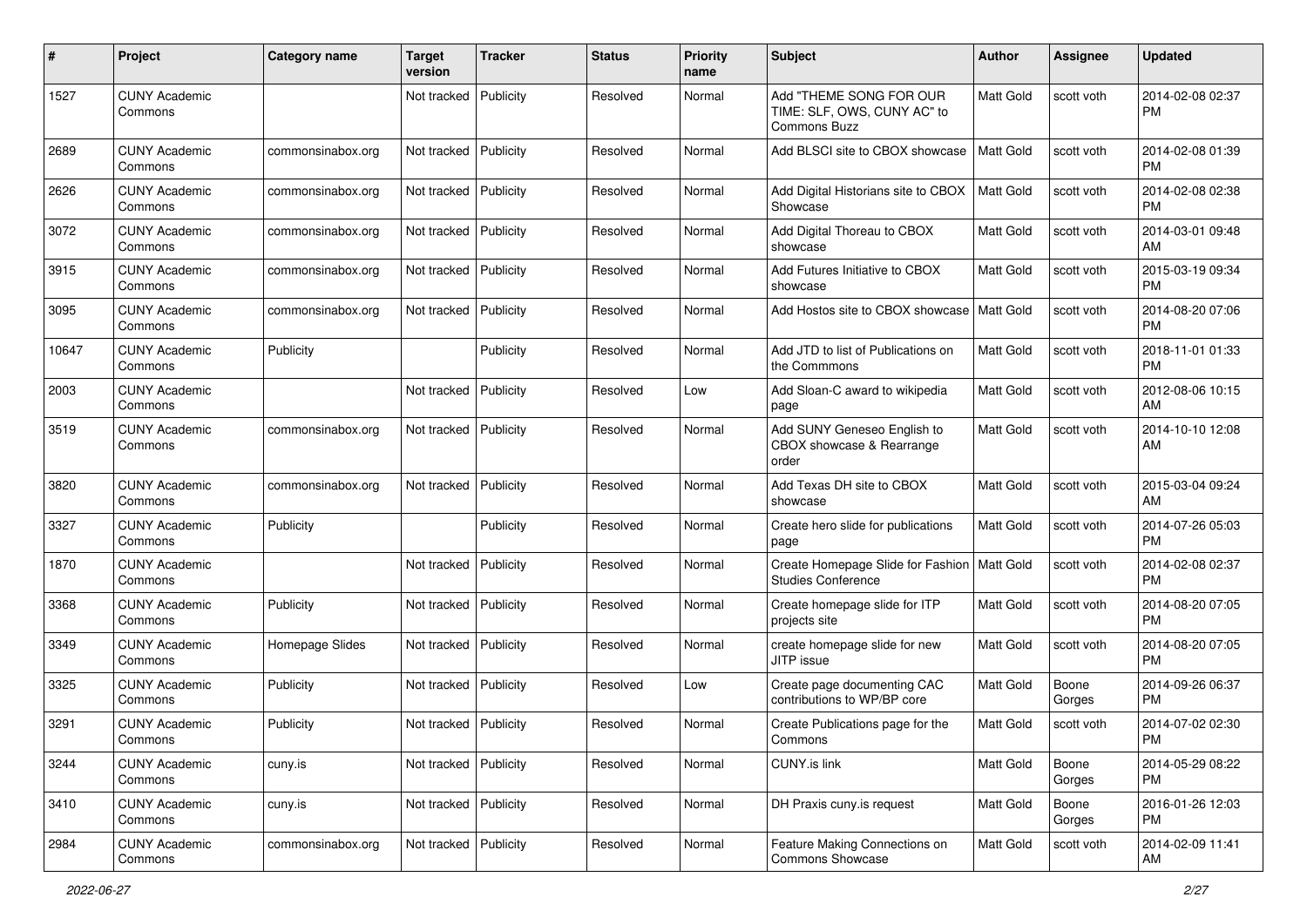| #    | Project                         | <b>Category name</b> | <b>Target</b><br>version | <b>Tracker</b> | <b>Status</b>        | <b>Priority</b><br>name | <b>Subject</b>                                                                      | <b>Author</b>    | <b>Assignee</b>  | <b>Updated</b>                |
|------|---------------------------------|----------------------|--------------------------|----------------|----------------------|-------------------------|-------------------------------------------------------------------------------------|------------------|------------------|-------------------------------|
| 2148 | <b>CUNY Academic</b><br>Commons |                      | Not tracked              | Publicity      | Resolved             | Normal                  | Feature SmashingMag article in<br>Commons Buzz, Gallery Slide                       | Matt Gold        | scott voth       | 2014-02-08 02:38<br><b>PM</b> |
| 3053 | <b>CUNY Academic</b><br>Commons | Groups (misc)        | Not tracked              | Publicity      | Resolved             | High                    | Find groups to help publicize the<br><b>CUE</b> conference                          | <b>Matt Gold</b> | Sarah<br>Morgano | 2014-02-21 03:22<br><b>PM</b> |
| 6014 | <b>CUNY Academic</b><br>Commons | Publicity            | Future<br>release        | Publicity      | Reporter<br>Feedback | Normal                  | Google search listing                                                               | Matt Gold        | Boone<br>Gorges  | 2016-09-21 03:48<br><b>PM</b> |
| 3727 | <b>CUNY Academic</b><br>Commons | Publicity            | Not tracked              | Publicity      | Resolved             | Normal                  | Happy new year homepage slide                                                       | Matt Gold        | scott voth       | 2014-12-28 02:20<br><b>PM</b> |
| 3253 | <b>CUNY Academic</b><br>Commons | Home Page            | Not tracked              | Publicity      | Resolved             | Normal                  | Homepage slide for CUE<br>conference materials                                      | Matt Gold        | scott voth       | 2014-08-20 07:04<br><b>PM</b> |
| 1500 | <b>CUNY Academic</b><br>Commons |                      | Not tracked              | Publicity      | Resolved             | Normal                  | Make Article Titles on Commons<br><b>Buzz Links</b>                                 | Matt Gold        | scott voth       | 2011-12-31 03:53<br><b>PM</b> |
| 3932 | <b>CUNY Academic</b><br>Commons | commonsinabox.org    | Not tracked              | Publicity      | Resolved             | Normal                  | Replace Islamic History Commons<br>screenshot                                       | Matt Gold        | Boone<br>Gorges  | 2015-03-19 09:39<br><b>PM</b> |
| 3352 | <b>CUNY Academic</b><br>Commons | commonsinabox.org    | Not tracked              | Publicity      | Resolved             | Normal                  | Replace MLA Commons<br>screenshot on showcase                                       | Matt Gold        | scott voth       | 2014-08-20 07:05<br><b>PM</b> |
| 3860 | <b>CUNY Academic</b><br>Commons | commonsinabox.org    | Not tracked              | Publicity      | Resolved             | Normal                  | Review CBOX showcase sites                                                          | Matt Gold        | scott voth       | 2015-03-07 10:53<br>AM        |
| 2702 | <b>CUNY Academic</b><br>Commons | WordPress (misc)     | Not tracked              | Publicity      | Resolved             | High                    | Revise GCDI text                                                                    | Matt Gold        | scott voth       | 2014-02-08 02:37<br><b>PM</b> |
| 5693 | <b>CUNY Academic</b><br>Commons | Social Paper         | Not tracked              | Publicity      | Resolved             | Normal                  | Social Paper Stats for grant report                                                 | Matt Gold        | Boone<br>Gorges  | 2016-06-14 09:21<br><b>PM</b> |
| 3359 | <b>CUNY Academic</b><br>Commons | Publicity            | Not tracked              | Publicity      | Resolved             | Normal                  | Three news blog posts                                                               | Matt Gold        | scott voth       | 2014-08-20 07:03<br><b>PM</b> |
| 3924 | <b>CUNY Academic</b><br>Commons | Commons In A Box     | Not tracked   Publicity  |                | Rejected             | Normal                  | Update CBOX showcase                                                                | Matt Gold        | scott voth       | 2015-04-28 10:34<br><b>PM</b> |
| 3990 | <b>CUNY Academic</b><br>Commons | commonsinabox.org    | Not tracked              | Publicity      | Resolved             | Normal                  | Update CBOX showcase                                                                | Matt Gold        | scott voth       | 2015-04-16 10:27<br><b>PM</b> |
| 3334 | <b>CUNY Academic</b><br>Commons | Publicity            | Not tracked              | Publicity      | Resolved             | Normal                  | <b>Update Commons Buzz and News</b><br>blog                                         | Matt Gold        | scott voth       | 2014-08-20 07:04<br><b>PM</b> |
| 1434 | <b>CUNY Academic</b><br>Commons | WordPress (misc)     | Not tracked              | Outreach       | Resolved             | Normal                  | Add Converge Article to Commons<br>Buzz                                             | Matt Gold        | scott voth       | 2011-12-31 03:54<br><b>PM</b> |
| 5131 | <b>CUNY Academic</b><br>Commons | Commons In A Box     |                          | Outreach       | Resolved             | Normal                  | Add digital archaeology commons<br>to CBOX showcase                                 | Matt Gold        | scott voth       | 2016-01-16 03:27<br><b>PM</b> |
| 1382 | <b>CUNY Academic</b><br>Commons | WordPress (misc)     | Not tracked              | Outreach       | Resolved             | Normal                  | <b>Add Recent Commons</b><br>Presentations to "Campus<br>Outreach" Tab on News Blog | Matt Gold        | scott voth       | 2016-03-04 08:48<br>AM        |
| 1561 | <b>CUNY Academic</b><br>Commons | WordPress (misc)     | 1.3.12                   | Outreach       | Resolved             | Normal                  | Add Social Media Icons back to top<br>of side column of News page                   | Matt Gold        | Boone<br>Gorges  | 2012-04-12 04:39<br><b>PM</b> |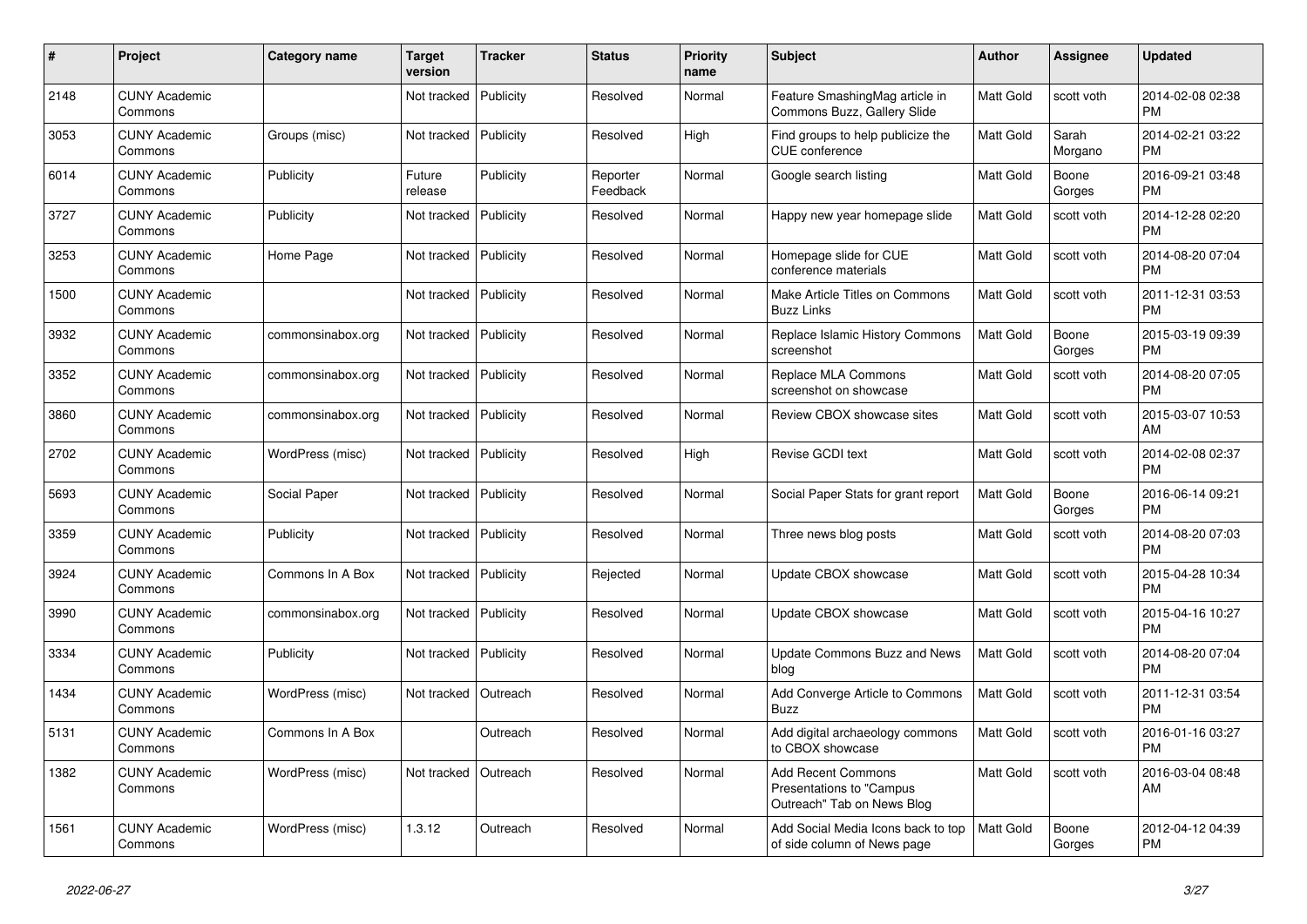| #    | Project                         | <b>Category name</b>     | <b>Target</b><br>version | <b>Tracker</b> | <b>Status</b> | <b>Priority</b><br>name | <b>Subject</b>                                                              | <b>Author</b> | Assignee         | <b>Updated</b>                |
|------|---------------------------------|--------------------------|--------------------------|----------------|---------------|-------------------------|-----------------------------------------------------------------------------|---------------|------------------|-------------------------------|
| 1560 | <b>CUNY Academic</b><br>Commons | BuddyPress (misc)        | 1.3.12                   | Outreach       | Resolved      | Normal                  | Add social media icons/info to<br>About page and Contact Us page            | Matt Gold     | Boone<br>Gorges  | 2012-04-12 09:07<br>AM        |
| 3014 | <b>CUNY Academic</b><br>Commons |                          | Not tracked              | Outreach       | Resolved      | Normal                  | Create homepage slide for CUE<br>conference                                 | Matt Gold     | scott voth       | 2014-02-08 01:40<br><b>PM</b> |
| 3479 | <b>CUNY Academic</b><br>Commons | Outreach                 | Not tracked              | Outreach       | Resolved      | Normal                  | Create MailChimp draft of CBOX<br>email                                     | Matt Gold     | scott voth       | 2014-10-04 09:50<br><b>PM</b> |
| 1473 | <b>CUNY Academic</b><br>Commons | WordPress (misc)         | 1.3.7                    | Outreach       | Resolved      | Normal                  | Create News Blog Post on Akismet<br>for CUNY                                | Matt Gold     | Matt Gold        | 2012-02-08 08:31<br><b>PM</b> |
| 637  | <b>CUNY Academic</b><br>Commons | WordPress (misc)         | Not tracked              | Outreach       | Resolved      | Normal                  | Create Table of Contents for<br>Hour-Long Commons presentation              | Matt Gold     | Michael Smith    | 2016-01-26 10:55<br>AM        |
| 3439 | <b>CUNY Academic</b><br>Commons | Commons In A Box         | Not tracked              | Outreach       | Resolved      | Normal                  | Draft welcome email to CBOX<br>mailing list                                 | Matt Gold     | scott voth       | 2014-09-21 07:47<br><b>PM</b> |
| 9015 | <b>CUNY Academic</b><br>Commons | Groups (misc)            | Not tracked              | Outreach       | Assigned      | Normal                  | Email group admins the email<br>addresses of their groups                   | Matt Gold     | Matt Gold        | 2018-01-02 09:54<br>AM        |
| 2999 | <b>CUNY Academic</b><br>Commons | Home Page                | Not tracked              | Outreach       | Resolved      | Normal                  | Fix Text formatting on MFA slide                                            | Matt Gold     | Sarah<br>Morgano | 2014-02-11 07:19<br><b>PM</b> |
| 1385 | <b>CUNY Academic</b><br>Commons | WordPress (misc)         | Not tracked              | Outreach       | Resolved      | Normal                  | New Commons Buzz Posts                                                      | Matt Gold     | scott voth       | 2011-12-14 12:51<br><b>PM</b> |
| 3370 | <b>CUNY Academic</b><br>Commons | <b>WordPress Plugins</b> | Not tracked              | Outreach       | Resolved      | Normal                  | Package Registration Plugin for WP<br>Repo Release                          | Matt Gold     | Raymond Hoh      | 2016-03-08 11:57<br>AM        |
| 4178 | <b>NYCDH Community Site</b>     |                          |                          | Outreach       | Resolved      | Normal                  | Please export member email<br>addresses for a site-wide mailing             | Matt Gold     | Raymond Hoh      | 2015-06-19 04:40<br>AM        |
| 3369 | <b>CUNY Academic</b><br>Commons | Reply By Email           | Not tracked              | Outreach       | Hold          | Normal                  | Release reply by email to WP<br>plugin directory                            | Matt Gold     | Raymond Hoh      | 2016-03-01 12:46<br><b>PM</b> |
| 1260 | <b>CUNY Academic</b><br>Commons | WordPress (misc)         | Not tracked              | Outreach       | Resolved      | Normal                  | Send email blast                                                            | Matt Gold     | Michael Smith    | 2016-01-26 11:01<br>AM        |
| 1397 | <b>CUNY Academic</b><br>Commons | WordPress (misc)         | Not tracked              | Outreach       | Resolved      | Normal                  | Single Aggregation Post on<br>Commons Buzz for Commons in a<br>Box feedback | Matt Gold     | scott voth       | 2011-12-14 12:50<br><b>PM</b> |
| 3450 | <b>CUNY Academic</b><br>Commons | cuny.is                  | Not tracked              | Outreach       | Resolved      | Normal                  | two cuny.is requests                                                        | Matt Gold     | Boone<br>Gorges  | 2014-09-08 03:46<br><b>PM</b> |
| 3796 | <b>CUNY Academic</b><br>Commons | Documentation            | Not tracked              | Documentation  | Resolved      | Normal                  | Add domain mapping info to Uses<br>sites page                               | Matt Gold     | scott voth       | 2015-02-08 10:02<br><b>PM</b> |
| 6220 | <b>CUNY Academic</b><br>Commons | Support                  | Not tracked              | Documentation  | Resolved      | Normal                  | Add password protection info to<br>privacy page                             | Matt Gold     | scott voth       | 2016-10-16 11:36<br>AM        |
| 6143 | <b>CUNY Academic</b><br>Commons | Events                   | 1.10.1                   | Documentation  | Resolved      | Normal                  | Calendar Embed documentation                                                | Matt Gold     | scott voth       | 2016-11-11 11:02<br>AM        |
| 2383 | <b>CUNY Academic</b><br>Commons | commonsinabox.org        | Not tracked              | Documentation  | Resolved      | Normal                  | CBOX documentation: site features                                           | Matt Gold     | scott voth       | 2014-03-01 09:46<br>AM        |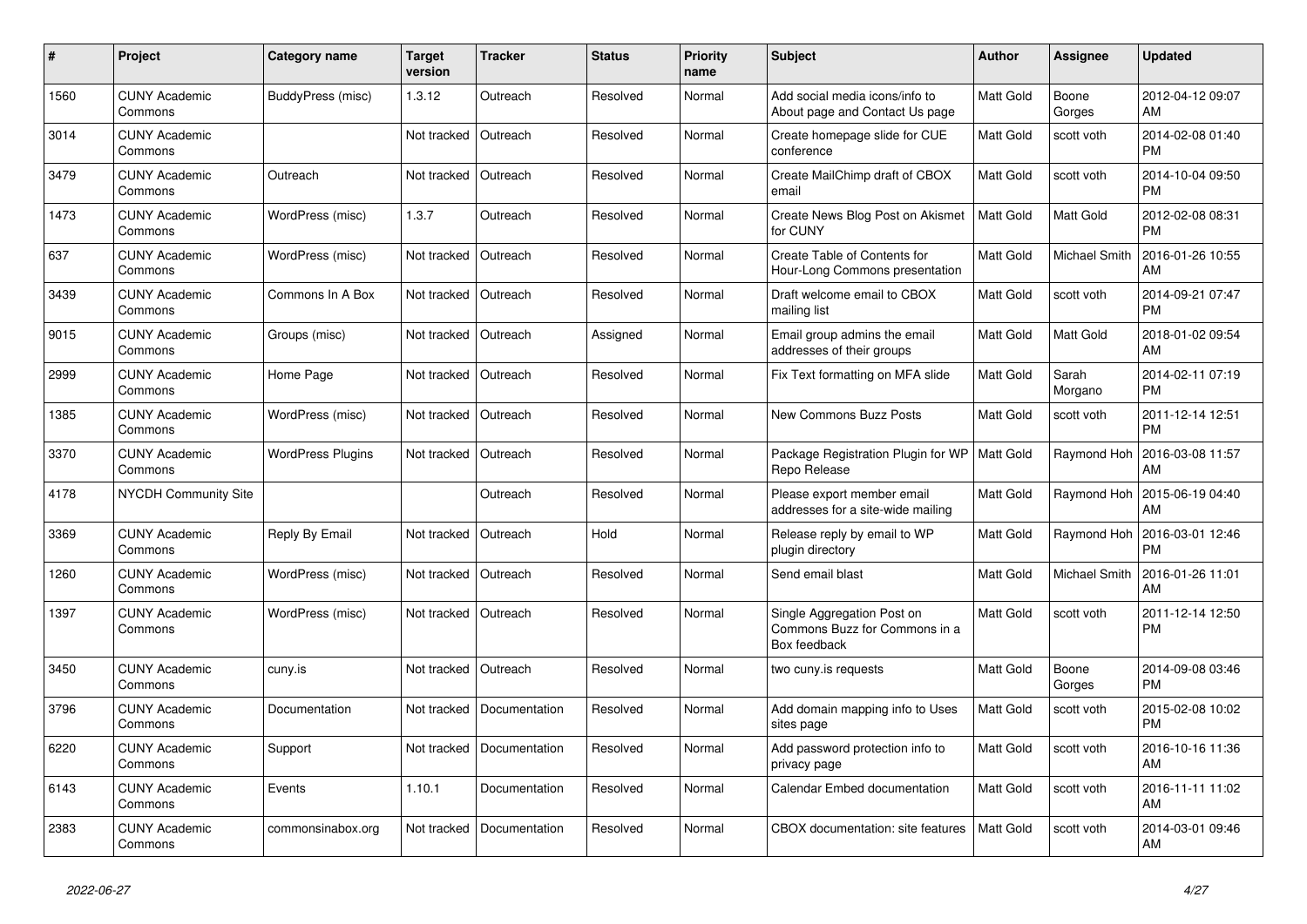| #     | Project                         | Category name            | <b>Target</b><br>version | <b>Tracker</b> | <b>Status</b> | <b>Priority</b><br>name | <b>Subject</b>                                                                  | <b>Author</b>    | Assignee           | <b>Updated</b>                |
|-------|---------------------------------|--------------------------|--------------------------|----------------|---------------|-------------------------|---------------------------------------------------------------------------------|------------------|--------------------|-------------------------------|
| 2389  | <b>CUNY Academic</b><br>Commons | commonsinabox.org        | Not tracked              | Documentation  | Resolved      | Normal                  | <b>CBOX</b> slider documentation                                                | Matt Gold        | scott voth         | 2019-09-23 03:03<br><b>PM</b> |
| 8666  | <b>CUNY Academic</b><br>Commons | Teaching                 | Not tracked              | Documentation  | Assigned      | Normal                  | Create Teaching on the Commons<br>Resource Page                                 | Matt Gold        | Laurie Hurson      | 2019-09-23 03:16<br>PM        |
| 11084 | <b>CUNY Academic</b><br>Commons | Documentation            | Not tracked              | Documentation  | Resolved      | Normal                  | document new padlet, voicethread,<br>suturi functionality                       | Matt Gold        | scott voth         | 2019-03-27 03:07<br><b>PM</b> |
| 3127  | <b>CUNY Academic</b><br>Commons | <b>WordPress Plugins</b> | Not tracked              | Documentation  | Resolved      | Normal                  | Document our Google Form embed                                                  | <b>Matt Gold</b> | scott voth         | 2016-01-26 11:27<br>AM        |
| 3524  | <b>CUNY Academic</b><br>Commons | Documentation            | Not tracked              | Documentation  | Assigned      | Normal                  | Post describing all you can do when   Matt Gold<br>starting up a new blog/group |                  | scott voth         | 2014-10-04 12:56<br><b>PM</b> |
| 3942  | <b>CUNY Academic</b><br>Commons | Redmine                  | Not tracked              | Documentation  | Resolved      | Normal                  | <b>Preferred Redmine Statuses</b>                                               | Matt Gold        | Boone<br>Gorges    | 2015-03-21 09:25<br><b>PM</b> |
| 2885  | <b>CUNY Academic</b><br>Commons | WordPress (misc)         | Not tracked              | Documentation  | Resolved      | Normal                  | Update analytics documentation                                                  | Matt Gold        | scott voth         | 2014-02-08 01:40<br><b>PM</b> |
| 6456  | <b>CUNY Academic</b><br>Commons | Documentation            | Not tracked              | Documentation  | Resolved      | Normal                  | Update Dev Blog Free Software<br><b>Contributions Page</b>                      | Matt Gold        | Boone<br>Gorges    | 2017-11-15 05:09<br><b>PM</b> |
| 3758  | <b>CUNY Academic</b><br>Commons | Documentation            | Not tracked              | Documentation  | Resolved      | Normal                  | Update documentation on adding<br>users to blogs                                | Matt Gold        | scott voth         | 2019-09-23 03:25<br><b>PM</b> |
| 3153  | <b>CUNY Academic</b><br>Commons | Documentation            | Not tracked              | Documentation  | Resolved      | Normal                  | Update Sliders Page on Codex                                                    | Matt Gold        | scott voth         | 2016-02-07 10:05<br><b>PM</b> |
| 9127  | <b>CUNY Academic</b><br>Commons | <b>WordPress Plugins</b> |                          | Documentation  | Resolved      | Normal                  | update taxonomy of plugins                                                      | Matt Gold        | scott voth         | 2018-02-12 12:03<br><b>PM</b> |
| 4004  | <b>CUNY Academic</b><br>Commons | Group Forums             | Not tracked              | Support        | Resolved      | High                    | "Duplicate topic detected" error<br>message when posting to group<br>forum      | Matt Gold        | Boone<br>Gorges    | 2015-04-20 10:21<br>AM        |
| 329   | <b>CUNY Academic</b><br>Commons |                          | Not tracked              | Support        | Resolved      | Normal                  | 10 Things to Do After You Sign Up                                               | Matt Gold        | <b>Brian Foote</b> | 2016-01-26 10:51<br>AM        |
| 2161  | <b>CUNY Academic</b><br>Commons | WordPress (misc)         | 1.5                      | Support        | Resolved      | Normal                  | <b>Account Confirmation Email Edits</b>                                         | Matt Gold        | Chris Stein        | 2013-08-21 04:54<br><b>PM</b> |
| 1646  | <b>CUNY Academic</b><br>Commons | WordPress (misc)         | Not tracked              | Support        | Rejected      | Immediate               | Add ARC Plugins/Themes ASAP                                                     | Matt Gold        | Boone<br>Gorges    | 2012-02-21 02:19<br><b>PM</b> |
| 2060  | <b>CUNY Academic</b><br>Commons | WordPress (misc)         | 1.4.3                    | Support        | Resolved      | Normal                  | Add Digital University Theme to<br>Commons                                      | Matt Gold        | Dominic Giglio     | 2012-08-27 03:38<br>PM        |
| 2113  | <b>CUNY Academic</b><br>Commons | WordPress (misc)         | 1.4.6                    | Support        | Resolved      | Normal                  | Add google docs shortcode<br>documentation to plugin                            | Matt Gold        | Raymond Hoh        | 2012-09-30 10:57<br><b>PM</b> |
| 1673  | <b>CUNY Academic</b><br>Commons | WordPress (misc)         | Not tracked              | Support        | Resolved      | Normal                  | Add link to redmine on help page                                                | Matt Gold        | scott voth         | 2014-02-08 09:50<br>AM        |
| 1830  | <b>CUNY Academic</b><br>Commons |                          | Not tracked              | Support        | Resolved      | Normal                  | Addition to Help Wanted Blog                                                    | Matt Gold        | scott voth         | 2012-04-16 09:47<br><b>PM</b> |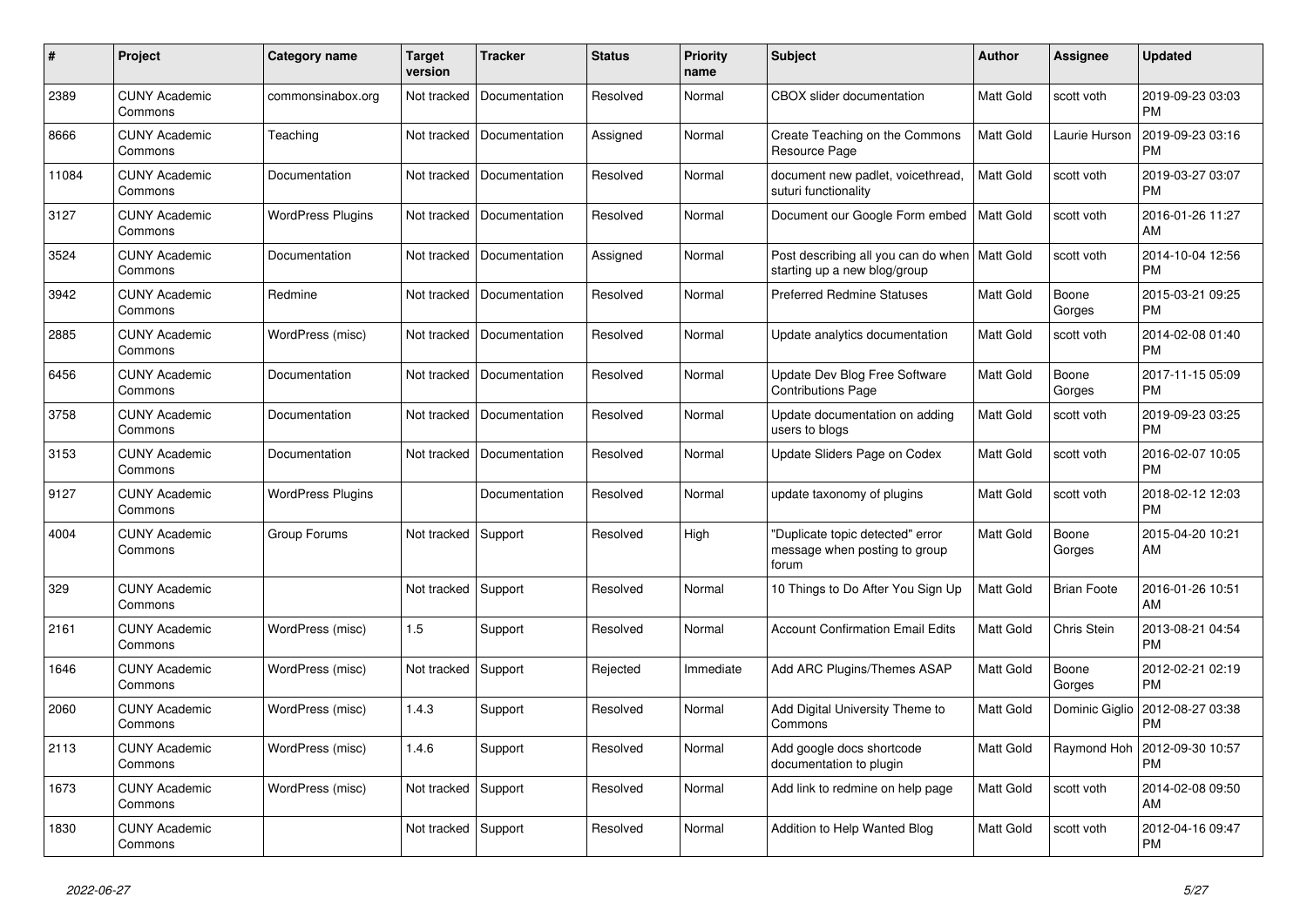| #     | Project                         | <b>Category name</b> | <b>Target</b><br>version | <b>Tracker</b> | <b>Status</b> | <b>Priority</b><br>name | <b>Subject</b>                                                       | <b>Author</b>    | Assignee         | <b>Updated</b>                |
|-------|---------------------------------|----------------------|--------------------------|----------------|---------------|-------------------------|----------------------------------------------------------------------|------------------|------------------|-------------------------------|
| 2184  | <b>CUNY Academic</b><br>Commons | BuddyPress (misc)    | 1.4.9                    | Support        | Resolved      | Normal                  | Adjust Invite Directions to include<br>info about max invites        | Matt Gold        | Boone<br>Gorges  | 2012-11-03 04:23<br><b>PM</b> |
| 3267  | <b>CUNY Academic</b><br>Commons | Server               | Not tracked              | Support        | Resolved      | Normal                  | Alert Domain-Mapped Blog Owners<br>about upcoming downtime           | Matt Gold        | scott voth       | 2014-08-24 02:09<br><b>PM</b> |
| 1462  | <b>CUNY Academic</b><br>Commons | WordPress (misc)     | 1.3.13                   | Support        | Resolved      | Normal                  | Allowing registration by cuny.tv<br>domains                          | Matt Gold        | Boone<br>Gorges  | 2012-05-02 12:16<br><b>PM</b> |
| 184   | <b>CUNY Academic</b><br>Commons | BuddyPress (misc)    |                          | Support        | Resolved      | Normal                  | Allowing Users to Delete Accounts                                    | Matt Gold        | Boone<br>Gorges  | 2010-05-11 09:54<br><b>PM</b> |
| 1922  | <b>CUNY Academic</b><br>Commons | WordPress (misc)     | Not tracked              | Support        | Resolved      | Normal                  | Archiving files from a WP blog                                       | Matt Gold        | Boone<br>Gorges  | 2012-06-12 11:33<br>AM        |
| 374   | <b>CUNY Academic</b><br>Commons | WordPress (misc)     | Not tracked              | Support        | Resolved      | Normal                  | Ask CUNY Campuses to Whitelist<br>Commons Domain                     | Matt Gold        | Sarah<br>Morgano | 2013-09-08 10:12<br><b>PM</b> |
| 597   | <b>CUNY Academic</b><br>Commons | WordPress (misc)     | Not tracked              | Support        | Resolved      | Normal                  | Assist Lehman Project with Account   Matt Gold<br>Registrations      |                  | Matt Gold        | 2011-11-03 10:20<br><b>PM</b> |
| 2106  | <b>CUNY Academic</b><br>Commons | BuddyPress (misc)    | Not tracked              | Support        | Resolved      | Normal                  | Blog posts part of group activity<br>feed                            | Matt Gold        | Boone<br>Gorges  | 2016-01-26 12:30<br>AM        |
| 1094  | <b>CUNY Academic</b><br>Commons | WordPress (misc)     | Not tracked              | Support        | Rejected      | Normal                  | Blog privacy question                                                | Matt Gold        | Boone<br>Gorges  | 2011-08-04 12:01<br><b>PM</b> |
| 2622  | NYCDH Community Site            |                      |                          | Support        | Resolved      | Normal                  | BuddyPress Members Widget on<br>Homepage doesn't show new<br>members | <b>Matt Gold</b> | Raymond Hoh      | 2013-06-19 09:37<br>AM        |
| 5989  | <b>NYCDH Community Site</b>     |                      |                          | Support        | Resolved      | Normal                  | Buddypress/WP question                                               | Matt Gold        | Raymond Hoh      | 2018-02-21 07:16<br><b>PM</b> |
| 5097  | <b>CUNY Academic</b><br>Commons | Registration         | Not tracked              | Support        | Resolved      | Normal                  | Bulk account creation                                                | Matt Gold        | Boone<br>Gorges  | 2016-04-07 11:14<br>AM        |
| 11864 | <b>CUNY Academic</b><br>Commons | Events               | Not tracked              | Support        | Resolved      | Normal                  | Calendar notification question                                       | Matt Gold        | Boone<br>Gorges  | 2019-09-16 05:39<br><b>PM</b> |
| 1841  | <b>CUNY Academic</b><br>Commons | WordPress (misc)     | Not tracked              | Support        | Resolved      | Normal                  | Can't find network admin menu                                        | Matt Gold        | Boone<br>Gorges  | 2012-04-19 10:30<br><b>PM</b> |
| 2625  | <b>CUNY Academic</b><br>Commons | commonsinabox.org    | Not tracked   Support    |                | Resolved      | Normal                  | CBOX Widget Documentation Page                                       | <b>Matt Gold</b> | scott voth       | 2013-06-23 12:50<br><b>PM</b> |
| 2206  | <b>CUNY Academic</b><br>Commons | BuddyPress (misc)    | 1.4.9                    | Support        | Resolved      | Normal                  | Change anchor location for "Post<br>New Topic" in group forums       | <b>Matt Gold</b> | Dominic Giglio   | 2012-11-01 11:16<br>AM        |
| 4923  | <b>CUNY Academic</b><br>Commons | WordPress (misc)     | Not tracked              | Support        | Resolved      | Normal                  | Comment posting censoring                                            | Matt Gold        | Boone<br>Gorges  | 2015-11-20 10:37<br><b>PM</b> |
| 8380  | <b>CUNY Academic</b><br>Commons | commonsinabox.org    | Not tracked              | Support        | Resolved      | Normal                  | Commons In a Box login issue                                         | Matt Gold        | Raymond Hoh      | 2017-06-29 03:44<br><b>PM</b> |
| 491   | <b>CUNY Academic</b><br>Commons | WordPress (misc)     | Not tracked   Support    |                | Resolved      | Normal                  | Create better/more visible<br>documentation for WooThemes            | Matt Gold        | scott voth       | 2011-03-12 12:27<br><b>PM</b> |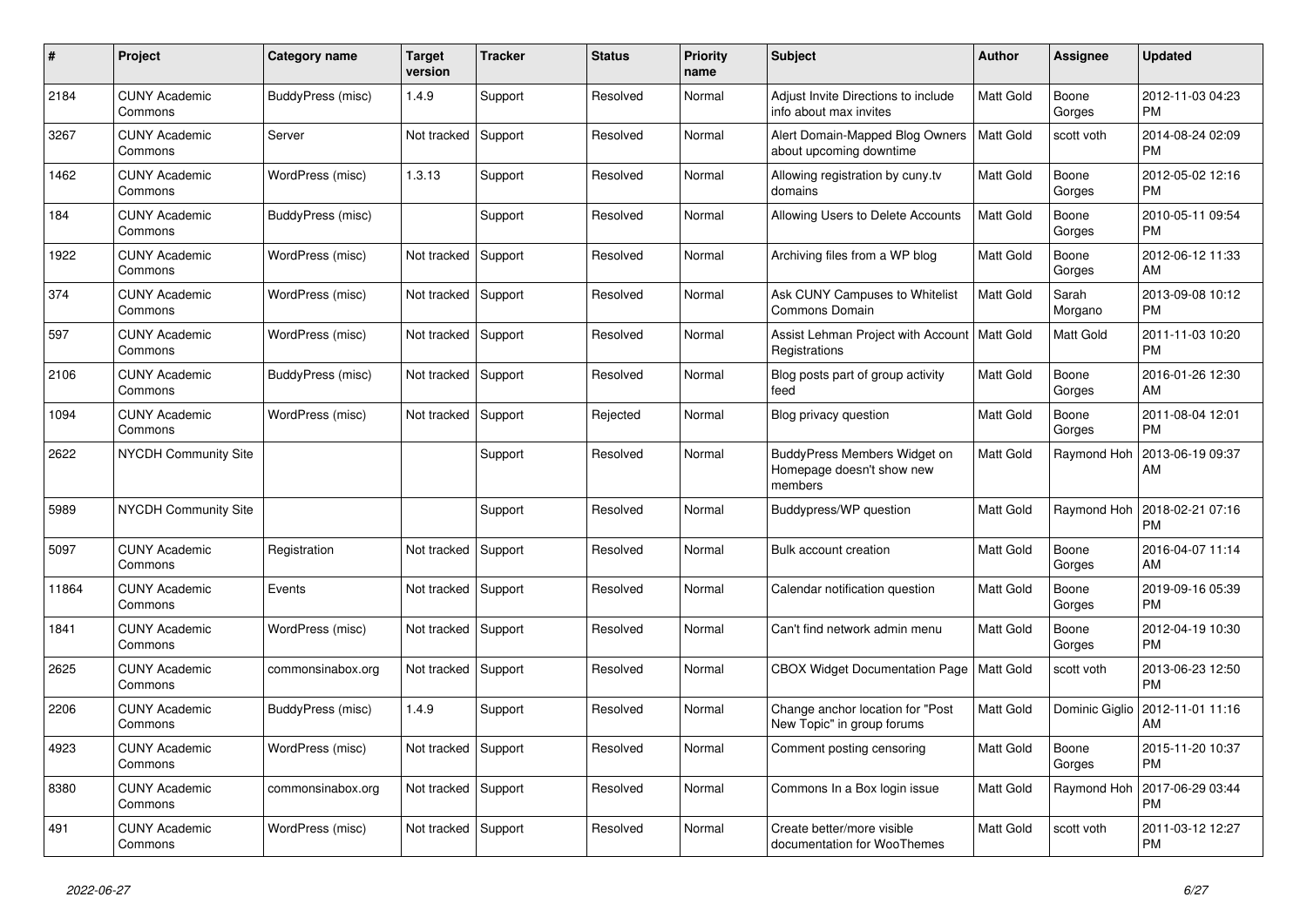| #     | Project                         | <b>Category name</b>     | <b>Target</b><br>version | <b>Tracker</b> | <b>Status</b> | Priority<br>name | <b>Subject</b>                                                                     | <b>Author</b>    | Assignee        | <b>Updated</b>                |
|-------|---------------------------------|--------------------------|--------------------------|----------------|---------------|------------------|------------------------------------------------------------------------------------|------------------|-----------------|-------------------------------|
| 2039  | <b>CUNY Academic</b><br>Commons | BuddyPress (misc)        | 1.4.3                    | Support        | Resolved      | Normal           | Create Failure function for RBE                                                    | Matt Gold        | Raymond Hoh     | 2012-08-27 09:44<br>AM        |
| 5736  | <b>CUNY Academic</b><br>Commons | WordPress (misc)         | Not tracked              | Support        | Resolved      | Normal           | Create GCDI dev site                                                               | Matt Gold        | Boone<br>Gorges | 2016-06-27 04:23<br>PM        |
| 2980  | <b>CUNY Academic</b><br>Commons |                          |                          | Support        | Resolved      | Normal           | Create Instructions for Inviting<br>People to Groups and Blogs                     | Matt Gold        | scott voth      | 2014-02-08 02:12<br><b>PM</b> |
| 636   | <b>CUNY Academic</b><br>Commons | WordPress (misc)         | Not tracked              | Support        | Assigned      | Normal           | Create Lynda.com-like Table of<br>Contents for Prospective Tutorial<br>Screencasts | Matt Gold        | scott voth      | 2016-02-23 03:12<br><b>PM</b> |
| 10950 | <b>CUNY Academic</b><br>Commons |                          |                          | Support        | Resolved      | High             | Create slide for system<br>maintenance                                             | Matt Gold        | scott voth      | 2019-01-12 10:23<br>AM        |
| 1869  | <b>CUNY Academic</b><br>Commons |                          | Not tracked              | Support        | Resolved      | Normal           | Create Slide for Victorian<br>Conference                                           | Matt Gold        | scott voth      | 2012-06-08 10:29<br><b>PM</b> |
| 1742  | <b>CUNY Academic</b><br>Commons | WordPress (misc)         | Not tracked              | Support        | Resolved      | Normal           | Create zip file of PDFs from JITP<br>directory                                     | Matt Gold        | Boone<br>Gorges | 2012-03-16 10:53<br>AM        |
| 9144  | <b>CUNY Academic</b><br>Commons | <b>WordPress Themes</b>  | Not tracked              | Support        | Resolved      | Normal           | CSS question                                                                       | Matt Gold        | Boone<br>Gorges | 2018-01-30 10:23<br><b>PM</b> |
| 4151  | <b>CUNY Academic</b><br>Commons | <b>WordPress Themes</b>  | Not tracked              | Support        | Resolved      | Normal           | CUNY GCDI homepage image links<br>broken                                           | <b>Matt Gold</b> | Daniel Jones    | 2015-08-10 02:43<br><b>PM</b> |
| 2082  | <b>CUNY Academic</b><br>Commons | BuddyPress (misc)        | 1.4.8                    | Support        | Resolved      | High             | Default: No Email?                                                                 | Matt Gold        | Dominic Giglio  | 2012-10-19 04:55<br><b>PM</b> |
| 1629  | <b>CUNY Academic</b><br>Commons | BuddyPress (misc)        | 1.4                      | Support        | Resolved      | Normal           | Deleting Group Announcements                                                       | Matt Gold        | Dominic Giglio  | 2012-07-16 12:26<br>PM        |
| 596   | <b>CUNY Academic</b><br>Commons | WordPress (misc)         | Not tracked              | Support        | Resolved      | Normal           | Document Subscribe2<br>Plugin/Update Help Group Post                               | Matt Gold        | scott voth      | 2011-04-17 11:34<br>AM        |
| 1835  | <b>CUNY Academic</b><br>Commons | WordPress (misc)         | Not tracked              | Support        | Rejected      | Normal           | Domain mapping request                                                             | Matt Gold        | Boone<br>Gorges | 2012-04-16 01:15<br>PM        |
| 5504  | <b>CUNY Academic</b><br>Commons | <b>WordPress Plugins</b> |                          | Support        | Resolved      | Normal           | Embedding CartoDB maps                                                             | Matt Gold        | Boone<br>Gorges | 2016-04-30 10:49<br>AM        |
| 12957 | <b>CUNY Academic</b><br>Commons | BuddyPress (misc)        | 1.16.14                  | Support        | Resolved      | Normal           | Export data question                                                               | Matt Gold        | Raymond Hoh     | 2020-06-23 10:53<br>AM        |
| 3452  | <b>CUNY Academic</b><br>Commons | <b>WordPress Plugins</b> |                          | Support        | Resolved      | Normal           | Github/Markdown Plugins and<br>Questions                                           | Matt Gold        | Boone<br>Gorges | 2014-09-08 10:27<br>AM        |
| 8625  | <b>CUNY Academic</b><br>Commons | Group Blogs              | 1.11.11                  | Support        | Resolved      | Normal           | Group / Blog user role syncing not<br>workina                                      | Matt Gold        | Boone<br>Gorges | 2017-08-30 04:07<br><b>PM</b> |
| 2468  | <b>CUNY Academic</b><br>Commons | BuddyPress (misc)        | Not tracked              | Support        | Resolved      | Normal           | Group files total and individual size<br>limit?                                    | Matt Gold        | Boone<br>Gorges | 2013-02-20 10:31<br><b>PM</b> |
| 1501  | <b>CUNY Academic</b><br>Commons | WordPress (misc)         | Not tracked              | Support        | Resolved      | Normal           | Help MALS Journal set up a<br>domain alias                                         | Matt Gold        | Boone<br>Gorges | 2012-01-05 01:18<br><b>PM</b> |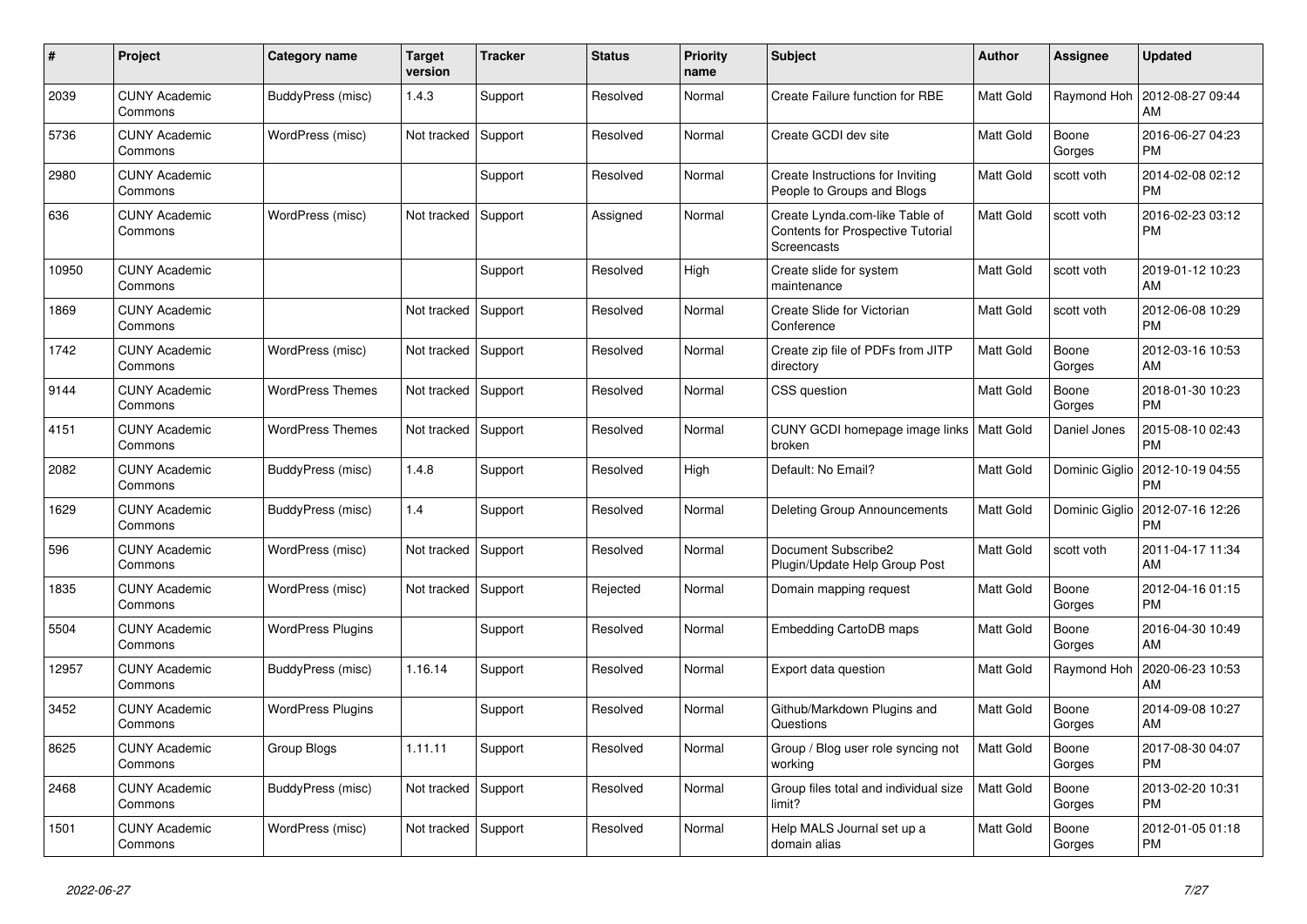| #     | Project                         | <b>Category name</b>       | <b>Target</b><br>version | <b>Tracker</b> | <b>Status</b> | <b>Priority</b><br>name | <b>Subject</b>                                                                               | <b>Author</b> | Assignee            | <b>Updated</b>                |
|-------|---------------------------------|----------------------------|--------------------------|----------------|---------------|-------------------------|----------------------------------------------------------------------------------------------|---------------|---------------------|-------------------------------|
| 1441  | <b>CUNY Academic</b><br>Commons | BuddyPress (misc)          | Not tracked              | Support        | Rejected      | Normal                  | Hiding BP Admin bar on a<br>subdomain blog                                                   | Matt Gold     | Boone<br>Gorges     | 2011-12-14 04:01<br><b>PM</b> |
| 10955 | <b>CUNY Academic</b><br>Commons | Home Page                  | 1.14.5                   | Support        | Resolved      | Normal                  | Homepage help link                                                                           | Matt Gold     | Boone<br>Gorges     | 2019-01-22 11:53<br>AM        |
| 8204  | <b>CUNY Academic</b><br>Commons | commonsinabox.org          | Not tracked              | Support        | Resolved      | Normal                  | How to create a group on<br>commonsinabox.org                                                | Matt Gold     | Boone<br>Gorges     | 2017-05-26 02:50<br><b>PM</b> |
| 9492  | <b>CUNY Academic</b><br>Commons | WordPress (misc)           | Not tracked              | Support        | Resolved      | Normal                  | Importing Wikispaces Articles to<br><b>Blogs in Academic Commons</b>                         | Matt Gold     | Raymond Hoh         | 2018-05-21 03:58<br><b>PM</b> |
| 2150  | <b>CUNY Academic</b><br>Commons | WordPress (misc)           | Not tracked              | Support        | Rejected      | Normal                  | Issue getting new member onto the<br>Commons                                                 | Matt Gold     | Matt Gold           | 2016-01-26 11:03<br>AM        |
| 3243  | <b>CUNY Academic</b><br>Commons | <b>Email Notifications</b> | Not tracked              | Support        | Rejected      | Normal                  | LAGCC email system stripping links   Matt Gold<br>from email message                         |               | Micki<br>Kaufman    | 2016-01-26 11:55<br>AM        |
| 2183  | <b>CUNY Academic</b><br>Commons | BuddyPress (misc)          | Not tracked              | Support        | Resolved      | Normal                  | Limit on group membership                                                                    | Matt Gold     | Boone<br>Gorges     | 2012-10-12 03:40<br><b>PM</b> |
| 1177  | <b>CUNY Academic</b><br>Commons | WordPress (misc)           | Not tracked              | Support        | Rejected      | Normal                  | Member claims that a previously<br>created account has disappeared                           | Matt Gold     | Boone<br>Gorges     | 2016-01-26 12:23<br>AM        |
| 16020 | <b>CUNY Academic</b><br>Commons |                            |                          | Support        | Rejected      | Normal                  | Metaslider Pro                                                                               | Matt Gold     | Boone<br>Gorges     | 2022-05-10 10:43<br>AM        |
| 3518  | <b>CUNY Academic</b><br>Commons | WordPress (misc)           | Not tracked              | Support        | Rejected      | Normal                  | Moderated comment spam                                                                       | Matt Gold     | Boone<br>Gorges     | 2016-01-26 03:26<br><b>PM</b> |
| 402   | <b>CUNY Academic</b><br>Commons | BuddyPress (misc)          | Not tracked              | Support        | Resolved      | Normal                  | Name Change Request                                                                          | Matt Gold     | Boone<br>Gorges     | 2016-01-26 12:15<br>AM        |
| 9748  | <b>CUNY Academic</b><br>Commons | Onboarding                 | Not tracked              | Support        | Resolved      | Normal                  | Non-CUNY codes and the new<br>invitation system                                              | Matt Gold     | Boone<br>Gorges     | 2018-05-14 12:54<br><b>PM</b> |
| 1371  | <b>CUNY Academic</b><br>Commons | WordPress (misc)           | 1.2.6                    | Support        | Resolved      | Normal                  | Not allowed to create accounts for<br>Non-CUNY Members                                       | Matt Gold     | Boone<br>Gorges     | 2011-11-21 02:49<br><b>PM</b> |
| 3679  | <b>CUNY Academic</b><br>Commons | Support                    | Not tracked              | Support        | Resolved      | Normal                  | Outreach to hosting partners                                                                 | Matt Gold     | scott voth          | 2014-11-30 04:23<br><b>PM</b> |
| 1663  | <b>CUNY Academic</b><br>Commons | BuddyPress (misc)          | 1.3.9                    | Support        | Resolved      | Normal                  | Please add info on Private --><br><b>Public Group Announcement</b><br>Functionality to Codex | Matt Gold     | Sarah<br>Morgano    | 2012-03-01 10:26<br>AM        |
| 14072 | <b>CUNY Academic</b><br>Commons | <b>Email Notifications</b> | Not tracked              | Support        | Rejected      | Low                     | Posting to multiple groups via email                                                         | Matt Gold     | Raymond Hoh         | 2021-02-28 05:58<br><b>PM</b> |
| 4986  | <b>CUNY Academic</b><br>Commons | ZenDesk                    | Not tracked              | Support        | Assigned      | Normal                  | Prepare documentation for Zendesk   Matt Gold<br>re web widget                               |               | Samantha<br>Raddatz | 2016-02-25 03:09<br><b>PM</b> |
| 2388  | <b>CUNY Academic</b><br>Commons | commonsinabox.org          | Not tracked              | Support        | Resolved      | Normal                  | Prevent .zip attachments from<br>being added to cbox.org                                     | Matt Gold     | Boone<br>Gorges     | 2013-02-13 02:54<br><b>PM</b> |
| 10859 | <b>CUNY Academic</b><br>Commons | WordPress (misc)           |                          | Support        | Resolved      | Low                     | Prevent trackbacks on previously<br>published pages and posts                                | Matt Gold     | Boone<br>Gorges     | 2018-12-23 07:17<br><b>PM</b> |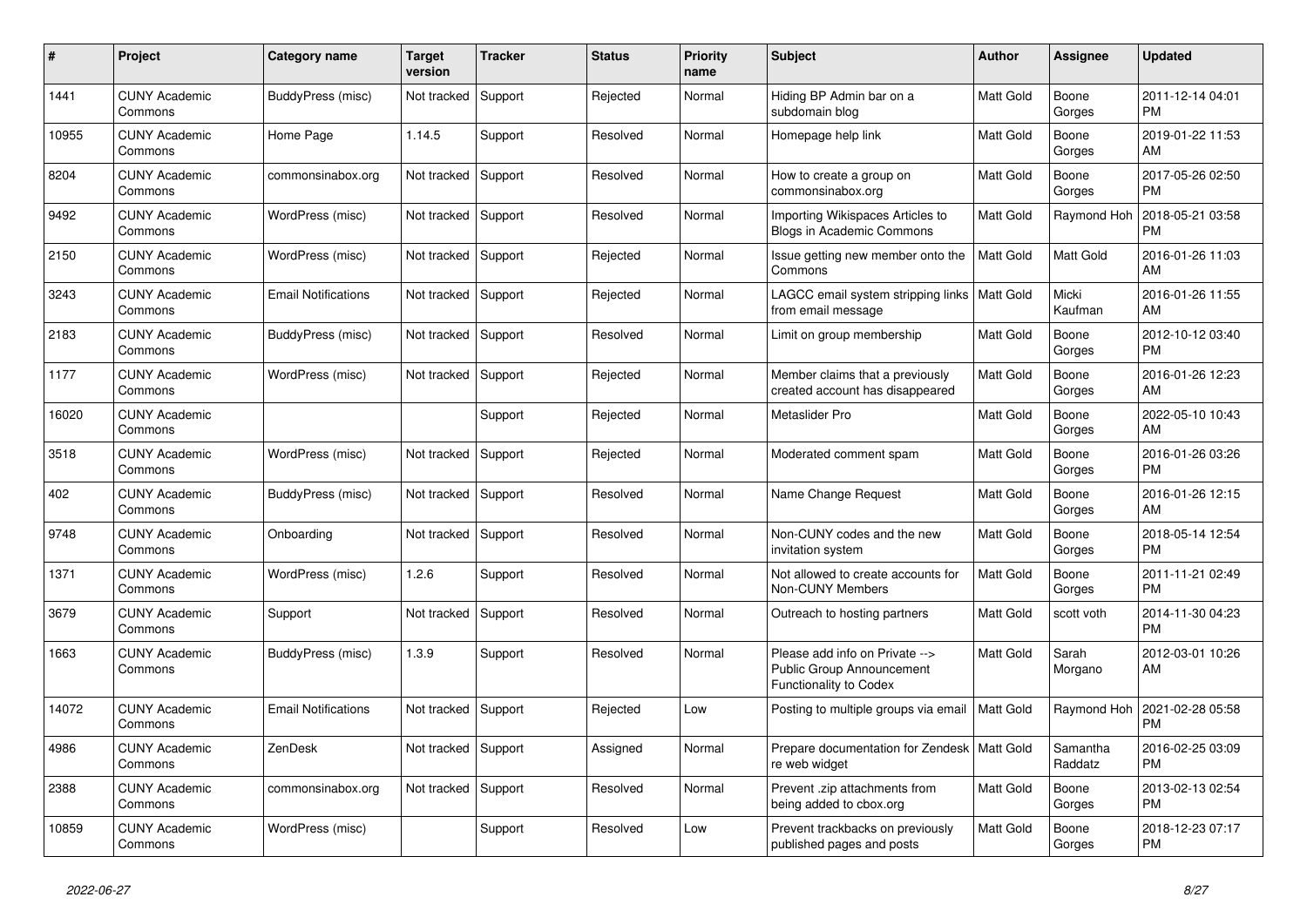| #     | Project                         | <b>Category name</b> | <b>Target</b><br>version | <b>Tracker</b> | <b>Status</b> | <b>Priority</b><br>name | <b>Subject</b>                                                                          | Author    | Assignee        | <b>Updated</b>                |
|-------|---------------------------------|----------------------|--------------------------|----------------|---------------|-------------------------|-----------------------------------------------------------------------------------------|-----------|-----------------|-------------------------------|
| 410   | <b>CUNY Academic</b><br>Commons | WordPress (misc)     | $1.1$                    | Support        | Resolved      | Normal                  | Problems embedding audio file                                                           | Matt Gold | Boone<br>Gorges | 2010-11-23 02:01<br><b>PM</b> |
| 2731  | <b>CUNY Academic</b><br>Commons | BuddyPress (misc)    | Not tracked              | Support        | Resolved      | Normal                  | <b>Profile Positions Question</b>                                                       | Matt Gold | Boone<br>Gorges | 2013-08-26 08:41<br>AM        |
| 280   | <b>CUNY Academic</b><br>Commons | BuddyPress (misc)    |                          | Support        | Resolved      | Normal                  | Prospective Member has trouble<br>signing up                                            | Matt Gold | Boone<br>Gorges | 2010-07-27 09:41<br>AM        |
| 10360 | <b>CUNY Academic</b><br>Commons | Groups (misc)        |                          | Support        | Resolved      | Normal                  | Pruning groups                                                                          | Matt Gold | Boone<br>Gorges | 2018-09-20 02:57<br><b>PM</b> |
| 708   | <b>CUNY Academic</b><br>Commons | WordPress (misc)     | Not tracked              | Support        | Rejected      | Normal                  | Question about Backup                                                                   | Matt Gold | Boone<br>Gorges | 2016-01-26 12:17<br>AM        |
| 5430  | <b>NYCDH Community Site</b>     |                      |                          | Support        | Resolved      | Normal                  | Question about deleting account                                                         | Matt Gold | Raymond Hoh     | 2018-02-21 07:15<br><b>PM</b> |
| 9115  | <b>CUNY Academic</b><br>Commons |                      | Not tracked              | Support        | Resolved      | Normal                  | question about invite by email                                                          | Matt Gold | Matt Gold       | 2018-02-13 11:14<br>AM        |
| 1149  | <b>CUNY Academic</b><br>Commons | Wiki                 | Not tracked              | Support        | Resolved      | Normal                  | Question about our MediaWiki<br>setup                                                   | Matt Gold | Boone<br>Gorges | 2011-09-01 09:21<br>AM        |
| 1891  | <b>CUNY Academic</b><br>Commons | WordPress (misc)     | Not tracked              | Support        | Resolved      | Normal                  | Question about PDF file names                                                           | Matt Gold | Boone<br>Gorges | 2012-05-15 12:26<br><b>PM</b> |
| 6467  | <b>CUNY Academic</b><br>Commons | BuddyPress (misc)    | Not tracked              | Support        | Resolved      | Normal                  | Question about what happens when   Matt Gold<br>people leave/are removed from<br>groups |           | Boone<br>Gorges | 2017-11-15 01:24<br><b>PM</b> |
| 2635  | <b>CUNY Academic</b><br>Commons | WordPress (misc)     | Not tracked              | Support        | Resolved      | High                    | Recover content of deleted blog<br>from backup                                          | Matt Gold | Matt Gold       | 2013-06-17 10:53<br>AM        |
| 5823  | <b>CUNY Academic</b><br>Commons | Domain Mapping       | 1.9.22                   | Support        | Resolved      | Normal                  | <b>Redirect CFR sites</b>                                                               | Matt Gold | Boone<br>Gorges | 2016-08-01 11:58<br><b>PM</b> |
| 1679  | <b>CUNY Academic</b><br>Commons | WordPress (misc)     | Not tracked              | Support        | Resolved      | Immediate               | Remove password-protection from<br><b>JITP</b>                                          | Matt Gold |                 | 2012-03-06 09:48<br>AM        |
| 3202  | <b>CUNY Academic</b><br>Commons | WordPress (misc)     | Not tracked              | Support        | Resolved      | Normal                  | Replicate site content for staging<br>site                                              | Matt Gold | Boone<br>Gorges | 2014-05-06 11:02<br>AM        |
| 2035  | <b>CUNY Academic</b><br>Commons | BuddyPress (misc)    | 1.4.3                    | Support        | Resolved      | High                    | Reply by Email - some possible<br>confusion                                             | Matt Gold | Raymond Hoh     | 2012-08-19 08:58<br>AM        |
| 4070  | <b>CUNY Academic</b><br>Commons | Analytics            | Not tracked              | Support        | Assigned      | Normal                  | Request for JITP site analytics                                                         | Matt Gold | Seth Persons    | 2016-02-23 03:09<br><b>PM</b> |
| 13243 | <b>CUNY Academic</b><br>Commons | Group Library        | Not tracked              | Support        | Resolved      | Normal                  | Request to copy group library                                                           | Matt Gold | Boone<br>Gorges | 2020-08-27 06:05<br><b>PM</b> |
| 929   | <b>CUNY Academic</b><br>Commons | BuddyPress (misc)    | Not tracked              | Support        | Resolved      | Normal                  | Request: Change Member ID                                                               | Matt Gold | Boone<br>Gorges | 2011-07-08 02:25<br><b>PM</b> |
| 3306  | <b>CUNY Academic</b><br>Commons | Group Invitations    | Not tracked              | Support        | Resolved      | Normal                  | Rescind Group Invitation                                                                | Matt Gold | Boone<br>Gorges | 2014-07-10 08:55<br>AM        |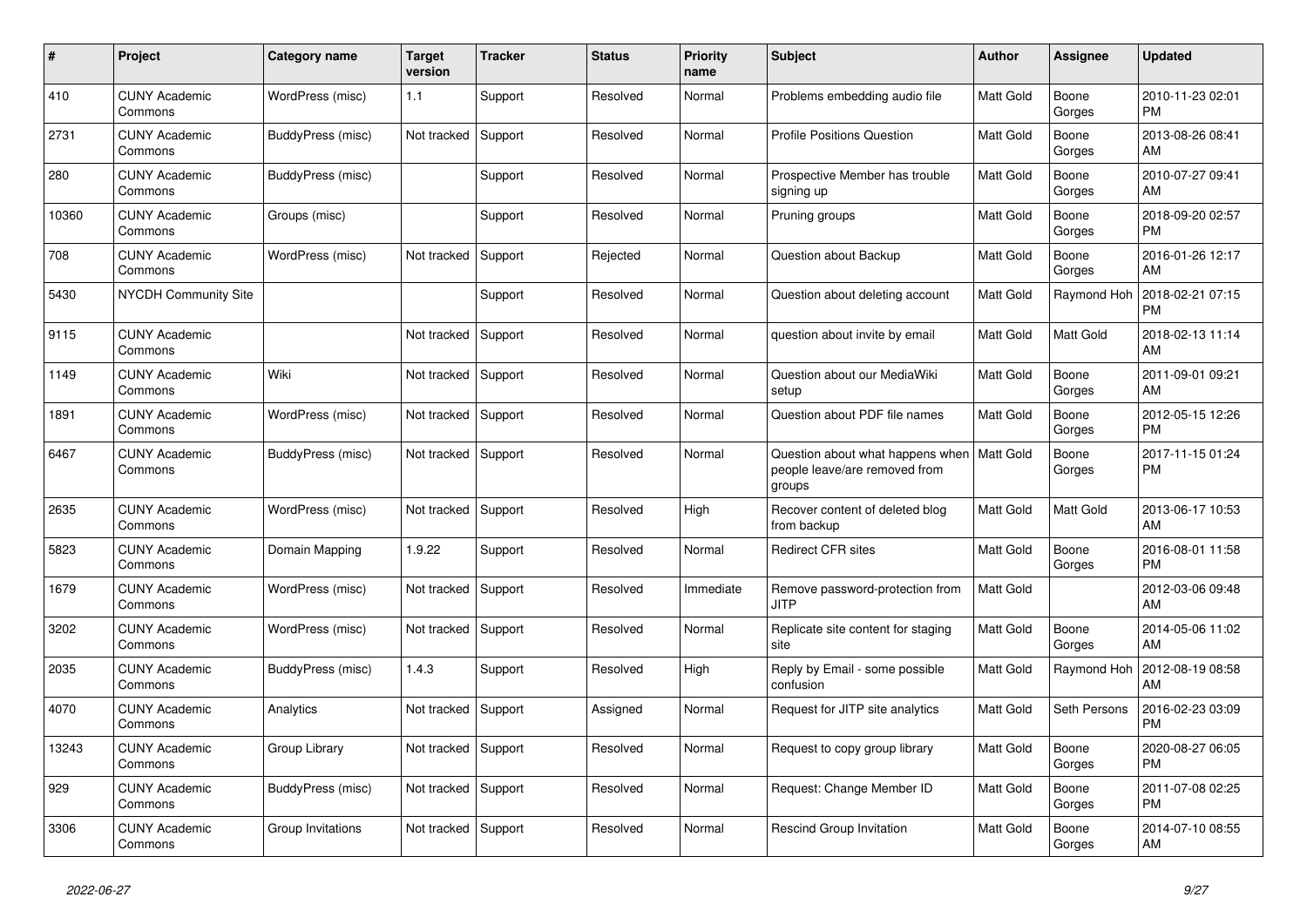| #     | Project                         | <b>Category name</b>    | <b>Target</b><br>version | <b>Tracker</b> | <b>Status</b> | <b>Priority</b><br>name | Subject                                                                                  | Author           | <b>Assignee</b>  | <b>Updated</b>                              |
|-------|---------------------------------|-------------------------|--------------------------|----------------|---------------|-------------------------|------------------------------------------------------------------------------------------|------------------|------------------|---------------------------------------------|
| 1365  | <b>CUNY Academic</b><br>Commons | WordPress (misc)        | Not tracked              | Support        | Resolved      | Normal                  | Revisions Screen Options not<br>checkable by non-admins?                                 | <b>Matt Gold</b> | Boone<br>Gorges  | 2011-11-21 09:12<br>AM                      |
| 3250  | <b>CUNY Academic</b><br>Commons | <b>WordPress Themes</b> | Not tracked              | Support        | Resolved      | Normal                  | <b>Simplicity Slider Issue</b>                                                           | Matt Gold        | <b>Matt Gold</b> | 2014-06-11 08:05<br>AM                      |
| 2233  | CUNY Academic<br>Commons        |                         | Not tracked              | Support        | Resolved      | Normal                  | Slider plugin                                                                            | <b>Matt Gold</b> |                  | 2013-03-01 11:06<br>AM                      |
| 1103  | <b>CUNY Academic</b><br>Commons | WordPress (misc)        | Not tracked              | Support        | Resolved      | Normal                  | Slideshare Embeds?                                                                       | <b>Matt Gold</b> | Boone<br>Gorges  | 2016-01-26 12:21<br>AM                      |
| 2151  | <b>CUNY Academic</b><br>Commons | WordPress (misc)        | Not tracked              | Support        | Resolved      | Low                     | Slow page load on a blog                                                                 | <b>Matt Gold</b> | scott voth       | 2014-02-08 10:18<br>AM                      |
| 8945  | <b>CUNY Academic</b><br>Commons | <b>BuddyPress Docs</b>  | Not tracked              | Support        | Duplicate     | Normal                  | Spam report                                                                              | Matt Gold        | Boone<br>Gorges  | 2017-11-28 01:39<br><b>PM</b>               |
| 2351  | <b>CUNY Academic</b><br>Commons | commonsinabox.org       | Not tracked              | Support        | Resolved      | Normal                  | Spam User/Forum post on CBOX                                                             | Matt Gold        | Boone<br>Gorges  | 2012-12-20 10:02<br>AM                      |
| 3911  | <b>CUNY Academic</b><br>Commons | SEO                     | Not tracked              | Support        | Resolved      | Normal                  | Subdomains blocking googlebot?                                                           | <b>Matt Gold</b> | <b>Matt Gold</b> | 2015-03-15 11:14<br>AM                      |
| 6773  | <b>CUNY Academic</b><br>Commons | Registration            |                          | Support        | Resolved      | Normal                  | tracking non-CUNY sign-up codes                                                          | Matt Gold        | Boone<br>Gorges  | 2016-11-17 01:15<br>AM                      |
| 15171 | NYCDH Community Site            |                         |                          | Support        | Resolved      | Normal                  | Unclear how to delete account                                                            | <b>Matt Gold</b> | Raymond Hor      | 2022-01-10 12:04<br><b>PM</b>               |
| 3437  | <b>CUNY Academic</b><br>Commons | Registration            | Not tracked              | Support        | Resolved      | Normal                  | Unconfirmed question                                                                     | Matt Gold        | Boone<br>Gorges  | 2016-01-26 12:07<br><b>PM</b>               |
| 1381  | <b>CUNY Academic</b><br>Commons | WordPress (misc)        | Not tracked              | Support        | Resolved      | Normal                  | <b>Upload New Terms of Service</b>                                                       | <b>Matt Gold</b> | <b>Matt Gold</b> | 2011-11-27 09:16<br><b>PM</b>               |
| 2068  | <b>CUNY Academic</b><br>Commons | WordPress (misc)        | Not tracked              | Support        | Resolved      | Urgent                  | User Blog Not Accessible                                                                 | Matt Gold        | Boone<br>Gorges  | 2012-08-28 07:35<br>PM                      |
| 6992  | <b>CUNY Academic</b><br>Commons | Registration            | Not tracked              | Support        | Resolved      | High                    | User cannot activate account                                                             | Matt Gold        | Boone<br>Gorges  | 2016-12-08 11:13<br>AM                      |
| 2830  | <b>CUNY Academic</b><br>Commons | BuddyPress (misc)       | Not tracked              | Support        | Resolved      | Normal                  | User question: "How do I stop the<br>automatic underlining of things in<br>my profile?"  | Matt Gold        | Boone<br>Gorges  | 2013-10-15 03:32<br><b>PM</b>               |
| 2084  | <b>CUNY Academic</b><br>Commons | WordPress (misc)        | Not tracked              | Support        | Rejected      | Normal                  | User reports redirect error                                                              | <b>Matt Gold</b> | Boone<br>Gorges  | 2016-01-26 12:27<br>AM                      |
| 2627  | <b>NYCDH Community Site</b>     |                         |                          | Support        | Rejected      | Normal                  | Users Marked as Spam showing up   Matt Gold<br>in New Members Widget List on<br>Homepage |                  |                  | Raymond Hoh   2020-11-23 08:56<br><b>PM</b> |
| 9941  | <b>CUNY Academic</b><br>Commons | Wiki                    | Not tracked              | Support        | Assigned      | Normal                  | Wiki functionality                                                                       | <b>Matt Gold</b> | Boone<br>Gorges  | 2018-06-26 10:57<br>AM                      |
| 615   | <b>CUNY Academic</b><br>Commons | BuddyPress (misc)       |                          | Feature        | Rejected      | Low                     | "Enter" should trigger autocomplete  <br>event                                           | Matt Gold        | Boone<br>Gorges  | 2016-10-24 11:49<br>AM                      |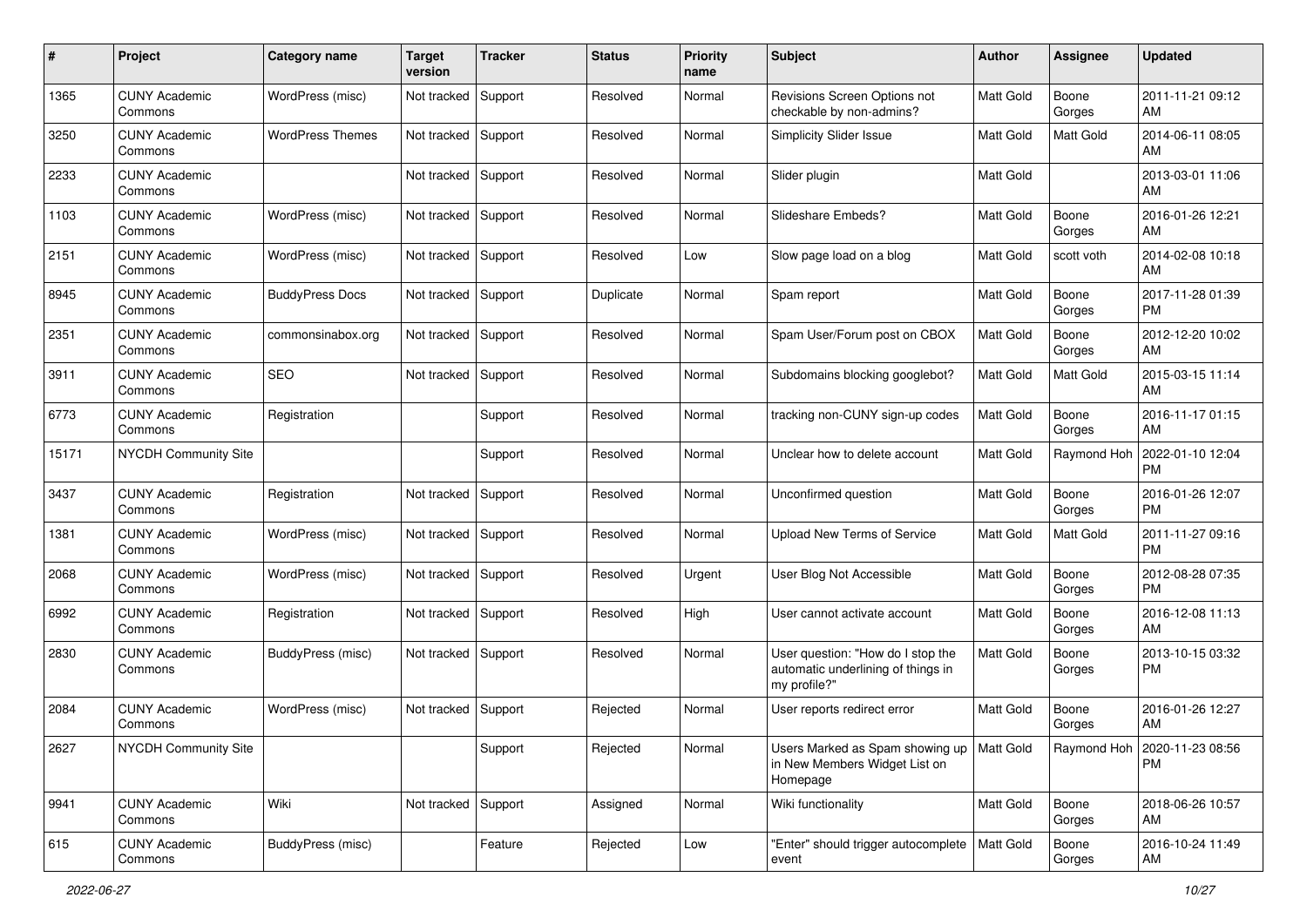| #     | <b>Project</b>                  | <b>Category name</b> | <b>Target</b><br>version | <b>Tracker</b> | <b>Status</b> | <b>Priority</b><br>name | <b>Subject</b>                                                                                                               | Author           | Assignee        | <b>Updated</b>                |
|-------|---------------------------------|----------------------|--------------------------|----------------|---------------|-------------------------|------------------------------------------------------------------------------------------------------------------------------|------------------|-----------------|-------------------------------|
| 43    | <b>CUNY Academic</b><br>Commons | Group Forums         |                          | Feature        | Resolved      | Normal                  | "Topic not found" Message for<br>non-logged in users                                                                         | Matt Gold        | Boone<br>Gorges | 2009-10-20 10:33<br>AM        |
| 705   | <b>CUNY Academic</b><br>Commons | WordPress (misc)     | 1.2.1                    | Feature        | Resolved      | Normal                  | A way to mass upload files?                                                                                                  | Matt Gold        | Boone<br>Gorges | 2011-04-27 12:04<br>AM        |
| 10263 | <b>CUNY Academic</b><br>Commons | Groups (misc)        | 1.17.0                   | Feature        | Resolved      | Normal                  | Accept multiple group membership<br>requests                                                                                 | Matt Gold        | Boone<br>Gorges | 2020-07-28 11:09<br>AM        |
| 8899  | <b>CUNY Academic</b><br>Commons | Accessibility        | 1.13                     | Feature        | Resolved      | Normal                  | <b>Accessibility Fixes</b>                                                                                                   | Matt Gold        | Boone<br>Gorges | 2018-04-23 10:55<br>AM        |
| 15123 | <b>CUNY Academic</b><br>Commons | BuddyPress (misc)    | 1.19.1                   | Feature        | Resolved      | Low                     | Actions in notification list unclear?                                                                                        | Matt Gold        | Boone<br>Gorges | 2022-01-11 04:41<br><b>PM</b> |
| 3729  | <b>CUNY Academic</b><br>Commons | WordPress (misc)     | 1.7.11                   | Feature        | Resolved      | Normal                  | Add 'contact us' line to failed login<br>screen                                                                              | Matt Gold        | Daniel Jones    | 2015-02-02 01:16<br>AM        |
| 1178  | <b>CUNY Academic</b><br>Commons | WordPress (misc)     | 1.2.5                    | Feature        | Resolved      | Normal                  | Add "Chunk" Theme to the<br>Commons                                                                                          | Matt Gold        | Boone<br>Gorges | 2011-11-14 08:25<br><b>PM</b> |
| 261   | <b>CUNY Academic</b><br>Commons | BuddyPress (misc)    |                          | Feature        | Resolved      | Normal                  | Add "more groups" and "more<br>blogs" and "more members" links to<br>homepage under lists of recently<br>active groups/blogs | <b>Matt Gold</b> | Boone<br>Gorges | 2010-06-24 03:44<br><b>PM</b> |
| 486   | <b>CUNY Academic</b><br>Commons | BuddyPress (misc)    | 1.1.4                    | Feature        | Resolved      | Normal                  | Add "Post Topic" to Group Forum<br>pages                                                                                     | Matt Gold        | Boone<br>Gorges | 2010-12-16 11:13<br>AM        |
| 70    | <b>CUNY Academic</b><br>Commons | WordPress (misc)     |                          | Feature        | Resolved      | Low                     | Add @cunycommons twitter feed to<br>News page sidebar                                                                        | <b>Matt Gold</b> | Boone<br>Gorges | 2009-12-09 12:23<br><b>PM</b> |
| 5519  | <b>NYCDH Community Site</b>     |                      |                          | Feature        | Resolved      | Normal                  | Add all NYCDH members to the<br>Announcements Group                                                                          | Matt Gold        | Raymond Hoh     | 2016-07-20 07:30<br><b>PM</b> |
| 1387  | <b>CUNY Academic</b><br>Commons | BuddyPress (misc)    | Not tracked              | Feature        | Resolved      | Normal                  | Add Alumnus/a Category for BP<br><b>Profile Fields</b>                                                                       | Matt Gold        | Matt Gold       | 2011-11-29 12:04<br>AM        |
| 534   | <b>CUNY Academic</b><br>Commons | WordPress (misc)     | 1.1.10                   | Feature        | Resolved      | Normal                  | Add an apple-touch-icon.pgn of the<br>CUNY Favicon.ico to the root<br>directory at 114x114                                   | Matt Gold        | Matt Gold       | 2011-03-08 07:34<br>AM        |
| 647   | <b>CUNY Academic</b><br>Commons | WordPress (misc)     | 1.2                      | Feature        | Resolved      | Normal                  | <b>Add Antisnews Theme</b>                                                                                                   | Matt Gold        | Boone<br>Gorges | 2011-03-26 07:58<br><b>PM</b> |
| 2653  | <b>CUNY Academic</b><br>Commons | WordPress (misc)     | 1.4.31                   | Feature        | Resolved      | Normal                  | Add AR2 beta theme                                                                                                           | Matt Gold        | Boone<br>Gorges | 2013-07-11 11:42<br>AM        |
| 2847  | <b>CUNY Academic</b><br>Commons | WordPress (misc)     | 1.5.7                    | Feature        | Resolved      | Normal                  | Add Archive.org WP Plugin                                                                                                    | Matt Gold        | Boone<br>Gorges | 2013-11-01 02:41<br><b>PM</b> |
| 257   | <b>CUNY Academic</b><br>Commons | BuddyPress (misc)    | 1.1                      | Feature        | Resolved      | Normal                  | Add avatar dimensions to the<br>Change Avatar page.                                                                          | Matt Gold        | Chris Stein     | 2010-11-16 03:58<br><b>PM</b> |
| 2806  | <b>CUNY Academic</b><br>Commons | WordPress (misc)     | 1.5.5                    | Feature        | Rejected      | Normal                  | <b>Add Bones Theme</b>                                                                                                       | Matt Gold        | Boone<br>Gorges | 2013-10-11 11:28<br>AM        |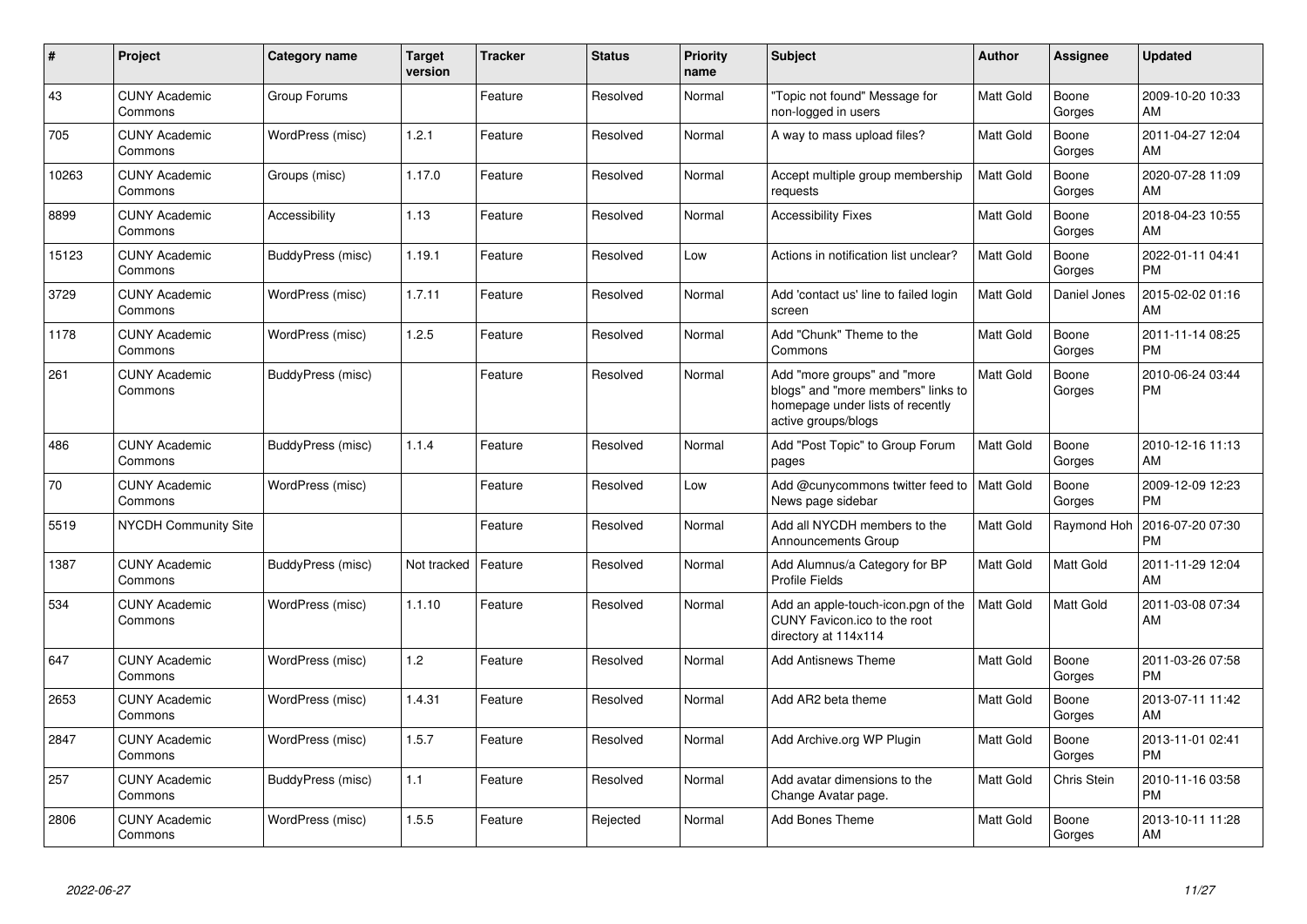| #    | <b>Project</b>                  | <b>Category name</b> | <b>Target</b><br>version | <b>Tracker</b> | <b>Status</b> | <b>Priority</b><br>name | <b>Subject</b>                                                    | <b>Author</b>    | Assignee        | <b>Updated</b>                |
|------|---------------------------------|----------------------|--------------------------|----------------|---------------|-------------------------|-------------------------------------------------------------------|------------------|-----------------|-------------------------------|
| 2362 | <b>CUNY Academic</b><br>Commons | commonsinabox.org    | Not tracked              | Feature        | Resolved      | Low                     | Add border to showcase images on<br>cbox site                     | <b>Matt Gold</b> | scott voth      | 2014-02-08 10:16<br>AM        |
| 32   | <b>CUNY Academic</b><br>Commons | BuddyPress (misc)    | 1.1                      | Feature        | Resolved      | Low                     | Add BP External Group Blogs<br>Plugin                             | Matt Gold        | Boone<br>Gorges | 2010-10-06 05:12<br><b>PM</b> |
| 699  | <b>CUNY Academic</b><br>Commons | WordPress (misc)     | 1.2                      | Feature        | Resolved      | Normal                  | Add BTCNew Plugin to the<br>Commons                               | Matt Gold        | Raymond Hol     | 2011-04-24 04:15<br><b>PM</b> |
| 782  | <b>CUNY Academic</b><br>Commons | BuddyPress (misc)    | 1.2.3                    | Feature        | Resolved      | Normal                  | Add Captcha Plugin                                                | Matt Gold        | Boone<br>Gorges | 2011-06-06 10:37<br>AM        |
| 1809 | <b>CUNY Academic</b><br>Commons | WordPress (misc)     | 1.3.11                   | Feature        | Resolved      | Normal                  | Add CataBlog Plugin                                               | <b>Matt Gold</b> | Boone<br>Gorges | 2012-04-04 10:03<br>AM        |
| 2967 | <b>CUNY Academic</b><br>Commons | commonsinabox.org    | Not tracked              | Feature        | Resolved      | Normal                  | Add ccss5 to CBOX showcase                                        | Matt Gold        | scott voth      | 2014-01-26 01:24<br><b>PM</b> |
| 2711 | <b>CUNY Academic</b><br>Commons | BuddyPress (misc)    | 1.5.1                    | Feature        | Resolved      | Normal                  | Add Change Avatar Link/Interface<br>to Profile Editing Page       | Matt Gold        | Boone<br>Gorges | 2013-08-28 12:40<br><b>PM</b> |
| 291  | <b>CUNY Academic</b><br>Commons | BuddyPress (misc)    | Future<br>release        | Feature        | Rejected      | Normal                  | Add Chat/IM functionality                                         | Matt Gold        | Boone<br>Gorges | 2015-11-12 01:36<br>AM        |
| 1637 | <b>CUNY Academic</b><br>Commons | WordPress (misc)     | 1.3.7.1                  | Feature        | Resolved      | Urgent                  | Add Clean Child Theme for ARC<br>Project                          | Matt Gold        | Boone<br>Gorges | 2012-02-21 06:13<br><b>PM</b> |
| 640  | <b>CUNY Academic</b><br>Commons | WordPress (misc)     | 1.2                      | Feature        | Resolved      | Normal                  | Add Clean Home Theme to Site                                      | Matt Gold        | Matt Gold       | 2011-04-20 06:55<br><b>PM</b> |
| 7112 | <b>CUNY Academic</b><br>Commons | WordPress (misc)     | 1.14                     | Feature        | Resolved      | Normal                  | Add Copyright option/question to<br>users on blog creation wizard | Matt Gold        | Raymond Hoh     | 2018-11-14 10:34<br>AM        |
| 9801 | <b>CUNY Academic</b><br>Commons | Courses              | 1.14                     | Feature        | Resolved      | Normal                  | Add courses item to main<br>Commons nav                           | Matt Gold        | Boone<br>Gorges | 2018-11-13 02:15<br><b>PM</b> |
| 1507 | <b>CUNY Academic</b><br>Commons | BuddyPress (misc)    | 1.3.3                    | Feature        | Resolved      | Normal                  | Add Custom Sidebar Plugin                                         | Matt Gold        | Boone<br>Gorges | 2012-01-10 07:30<br><b>PM</b> |
| 1440 | <b>CUNY Academic</b><br>Commons | WordPress (misc)     | 1.3.1                    | Feature        | Resolved      | Normal                  | Add Custom Sidebar Plugin                                         | Matt Gold        | Boone<br>Gorges | 2011-12-15 02:46<br><b>PM</b> |
| 544  | <b>CUNY Academic</b><br>Commons | WordPress (misc)     | 1.1.8                    | Feature        | Resolved      | Normal                  | Add Elegant Themes themepack to<br>site                           | Matt Gold        | Matt Gold       | 2011-01-25 01:40<br>AM        |
| 2346 | <b>CUNY Academic</b><br>Commons | WordPress (misc)     | 1.4.16                   | Feature        | Resolved      | Normal                  | Add Enable Media Replace Plugin                                   | Matt Gold        | Boone<br>Gorges | 2013-01-08 03:53<br><b>PM</b> |
| 2007 | <b>CUNY Academic</b><br>Commons | WordPress (misc)     | 1.3.17                   | Feature        | Resolved      | Normal                  | Add Events Manager Plugin                                         | Matt Gold        | Boone<br>Gorges | 2012-07-30 09:19<br>AM        |
| 349  | <b>CUNY Academic</b><br>Commons | BuddyPress (misc)    | $1.2$                    | Feature        | Resolved      | Normal                  | Add explanatory note to Group<br>Send Invites Page                | Matt Gold        | Boone<br>Gorges | 2011-03-08 08:44<br><b>PM</b> |
| 1074 | <b>CUNY Academic</b><br>Commons | WordPress (misc)     | 1.2.5                    | Feature        | Resolved      | Normal                  | Add Facebook Page Photo Gallery<br>plugin                         | Matt Gold        | Boone<br>Gorges | 2011-09-12 06:11<br><b>PM</b> |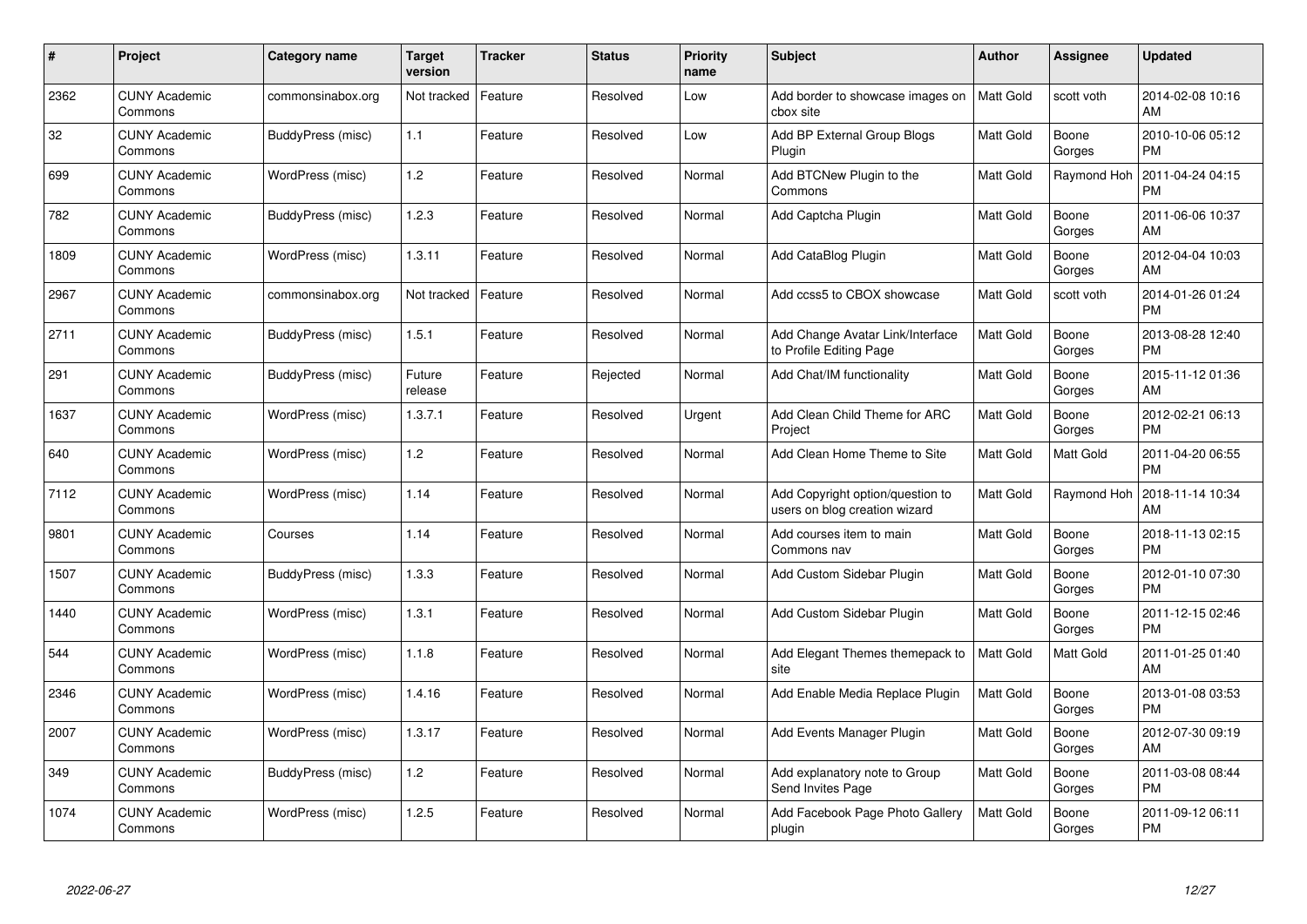| $\pmb{\#}$ | Project                         | Category name            | <b>Target</b><br>version | <b>Tracker</b> | <b>Status</b> | <b>Priority</b><br>name | <b>Subject</b>                                                                 | <b>Author</b>    | Assignee            | <b>Updated</b>                |
|------------|---------------------------------|--------------------------|--------------------------|----------------|---------------|-------------------------|--------------------------------------------------------------------------------|------------------|---------------------|-------------------------------|
| 1437       | <b>CUNY Academic</b><br>Commons | WordPress (misc)         | 1.3                      | Feature        | Resolved      | Normal                  | Add FD Footnotes Plugin                                                        | <b>Matt Gold</b> | Boone<br>Gorges     | 2011-12-14 01:00<br><b>PM</b> |
| 325        | <b>CUNY Academic</b><br>Commons | BuddyPress (misc)        | 1.3                      | Feature        | Resolved      | Normal                  | Add folder hierarchies to Group<br>Documents plugin                            | <b>Matt Gold</b> | Boone<br>Gorges     | 2011-05-23 01:33<br>AM        |
| 2323       | <b>CUNY Academic</b><br>Commons | WordPress (misc)         | 1.4.12                   | Feature        | Resolved      | Normal                  | Add four themeforest themes                                                    | Matt Gold        | Dominic Giglio      | 2012-12-01 02:30<br><b>PM</b> |
| 5925       | <b>CUNY Academic</b><br>Commons | <b>WordPress Plugins</b> | 1.9.26                   | Feature        | Resolved      | High                    | Add Github Embed plugin                                                        | Matt Gold        | Boone<br>Gorges     | 2016-08-24 12:56<br><b>PM</b> |
| 1073       | <b>CUNY Academic</b><br>Commons | WordPress (misc)         | 1.2.5                    | Feature        | Resolved      | Normal                  | Add Google Plus One Plugin                                                     | Matt Gold        | Boone<br>Gorges     | 2011-09-12 06:06<br><b>PM</b> |
| 9010       | <b>CUNY Academic</b><br>Commons | Groups (misc)            | 1.13                     | Feature        | Resolved      | Normal                  | Add group email address in<br>prominent way to Group homepage                  | Matt Gold        | <b>Erik Trainer</b> | 2018-05-07 12:32<br><b>PM</b> |
| 77         | <b>CUNY Academic</b><br>Commons | Upgrades                 |                          | Feature        | Resolved      | Normal                  | Add Help link to BP admin bar<br>under CUNY Academic Commons                   | Matt Gold        | <b>CIC Michael</b>  | 2009-12-02 06:46<br><b>PM</b> |
| 5521       | NYCDH Community Site            |                          |                          | Feature        | Resolved      | Normal                  | Add help text to registration process   Matt Gold<br>re Announcement group add |                  | Raymond Hoh         | 2020-11-23 08:53<br><b>PM</b> |
| 4078       | <b>CUNY Academic</b><br>Commons | Events                   | 1.8.12                   | Feature        | Resolved      | Normal                  | Add iCal link to Event Calendar<br>notification emails                         | Matt Gold        | Raymond Hoh         | 2015-09-25 09:39<br><b>PM</b> |
| 4663       | <b>CUNY Academic</b><br>Commons | Events                   |                          | Feature        | Duplicate     | Normal                  | Add ICS download link to events<br>email notification                          | Matt Gold        | Boone<br>Gorges     | 2015-09-22 08:10<br><b>PM</b> |
| 3220       | <b>CUNY Academic</b><br>Commons | <b>Public Portfolio</b>  | Future<br>release        | Feature        | Assigned      | Normal                  | Add indent/outdent option to<br>Formatting Buttons on Profile Page             | Matt Gold        | Boone<br>Gorges     | 2014-05-21 10:39<br><b>PM</b> |
| 709        | <b>CUNY Academic</b><br>Commons | WordPress (misc)         | 1.2.1                    | Feature        | Rejected      | Low                     | Add Inspiration Theme to Site                                                  | Matt Gold        | Boone<br>Gorges     | 2011-04-28 08:15<br><b>PM</b> |
| 1640       | <b>CUNY Academic</b><br>Commons | WordPress (misc)         | 1.3.7                    | Feature        | Resolved      | Urgent                  | Add Jetpack plugin                                                             | Matt Gold        | Boone<br>Gorges     | 2012-02-21 02:30<br><b>PM</b> |
| 1889       | <b>CUNY Academic</b><br>Commons | WordPress (misc)         | 1.3.13                   | Feature        | Resolved      | Normal                  | Add jQuery Lightbox plugin                                                     | Matt Gold        | Boone<br>Gorges     | 2012-05-17 11:11<br>AM        |
| 2361       | <b>CUNY Academic</b><br>Commons | WordPress (misc)         | 1.4.15                   | Feature        | Resolved      | Urgent                  | <b>Add KingSize Theme</b>                                                      | Matt Gold        | Boone<br>Gorges     | 2013-01-02 11:41<br>AM        |
| 627        | <b>CUNY Academic</b><br>Commons | BuddyPress (misc)        | 1.2                      | Feature        | Resolved      | Normal                  | Add LaTeX support for BP Group<br>Forums                                       | Matt Gold        | Boone<br>Gorges     | 2011-05-09 05:21<br><b>PM</b> |
| 1258       | <b>CUNY Academic</b><br>Commons | WordPress (misc)         | Not tracked              | Feature        | Resolved      | Normal                  | Add links to CAC Social Media<br>Accounts in Footer                            | Matt Gold        | Boone<br>Gorges     | 2011-11-16 12:28<br><b>PM</b> |
| 2015       | <b>CUNY Academic</b><br>Commons | WordPress (misc)         | 1.4                      | Feature        | Resolved      | Low                     | <b>Add Minimatica Theme</b>                                                    | Matt Gold        | Boone<br>Gorges     | 2012-08-06 01:33<br><b>PM</b> |
| 2262       | CUNY Academic<br>Commons        | commonsinabox.org        |                          | Feature        | Resolved      | Normal                  | Add new favicon to<br>commonsinabox.org                                        | Matt Gold        | Boone<br>Gorges     | 2012-11-18 10:51<br><b>PM</b> |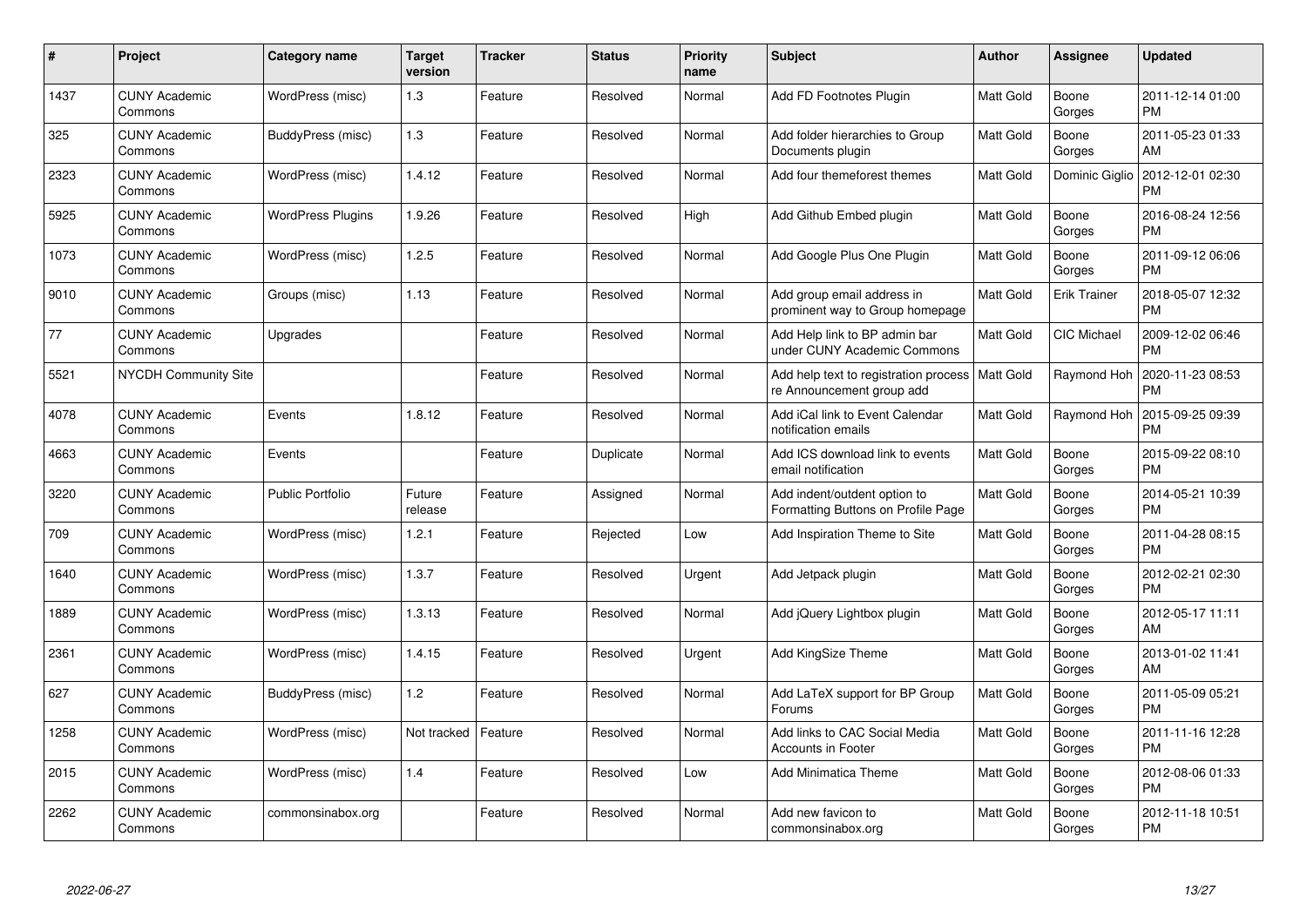| #     | Project                         | Category name            | <b>Target</b><br>version | <b>Tracker</b> | <b>Status</b> | <b>Priority</b><br>name | <b>Subject</b>                                                         | <b>Author</b> | Assignee        | <b>Updated</b>                |
|-------|---------------------------------|--------------------------|--------------------------|----------------|---------------|-------------------------|------------------------------------------------------------------------|---------------|-----------------|-------------------------------|
| 547   | <b>CUNY Academic</b><br>Commons | WordPress (misc)         | 1.1.8                    | Feature        | Resolved      | Normal                  | Add new themes                                                         | Matt Gold     | Matt Gold       | 2011-01-27 01:52<br><b>PM</b> |
| 380   | <b>CUNY Academic</b><br>Commons | WordPress (misc)         | 1.1                      | Feature        | Resolved      | Normal                  | Add New Themes to Site                                                 | Matt Gold     | Matt Gold       | 2010-12-03 02:13<br>AM        |
| 1818  | <b>CUNY Academic</b><br>Commons | WordPress (misc)         | 1.3.12                   | Feature        | Resolved      | High                    | Add news announcement scroll<br>plugin                                 | Matt Gold     | Boone<br>Gorges | 2012-04-09 03:15<br><b>PM</b> |
| 1199  | <b>CUNY Academic</b><br>Commons | BuddyPress (misc)        | 1.4                      | Feature        | Resolved      | Normal                  | Add Option for Open Text Field to<br><b>BP Profile Checkbox Fields</b> | Matt Gold     | Boone<br>Gorges | 2012-08-01 05:23<br><b>PM</b> |
| 2223  | <b>CUNY Academic</b><br>Commons | <b>WordPress Plugins</b> | Future<br>release        | Feature        | Assigned      | Low                     | Add Participad to the CUNY<br>Academic Commons                         | Matt Gold     | Boone<br>Gorges | 2014-09-17 10:03<br><b>PM</b> |
| 1648  | <b>CUNY Academic</b><br>Commons | BuddyPress (misc)        | 1.3.9                    | Feature        | Resolved      | Urgent                  | <b>Add Password Protect WordPress</b><br>Plugin                        | Matt Gold     |                 | 2012-02-24 10:22<br>AM        |
| 3561  | <b>CUNY Academic</b><br>Commons | Group Forums             | 1.7.1                    | Feature        | Resolved      | Normal                  | Add Post New Topics link to top of<br>forums                           | Matt Gold     | Boone<br>Gorges | 2014-10-21 06:48<br><b>PM</b> |
| 1393  | <b>CUNY Academic</b><br>Commons | BuddyPress (misc)        | Not tracked              | Feature        | Resolved      | Normal                  | Add Postdoc option to Profile Role                                     | Matt Gold     | Matt Gold       | 2011-12-03 04:17<br><b>PM</b> |
| 13347 | <b>CUNY Academic</b><br>Commons | <b>Public Portfolio</b>  | 1.18.0                   | Feature        | Resolved      | Normal                  | Add Preferred Gender Pronouns to<br><b>CAC Profile</b>                 | Matt Gold     | Boone<br>Gorges | 2020-12-08 11:31<br>AM        |
| 1130  | <b>CUNY Academic</b><br>Commons | WordPress (misc)         | 1.2.5                    | Feature        | Resolved      | Normal                  | <b>Add PressWork Theme</b>                                             | Matt Gold     | Boone<br>Gorges | 2011-11-14 08:11<br><b>PM</b> |
| 1934  | <b>CUNY Academic</b><br>Commons | WordPress (misc)         | 1.3.14                   | Feature        | Resolved      | Normal                  | Add Q and A Plugin                                                     | Matt Gold     | Boone<br>Gorges | 2012-06-12 09:12<br>AM        |
| 745   | <b>CUNY Academic</b><br>Commons | WordPress (misc)         | Not tracked              | Feature        | Resolved      | Normal                  | Add Radical Teacher Article to<br><b>Commons Buzz</b>                  | Matt Gold     | scott voth      | 2011-05-12 09:40<br><b>PM</b> |
| 2313  | <b>CUNY Academic</b><br>Commons | WordPress (misc)         | 1.4.12                   | Feature        | Resolved      | Normal                  | Add Recovery Theme                                                     | Matt Gold     | Dominic Giglio  | 2012-11-29 04:01<br><b>PM</b> |
| 2299  | <b>CUNY Academic</b><br>Commons | WordPress (misc)         | 1.4.12                   | Feature        | Resolved      | Normal                  | Add Shaken Grid Premium Theme                                          | Matt Gold     | Dominic Giglio  | 2012-11-29 04:01<br><b>PM</b> |
| 1146  | <b>CUNY Academic</b><br>Commons | WordPress (misc)         | 1.3                      | Feature        | Resolved      | Normal                  | Add Shaken Grid Theme to Site                                          | Matt Gold     | Matt Gold       | 2011-11-28 03:27<br><b>PM</b> |
| 208   | <b>CUNY Academic</b><br>Commons | WordPress (misc)         |                          | Feature        | Resolved      | Normal                  | Add slide to homepage                                                  | Matt Gold     | Boone<br>Gorges | 2010-05-05 07:07<br><b>PM</b> |
| 1075  | <b>CUNY Academic</b><br>Commons | WordPress (misc)         | 1.2.5                    | Feature        | Resolved      | Normal                  | Add Spam Free WordPress plugin                                         | Matt Gold     | Boone<br>Gorges | 2011-09-12 06:08<br><b>PM</b> |
| 2839  | <b>CUNY Academic</b><br>Commons | WordPress (misc)         | 1.5.6                    | Feature        | Resolved      | Normal                  | Add Storify Plugin                                                     | Matt Gold     | Boone<br>Gorges | 2013-10-26 07:21<br><b>PM</b> |
| 3151  | <b>CUNY Academic</b><br>Commons | Toolbar                  | 1.7                      | Feature        | Resolved      | Low                     | Add submenu items in Help section<br>of WP Admin Bar                   | Matt Gold     | Daniel Jones    | 2014-07-11 08:14<br>PM        |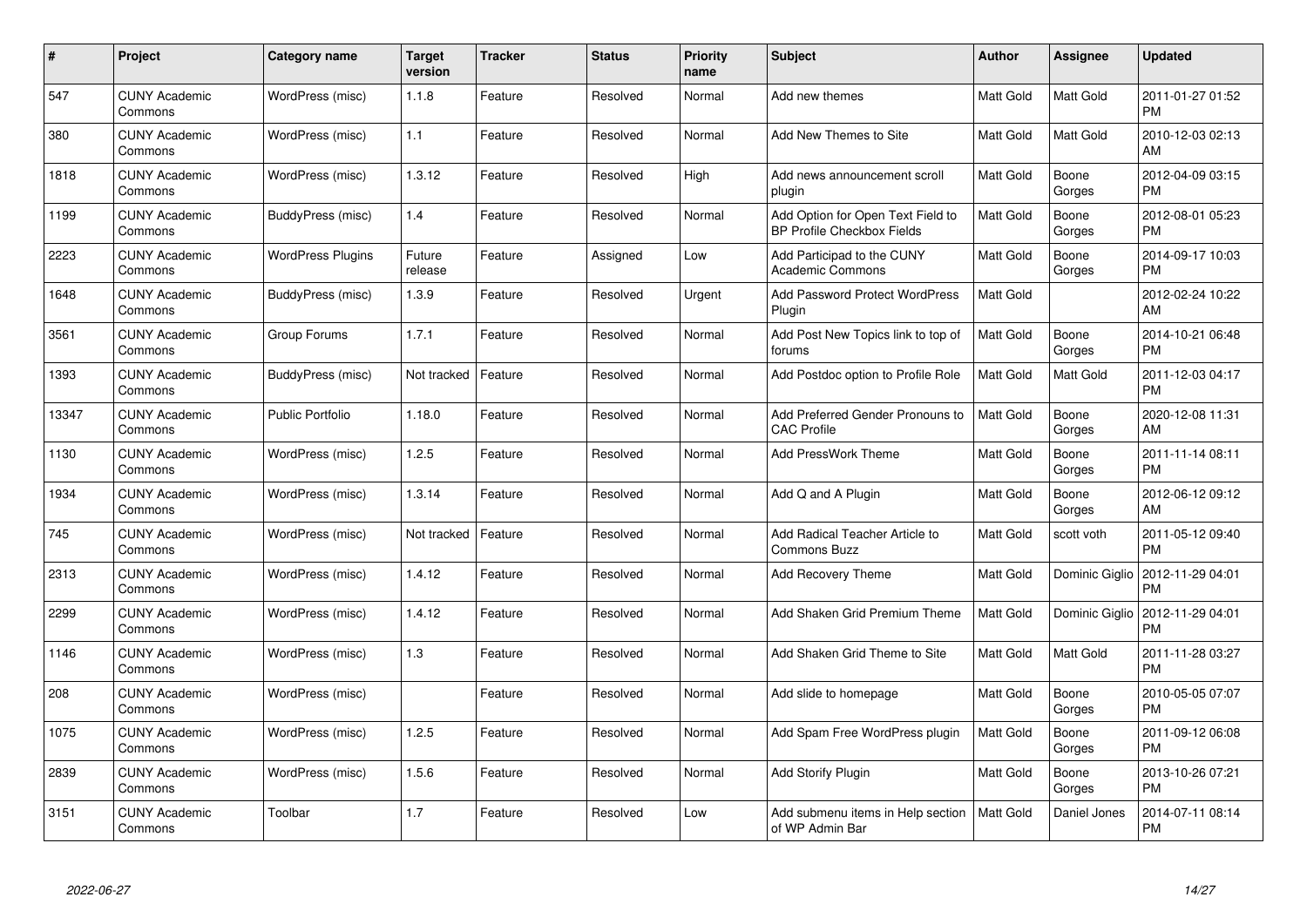| #    | Project                         | Category name     | <b>Target</b><br>version | <b>Tracker</b> | <b>Status</b> | <b>Priority</b><br>name | <b>Subject</b>                                                            | <b>Author</b>    | Assignee        | <b>Updated</b>                |
|------|---------------------------------|-------------------|--------------------------|----------------|---------------|-------------------------|---------------------------------------------------------------------------|------------------|-----------------|-------------------------------|
| 3611 | <b>CUNY Academic</b><br>Commons | Publicity         | 1.7.3                    | Feature        | Resolved      | Normal                  | Add Susana's Video to a<br>Standalone page on the Commons                 | Matt Gold        | Dominic Giglio  | 2014-11-04 02:07<br><b>PM</b> |
| 3610 | <b>CUNY Academic</b><br>Commons | Home Page         | 1.7.3                    | Feature        | Resolved      | Normal                  | Add Susana's Video to the<br>Homepage                                     | Matt Gold        | Dominic Giglio  | 2014-11-04 03:42<br><b>PM</b> |
| 1188 | <b>CUNY Academic</b><br>Commons | WordPress (misc)  | 1.2.5                    | Feature        | Resolved      | Normal                  | Add Text Expander Plugin                                                  | Matt Gold        | Boone<br>Gorges | 2011-11-14 08:21<br><b>PM</b> |
| 415  | <b>CUNY Academic</b><br>Commons | WordPress (misc)  | 1.1                      | Feature        | Resolved      | Normal                  | Add text sizer plugin to Commons                                          | Matt Gold        | Boone<br>Gorges | 2010-12-02 03:58<br><b>PM</b> |
| 566  | <b>CUNY Academic</b><br>Commons | WordPress (misc)  | 1.1.10                   | Feature        | Resolved      | Normal                  | Add The Morning After Theme                                               | Matt Gold        | Matt Gold       | 2011-02-06 11:40<br><b>PM</b> |
| 28   | <b>CUNY Academic</b><br>Commons | Group Forums      | 1.7                      | Feature        | Resolved      | Low                     | Add threaded replies to forum posts                                       | <b>Matt Gold</b> | Raymond Hoh     | 2014-10-13 09:38<br><b>PM</b> |
| 233  | <b>CUNY Academic</b><br>Commons | BuddyPress (misc) | 1.0                      | Feature        | Resolved      | Low                     | Add time limit to forum post editing<br>capabilities                      | Matt Gold        | Boone<br>Gorges | 2010-08-29 02:09<br><b>PM</b> |
| 133  | <b>CUNY Academic</b><br>Commons |                   |                          | Feature        | Resolved      | Low                     | Add TinyMCE to BP Profiles?                                               | Matt Gold        | Boone<br>Gorges | 2010-01-07 01:59<br><b>PM</b> |
| 554  | <b>CUNY Academic</b><br>Commons | BuddyPress (misc) | Future<br>release        | Feature        | Assigned      | Normal                  | Add Trackback notifications to<br>site-wide activity feed                 | Matt Gold        | Boone<br>Gorges | 2015-11-09 06:19<br><b>PM</b> |
| 2301 | <b>CUNY Academic</b><br>Commons | WordPress (misc)  | 1.4.12                   | Feature        | Resolved      | Normal                  | Add Twenty Twelve JP365 Child<br>Theme                                    | Matt Gold        | Dominic Giglio  | 2012-11-29 03:41<br><b>PM</b> |
| 711  | <b>CUNY Academic</b><br>Commons | WordPress (misc)  | 1.2.1                    | Feature        | Resolved      | Normal                  | Add Twitter Blackbird Pie Plugin                                          | Matt Gold        | Boone<br>Gorges | 2011-05-04 10:17<br>AM        |
| 2641 | <b>CUNY Academic</b><br>Commons | commonsinabox.org | Not tracked              | Feature        | Resolved      | Normal                  | Add UAA to CBOX Showcase                                                  | Matt Gold        | scott voth      | 2014-02-08 10:19<br>AM        |
| 5978 | <b>CUNY Academic</b><br>Commons | BuddyPress (misc) | Not tracked              | Feature        | Resolved      | Normal                  | Add Undergraduate Student to<br>Checkable filters on People page          | Matt Gold        | Boone<br>Gorges | 2016-09-04 09:48<br><b>PM</b> |
| 5977 | <b>CUNY Academic</b><br>Commons | Registration      | Not tracked              | Feature        | Resolved      | Normal                  | Add Undergraduate Student to list<br>of Profile choices upon registration | Matt Gold        | Boone<br>Gorges | 2016-09-04 09:47<br><b>PM</b> |
| 1541 | <b>CUNY Academic</b><br>Commons | WordPress (misc)  | 1.3.4                    | Feature        | Resolved      | Normal                  | Add UserVoice embed code                                                  | Matt Gold        | Boone<br>Gorges | 2012-01-13 10:17<br>AM        |
| 2800 | <b>CUNY Academic</b><br>Commons | BuddyPress (misc) | 1.5.6                    | Feature        | Resolved      | Normal                  | Add Vimeo & Github social media<br>account fields to Profiles             | Matt Gold        | Dominic Giglio  | 2013-10-14 04:51<br><b>PM</b> |
| 399  | <b>CUNY Academic</b><br>Commons | WordPress (misc)  | 1.1                      | Feature        | Resolved      | Normal                  | Add Widgetize Google Plugin                                               | Matt Gold        | Boone<br>Gorges | 2010-11-23 05:40<br><b>PM</b> |
| 236  | <b>CUNY Academic</b><br>Commons | WordPress (misc)  | $1.1$                    | Feature        | Resolved      | Normal                  | Add WooThemes to Site                                                     | Matt Gold        | Matt Gold       | 2010-12-03 08:00<br>AM        |
| 841  | <b>CUNY Academic</b><br>Commons | WordPress (misc)  | Not tracked              | Feature        | Resolved      | Normal                  | Add wordpressthemeshock<br>accolade to Commons Buzz                       | <b>Matt Gold</b> | scott voth      | 2011-06-22 09:36<br><b>PM</b> |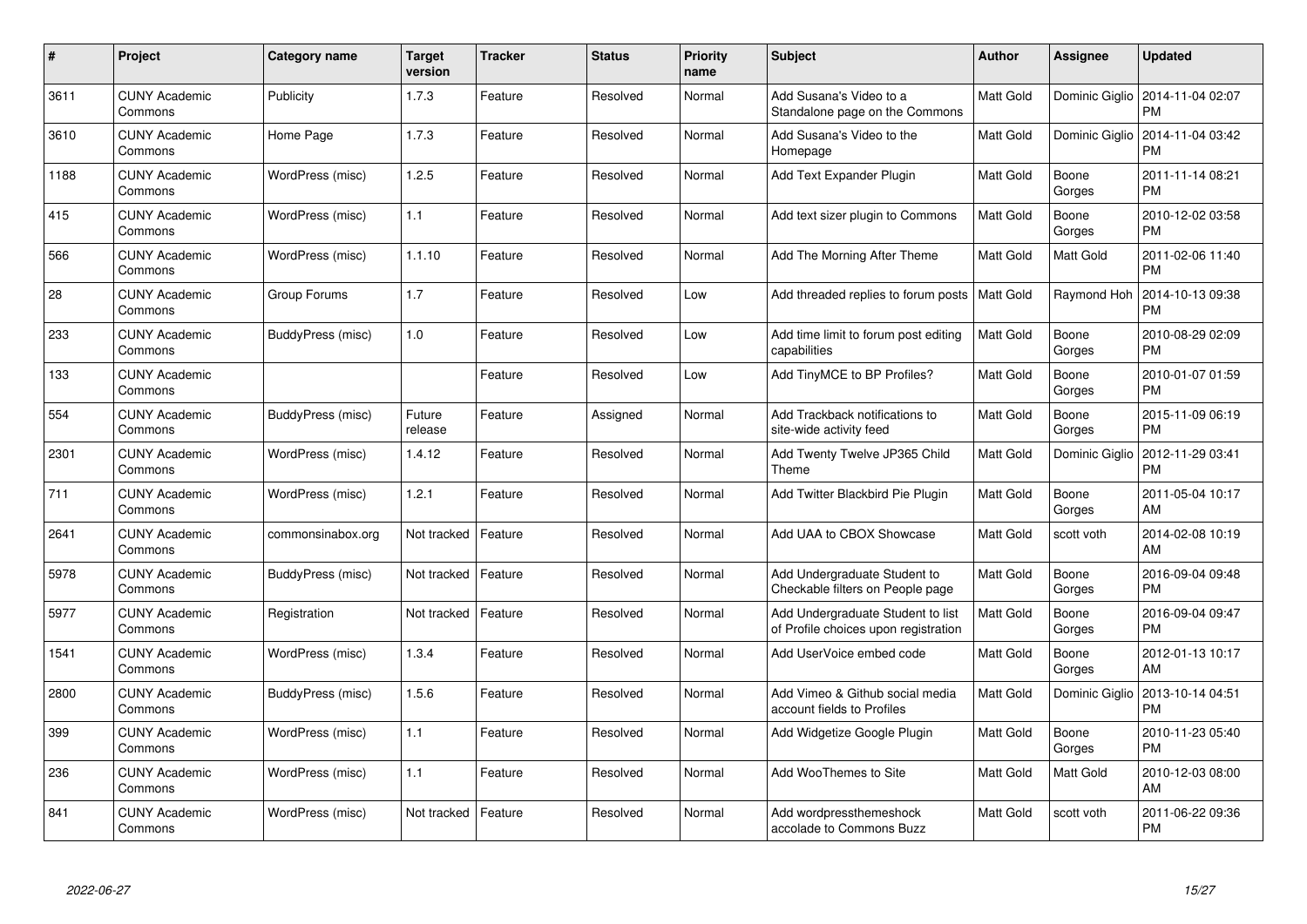| #     | Project                         | <b>Category name</b>     | <b>Target</b><br>version | <b>Tracker</b> | <b>Status</b> | <b>Priority</b><br>name | <b>Subject</b>                                                                        | <b>Author</b>    | Assignee        | <b>Updated</b>                |
|-------|---------------------------------|--------------------------|--------------------------|----------------|---------------|-------------------------|---------------------------------------------------------------------------------------|------------------|-----------------|-------------------------------|
| 3760  | <b>CUNY Academic</b><br>Commons | <b>WordPress Plugins</b> | 1.7.11                   | Feature        | Resolved      | Normal                  | Add WP Accessiblity Plugin                                                            | Matt Gold        | Raymond Hoh     | 2015-02-02 02:30<br>AM        |
| 2697  | <b>CUNY Academic</b><br>Commons | WordPress (misc)         | 1.5                      | Feature        | Resolved      | Normal                  | <b>Add WP Document Revisions</b><br>Plugin                                            | Matt Gold        | Boone<br>Gorges | 2013-08-22 11:28<br>AM        |
| 1439  | <b>CUNY Academic</b><br>Commons | WordPress (misc)         | 1.3.1                    | Feature        | Resolved      | Normal                  | Add WP Hide Post Plugin                                                               | Matt Gold        | Boone<br>Gorges | 2011-12-15 02:50<br><b>PM</b> |
| 1863  | <b>CUNY Academic</b><br>Commons | WordPress (misc)         | 1.3.13                   | Feature        | Resolved      | Normal                  | Add WP Publication Repository<br>plugin                                               | <b>Matt Gold</b> | Boone<br>Gorges | 2012-05-10 01:57<br>AM        |
| 2296  | <b>CUNY Academic</b><br>Commons | WordPress (misc)         | 1.4.12                   | Feature        | Resolved      | Normal                  | Add WP Retina Plugin                                                                  | Matt Gold        | Dominic Giglio  | 2012-12-02 09:10<br>AM        |
| 2185  | <b>CUNY Academic</b><br>Commons | BuddyPress (misc)        | 1.4.8                    | Feature        | Resolved      | Normal                  | Add WP Touch plugin                                                                   | Matt Gold        | Dominic Giglio  | 2012-10-15 01:33<br><b>PM</b> |
| 1639  | <b>CUNY Academic</b><br>Commons | WordPress (misc)         | 1.3.7                    | Feature        | Resolved      | Urgent                  | Add WP-Cumulus Plugin                                                                 | Matt Gold        | Boone<br>Gorges | 2012-02-21 02:32<br><b>PM</b> |
| 1933  | <b>CUNY Academic</b><br>Commons | WordPress (misc)         | 1.3.14                   | Feature        | Resolved      | Normal                  | Add WP-Markdown Plugin                                                                | Matt Gold        | Boone<br>Gorges | 2012-06-12 08:56<br>AM        |
| 1438  | <b>CUNY Academic</b><br>Commons | WordPress (misc)         | 1.3.1                    | Feature        | Resolved      | Normal                  | Add WP-Print Plugin                                                                   | Matt Gold        | Boone<br>Gorges | 2011-12-15 02:49<br><b>PM</b> |
| 496   | <b>CUNY Academic</b><br>Commons | WordPress (misc)         | 1.1.5                    | Feature        | Resolved      | Normal                  | Add wp-resume Plugin to Site                                                          | Matt Gold        | Boone<br>Gorges | 2010-12-20 10:09<br>AM        |
| 1093  | <b>CUNY Academic</b><br>Commons | WordPress (misc)         | 1.2.5                    | Feature        | Resolved      | Normal                  | Add WP-SyntaxEvolved Plugin                                                           | Matt Gold        | Boone<br>Gorges | 2011-09-12 06:13<br><b>PM</b> |
| 567   | <b>CUNY Academic</b><br>Commons | WordPress (misc)         | 1.1.10                   | Feature        | Resolved      | Normal                  | Add WPFolio and Bibliotype<br>Themes                                                  | Matt Gold        | Matt Gold       | 2011-02-21 04:16<br><b>PM</b> |
| 11223 | <b>CUNY Academic</b><br>Commons | Design                   | 1.15                     | Feature        | Resolved      | Normal                  | Adjust CC licensing statement on<br>sitewide footer                                   | Matt Gold        | Sonja Leix      | 2019-05-07 02:31<br><b>PM</b> |
| 12966 | <b>CUNY Academic</b><br>Commons | BuddyPress (misc)        | 1.16.15                  | Feature        | Resolved      | Normal                  | Adjust export data page language<br>to indicate that you should not leave<br>the page | Matt Gold        | Raymond Hoh     | 2020-07-14 12:07<br><b>PM</b> |
| 773   | <b>CUNY Academic</b><br>Commons | WordPress (misc)         | 1.2.4.2                  | Feature        | Resolved      | Low                     | <b>Adjust Featured Content Widget</b><br>Default Images                               | Matt Gold        | Boone<br>Gorges | 2011-11-02 01:44<br>AM        |
| 2483  | <b>CUNY Academic</b><br>Commons | WordPress (misc)         | 1.4.21                   | Feature        | Resolved      | Normal                  | Advanced iFrame plugin request                                                        | Matt Gold        | Boone<br>Gorges | 2013-03-11 03:06<br><b>PM</b> |
| 14221 | <b>CUNY Academic</b><br>Commons | Group Forums             |                          | Feature        | Rejected      | Normal                  | Allow .ics files to be posted as<br>forum attachments                                 | Matt Gold        | Boone<br>Gorges | 2021-03-23 08:53<br><b>PM</b> |
| 5606  | <b>CUNY Academic</b><br>Commons | Group Forums             | Not tracked              | Feature        | Resolved      | Normal                  | Allow .txt files as forum post<br>attachments                                         | Matt Gold        | Boone<br>Gorges | 2016-05-24 07:37<br>AM        |
| 5016  | <b>CUNY Academic</b><br>Commons | Events                   | Future<br>release        | Feature        | Assigned      | Low                     | Allow comments to be posted on<br>events                                              | Matt Gold        | Raymond Hoh     | 2019-03-01 02:23<br><b>PM</b> |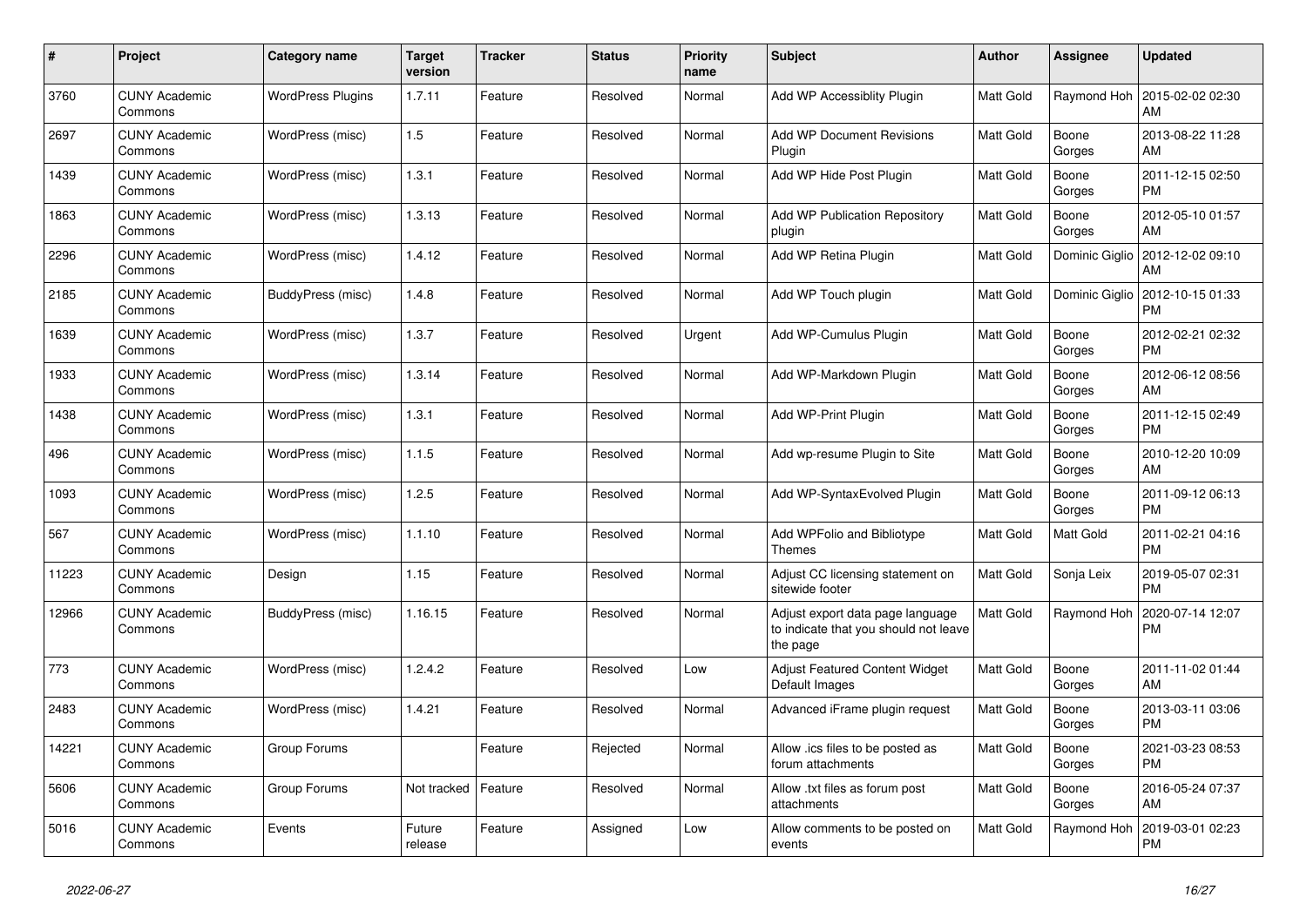| #    | Project                         | <b>Category name</b>   | <b>Target</b><br>version | <b>Tracker</b> | <b>Status</b> | <b>Priority</b><br>name | Subject                                                                               | Author           | <b>Assignee</b> | <b>Updated</b>                |
|------|---------------------------------|------------------------|--------------------------|----------------|---------------|-------------------------|---------------------------------------------------------------------------------------|------------------|-----------------|-------------------------------|
| 539  | <b>CUNY Academic</b><br>Commons | BuddyPress (misc)      | 1.2                      | Feature        | Rejected      | Normal                  | Allow document category names to<br>be edited                                         | Matt Gold        | Boone<br>Gorges | 2011-01-24 12:52<br><b>PM</b> |
| 2948 | <b>CUNY Academic</b><br>Commons | WordPress (misc)       | Not tracked              | Feature        | Resolved      | Normal                  | Allow epub file uploads to blogs                                                      | Matt Gold        | Boone<br>Gorges | 2014-01-02 02:58<br>PM        |
| 2322 | CUNY Academic<br>Commons        | BuddyPress (misc)      | 1.5                      | Feature        | Resolved      | Normal                  | Allow File uploads to be added<br>"quietly" (without email notification)              | Matt Gold        | Dominic Giglio  | 2013-08-21 05:23<br><b>PM</b> |
| 188  | <b>CUNY Academic</b><br>Commons | BuddyPress (misc)      |                          | Feature        | Resolved      | Low                     | Allow Group Documents to be<br>Sorted by Date                                         | Matt Gold        | Boone<br>Gorges | 2010-05-11 10:14<br>РM        |
| 3354 | <b>CUNY Academic</b><br>Commons | <b>Group Files</b>     | Future<br>release        | Feature        | Assigned      | Low                     | Allow Group Download of Multiple<br><b>Selected Files</b>                             | Matt Gold        | Chris Stein     | 2014-08-01 08:50<br>AM        |
| 827  | <b>CUNY Academic</b><br>Commons | Groups (misc)          |                          | Feature        | Deferred      | Normal                  | Allow Groups to have sub-groups                                                       | Matt Gold        | Chris Stein     | 2015-04-08 05:40<br><b>PM</b> |
| 1504 | <b>CUNY Academic</b><br>Commons | BuddyPress (misc)      | 1.4                      | Feature        | Resolved      | Normal                  | Allow members to choose multiple<br>colleges on Profile pages                         | Matt Gold        | Boone<br>Gorges | 2012-08-01 03:34<br><b>PM</b> |
| 1505 | <b>CUNY Academic</b><br>Commons | BuddyPress (misc)      | 1.4                      | Feature        | Duplicate     | Normal                  | Allow members to clear past status<br>updates                                         | <b>Matt Gold</b> | Boone<br>Gorges | 2012-04-06 04:42<br>РM        |
| 177  | <b>CUNY Academic</b><br>Commons | BuddyPress (misc)      |                          | Feature        | Resolved      | Normal                  | Allow members to edit forum posts                                                     | Matt Gold        | Boone<br>Gorges | 2010-05-11 10:01<br><b>PM</b> |
| 532  | CUNY Academic<br>Commons        | BuddyPress (misc)      | 1.3                      | Feature        | Resolved      | Normal                  | Allow members to paste in a group<br>of email addresses when sending<br>invites       | Matt Gold        | Boone<br>Gorges | 2011-09-13 01:12<br><b>PM</b> |
| 2192 | <b>CUNY Academic</b><br>Commons | <b>Group Files</b>     | 1.6                      | Feature        | Resolved      | Normal                  | Allow members to replace files                                                        | Matt Gold        | Boone<br>Gorges | 2014-03-21 03:37<br><b>PM</b> |
| 3308 | <b>CUNY Academic</b><br>Commons | Group Invitations      | Future<br>release        | Feature        | Assigned      | Normal                  | Allow members to rescind group<br>invitations                                         | <b>Matt Gold</b> | Boone<br>Gorges | 2015-04-01 08:53<br><b>PM</b> |
| 1457 | <b>CUNY Academic</b><br>Commons | BuddyPress (misc)      | 1.4                      | Feature        | Resolved      | Low                     | Allow people to clear old status<br>updates                                           | Matt Gold        | Dominic Giglio  | 2012-04-24 10:35<br>AM        |
| 2033 | <b>CUNY Academic</b><br>Commons | BuddyPress (misc)      |                          | Feature        | Rejected      | Normal                  | Allow status update to be deleted<br>directly from profile page                       | Matt Gold        | Boone<br>Gorges | 2012-08-10 04:51<br><b>PM</b> |
| 906  | CUNY Academic<br>Commons        | BuddyPress (misc)      | 1.3                      | Feature        | Resolved      | Low                     | Allow users to edit BP Doc<br>comments                                                | <b>Matt Gold</b> | Boone<br>Gorges | 2011-09-14 01:27<br>AM        |
| 2976 | <b>CUNY Academic</b><br>Commons | BuddyPress (misc)      | 1.5.16                   | Feature        | Resolved      | Normal                  | Allow users to permanently dismiss<br>notification of new profiles on profile<br>page | <b>Matt Gold</b> | Boone<br>Gorges | 2014-02-01 02:56<br><b>PM</b> |
| 2523 | <b>CUNY Academic</b><br>Commons | <b>BuddyPress Docs</b> | Future<br>release        | Feature        | Assigned      | Normal                  | Allow Users to Upload Images to<br>BP Docs                                            | Matt Gold        | Boone<br>Gorges | 2015-11-09 06:14<br>РM        |
| 282  | <b>CUNY Academic</b><br>Commons | BuddyPress (misc)      | $1.1$                    | Feature        | Resolved      | Normal                  | Alter "Kick and Ban" Group<br>Functionality                                           | Matt Gold        | Boone<br>Gorges | 2010-09-08 06:14<br><b>PM</b> |
| 7823 | <b>CUNY Academic</b><br>Commons | Home Page              |                          | Feature        | Resolved      | High                    | animated gif on frontpage                                                             | Matt Gold        | Boone<br>Gorges | 2017-03-22 04:36<br><b>PM</b> |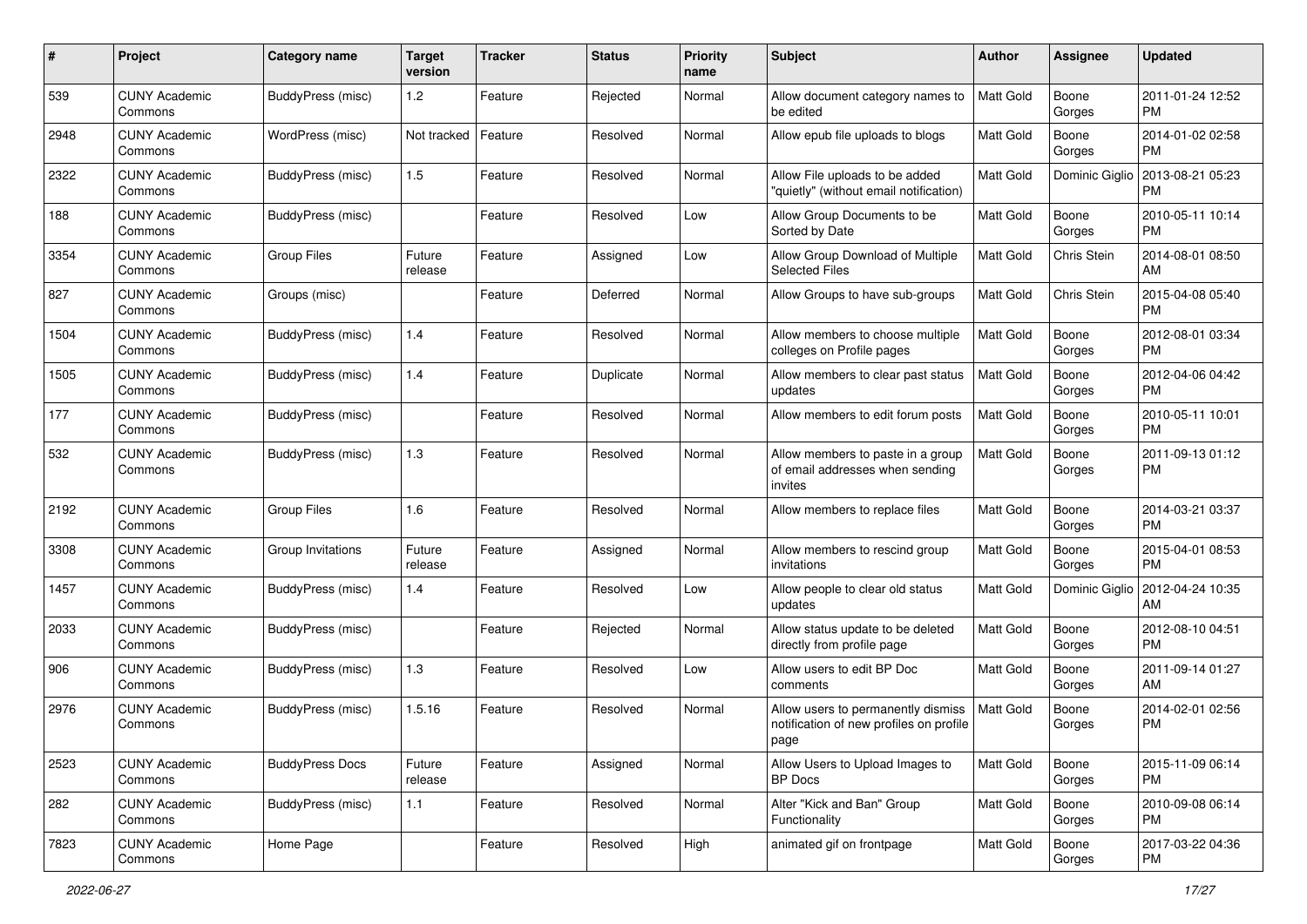| #    | Project                         | <b>Category name</b>     | <b>Target</b><br>version | <b>Tracker</b> | <b>Status</b> | <b>Priority</b><br>name | Subject                                                                                | Author           | Assignee           | <b>Updated</b>                |
|------|---------------------------------|--------------------------|--------------------------|----------------|---------------|-------------------------|----------------------------------------------------------------------------------------|------------------|--------------------|-------------------------------|
| 391  | <b>CUNY Academic</b><br>Commons | BuddyPress (misc)        | Not tracked              | Feature        | Resolved      | Normal                  | Announce changes to Group<br>Interface                                                 | Matt Gold        | <b>Brian Foote</b> | 2010-12-09 05:18<br><b>PM</b> |
| 506  | <b>CUNY Academic</b><br>Commons | BuddyPress (misc)        |                          | Feature        | Rejected      | Normal                  | <b>Attachments for Group</b><br>Announcement Posts                                     | Matt Gold        | Boone<br>Gorges    | 2016-10-24 11:20<br>AM        |
| 5520 | <b>NYCDH Community Site</b>     |                          |                          | Feature        | Resolved      | Normal                  | Auto-Add Newly Registered<br>Members to the Announcements<br>Group                     | Matt Gold        | Raymond Hoh        | 2016-05-03 07:25<br><b>PM</b> |
| 635  | <b>CUNY Academic</b><br>Commons | BuddyPress (misc)        | Future<br>release        | Feature        | Assigned      | Normal                  | Big Blue Button -<br>Videoconferencing in Groups and<br>Blogs                          | Matt Gold        | Boone<br>Gorges    | 2011-03-14 03:24<br><b>PM</b> |
| 342  | <b>CUNY Academic</b><br>Commons | Blogs (BuddyPress)       | 1.10.2                   | Feature        | Resolved      | Low                     | <b>Blog Listing Displays User Avatars</b><br>Instead of Blog Avatars                   | Matt Gold        | Boone<br>Gorges    | 2019-12-06 11:08<br>AM        |
| 318  | <b>CUNY Academic</b><br>Commons | Upgrades                 | 1.0.1                    | Feature        | Resolved      | Normal                  | Blog post on 1.01?                                                                     | <b>Matt Gold</b> | Boone<br>Gorges    | 2010-08-31 09:40<br>AM        |
| 735  | <b>CUNY Academic</b><br>Commons | BuddyPress (misc)        | 1.2.5                    | Feature        | Resolved      | Normal                  | BP Docs - Include Check-Box to<br>Avoid Email Notifications of Minor<br>Edits          | Matt Gold        | Boone<br>Gorges    | 2011-07-24 11:34<br>AM        |
| 2528 | <b>CUNY Academic</b><br>Commons | BuddyPress (misc)        | 1.4.31                   | Feature        | Resolved      | Low                     | BP emails sent from secondary<br>sites should use main site headers                    | Matt Gold        | Raymond Hoh        | 2013-07-11 11:14<br>AM        |
| 3042 | <b>CUNY Academic</b><br>Commons | <b>Public Portfolio</b>  | Future<br>release        | Feature        | Assigned      | Normal                  | Browsing member interests                                                              | Matt Gold        | Boone<br>Gorges    | 2015-03-21 09:04<br><b>PM</b> |
| 623  | <b>CUNY Academic</b><br>Commons | BuddyPress (misc)        | 1.2                      | Feature        | Resolved      | Normal                  | <b>BuddyPress Docs: Move</b><br>Paste-from-Word Icon Into Top<br>Row of Tiny-MCE icons | Matt Gold        | Boone<br>Gorges    | 2011-02-28 06:33<br><b>PM</b> |
| 1487 | <b>CUNY Academic</b><br>Commons | BuddyPress (misc)        | 1.3.3                    | Feature        | Resolved      | Normal                  | Bug when using Featured Widget to<br>display a page                                    | Matt Gold        | Boone<br>Gorges    | 2012-01-10 10:05<br><b>PM</b> |
| 1134 | <b>CUNY Academic</b><br>Commons | WordPress (misc)         | 1.3                      | Feature        | Resolved      | Normal                  | <b>Build Flexibility for Image Choices</b><br>into Featured Content Widget             | Matt Gold        | Boone<br>Gorges    | 2011-11-30 02:27<br>AM        |
| 364  | <b>CUNY Academic</b><br>Commons | <b>WordPress Plugins</b> | Future<br>release        | Feature        | New           | Normal                  | <b>Bulletin Board</b>                                                                  | Matt Gold        |                    | 2015-01-05 08:50<br><b>PM</b> |
| 2021 | <b>CUNY Academic</b><br>Commons | WordPress (misc)         | 1.5                      | Feature        | Rejected      | Low                     | Buy gravity forms                                                                      | Matt Gold        | Matt Gold          | 2012-08-07 05:00<br><b>PM</b> |
| 4980 | <b>CUNY Academic</b><br>Commons | Home Page                | Future<br>release        | Feature        | Assigned      | Normal                  | CAC Featured Content -- Adding<br>Randomization                                        | Matt Gold        | Boone<br>Gorges    | 2016-12-12 03:01<br>PM        |
| 4802 | <b>CUNY Academic</b><br>Commons | Events                   | Not tracked              | Feature        | Resolved      | Normal                  | Calendar Display                                                                       | Matt Gold        | Boone<br>Gorges    | 2015-10-25 01:38<br><b>PM</b> |
| 2694 | <b>CUNY Academic</b><br>Commons | commonsinabox.org        | Not tracked   Feature    |                | Resolved      | Normal                  | CBOX - Redirect to previous page<br>on Ioain                                           | Matt Gold        | Boone<br>Gorges    | 2013-08-11 12:32<br><b>PM</b> |
| 2271 | <b>CUNY Academic</b><br>Commons | commonsinabox.org        | Not tracked   Feature    |                | Resolved      | Normal                  | CBOX forum posts include "notify<br>by email" checkbox                                 | Matt Gold        | Boone<br>Gorges    | 2016-01-26 12:33<br>ΑM        |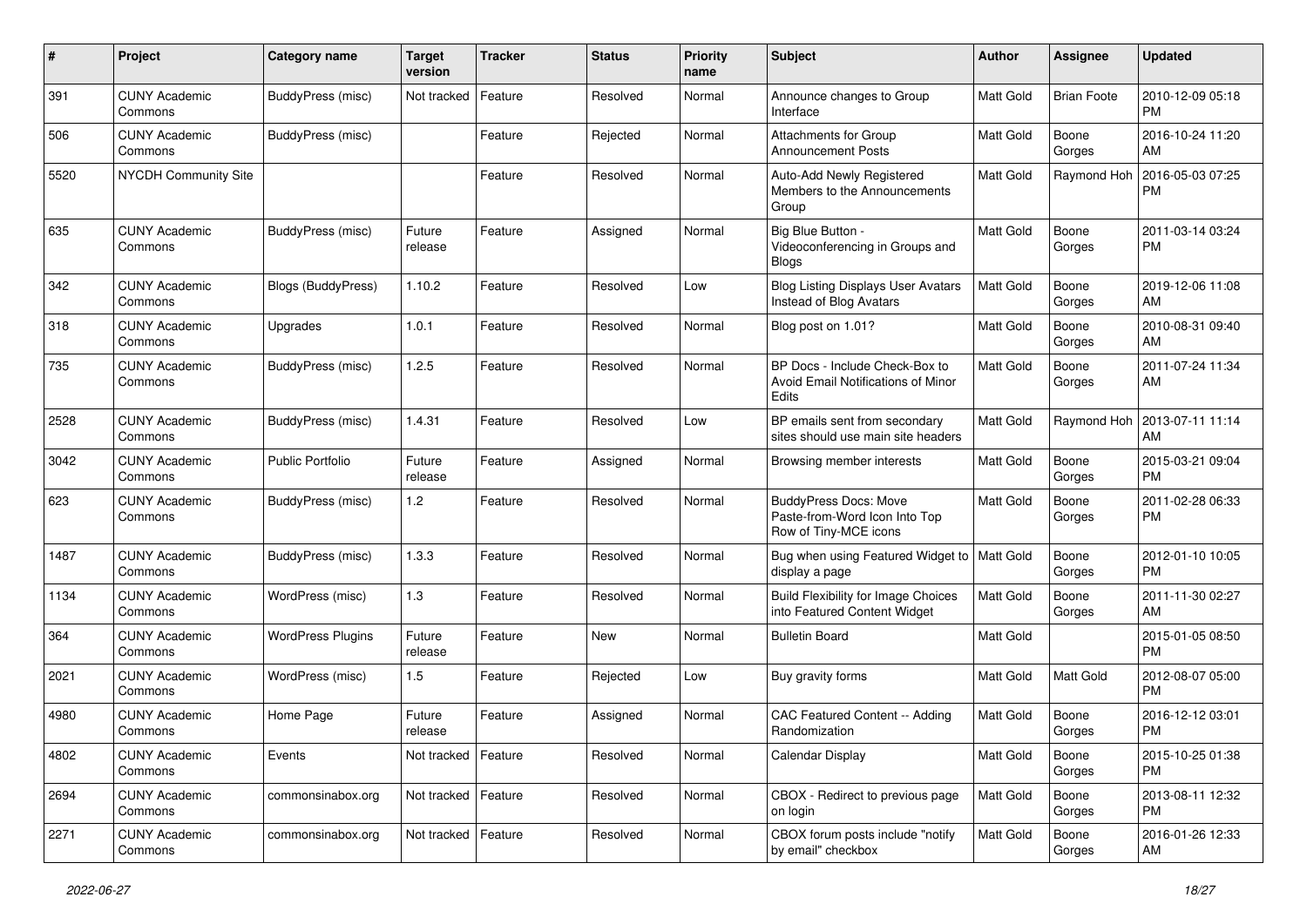| #    | Project                         | <b>Category name</b>       | <b>Target</b><br>version | <b>Tracker</b> | <b>Status</b> | <b>Priority</b><br>name | <b>Subject</b>                                                  | <b>Author</b>    | Assignee          | <b>Updated</b>                |
|------|---------------------------------|----------------------------|--------------------------|----------------|---------------|-------------------------|-----------------------------------------------------------------|------------------|-------------------|-------------------------------|
| 3706 | <b>CUNY Academic</b><br>Commons | commonsinabox.org          | Not tracked              | Feature        | Resolved      | Normal                  | CBOX nav bar                                                    | Matt Gold        | scott voth        | 2016-01-26 05:26<br><b>PM</b> |
| 281  | <b>CUNY Academic</b><br>Commons | BuddyPress (misc)          | 1.1                      | Feature        | Resolved      | Low                     | Change "Kick and Ban" terminology<br>in Group Interface         | <b>Matt Gold</b> | Boone<br>Gorges   | 2010-09-08 06:14<br><b>PM</b> |
| 2771 | <b>CUNY Academic</b><br>Commons | BuddyPress (misc)          | 1.5.2                    | Feature        | Resolved      | Normal                  | Change Brief Descriptor Text Color<br>Again                     | Matt Gold        | Boone<br>Gorges   | 2013-09-10 06:07<br>AM        |
| 426  | <b>CUNY Academic</b><br>Commons | WordPress (misc)           | Not tracked              | Feature        | Resolved      | Normal                  | Change default blog theme once<br>WooThemes are installed       | Matt Gold        | Matt Gold         | 2010-12-21 12:42<br><b>PM</b> |
| 5222 | <b>CUNY Academic</b><br>Commons | <b>Email Notifications</b> | Not tracked              | Feature        | Resolved      | Normal                  | Change email address in the footer<br>of email notifications    | <b>Matt Gold</b> | <b>Matt Gold</b>  | 2016-04-08 11:49<br>AM        |
| 510  | <b>CUNY Academic</b><br>Commons | BuddyPress (misc)          | 1.2                      | Feature        | Resolved      | Normal                  | Change group slug placement on<br>group admin menu              | <b>Matt Gold</b> | Boone<br>Gorges   | 2011-02-21 04:51<br><b>PM</b> |
| 1324 | <b>CUNY Academic</b><br>Commons | WordPress (misc)           | 1.2.5                    | Feature        | Resolved      | Normal                  | Change link on main nav bar for<br>"Help"                       | Matt Gold        | Boone<br>Gorges   | 2011-11-04 12:08<br><b>PM</b> |
| 237  | <b>CUNY Academic</b><br>Commons | BuddyPress (misc)          |                          | Feature        | Resolved      | Low                     | Change Subject Line of Emailed<br>Group Updates                 | Matt Gold        | Boone<br>Gorges   | 2010-05-12 11:24<br>AM        |
| 238  | <b>CUNY Academic</b><br>Commons | BuddyPress (misc)          |                          | Feature        | Resolved      | Low                     | Change Subject Line of Group<br><b>Document Emails</b>          | Matt Gold        | Boone<br>Gorges   | 2010-05-12 11:27<br>AM        |
| 129  | <b>CUNY Academic</b><br>Commons | Wiki                       |                          | Feature        | Resolved      | Normal                  | Change wiki admin                                               | Matt Gold        | Lucas<br>Thurston | 2010-05-11 09:57<br><b>PM</b> |
| 361  | <b>CUNY Academic</b><br>Commons | BuddyPress (misc)          | 1.1                      | Feature        | Resolved      | Normal                  | Change Wording of Options on<br><b>Friend Request Responses</b> | Matt Gold        | Chris Stein       | 2010-11-24 01:42<br><b>PM</b> |
| 5411 | <b>CUNY Academic</b><br>Commons | <b>WordPress Themes</b>    | 1.10                     | Feature        | Resolved      | Normal                  | Child theme for the MALS program                                | Matt Gold        | Daniel Jones      | 2016-05-09 08:51<br><b>PM</b> |
| 940  | <b>CUNY Academic</b><br>Commons | Redmine                    | Future<br>release        | Feature        | Assigned      | Low                     | Communication with users after<br>releases                      | Matt Gold        | Dominic Giglio    | 2012-09-09 04:36<br><b>PM</b> |
| 157  | <b>CUNY Academic</b><br>Commons | BuddyPress (misc)          | Not tracked              | Feature        | Rejected      | Normal                  | Conduct a review of BuddyPress<br>plugins                       | Matt Gold        | Boone<br>Gorges   | 2016-01-26 12:16<br>AM        |
| 2360 | <b>CUNY Academic</b><br>Commons | BuddyPress (misc)          | 1.5                      | Feature        | Resolved      | Low                     | <b>Confirmation before File Deletion</b>                        | Matt Gold        | Boone<br>Gorges   | 2013-08-01 09:08<br><b>PM</b> |
| 1557 | <b>CUNY Academic</b><br>Commons | WordPress (misc)           | 1.4                      | Feature        | Resolved      | Normal                  | Confirmation Message on Adding<br>New Users to Blog             | <b>Matt Gold</b> | Boone<br>Gorges   | 2012-05-31 01:53<br>AM        |
| 2111 | <b>CUNY Academic</b><br>Commons | Redmine                    | 1.5                      | Feature        | Duplicate     | Low                     | Connect Commons updates to<br><b>Redmine Tickets</b>            | Matt Gold        | Boone<br>Gorges   | 2012-09-09 08:09<br>AM        |
| 8756 | <b>CUNY Academic</b><br>Commons | Group Blogs                | Future<br>release        | Feature        | Hold          | Normal                  | Connect multiple blogs to one<br>group?                         | Matt Gold        | Boone<br>Gorges   | 2017-09-30 10:42<br>AM        |
| 1132 | <b>CUNY Academic</b><br>Commons | WordPress (misc)           | 1.3                      | Feature        | Rejected      | Normal                  | Consider adding a forum plugin for<br>blogs                     | Matt Gold        | Boone<br>Gorges   | 2011-11-17 10:51<br><b>PM</b> |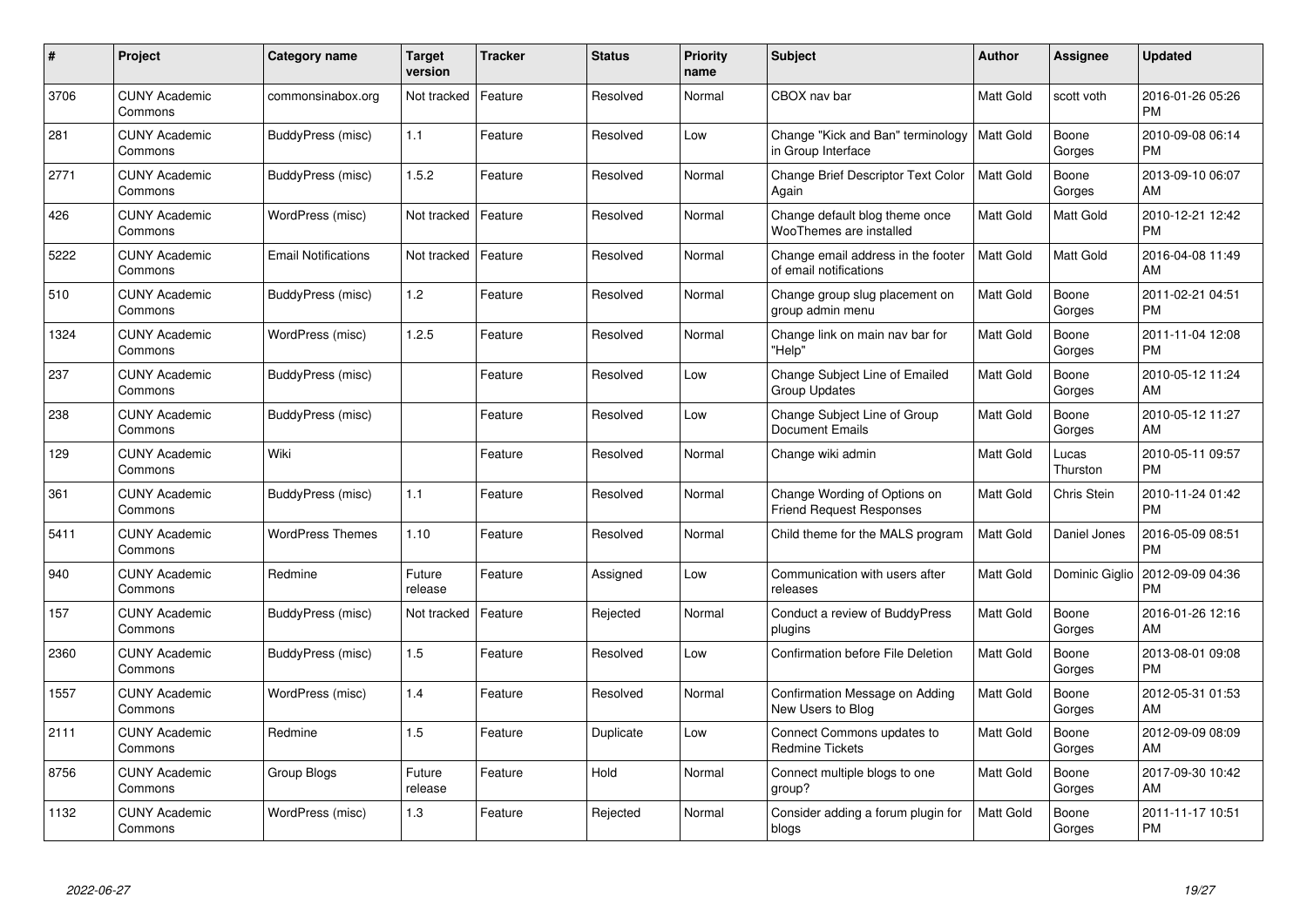| $\pmb{\#}$ | Project                         | Category name           | <b>Target</b><br>version | <b>Tracker</b> | <b>Status</b> | <b>Priority</b><br>name | Subject                                                                                        | Author           | Assignee        | <b>Updated</b>                |
|------------|---------------------------------|-------------------------|--------------------------|----------------|---------------|-------------------------|------------------------------------------------------------------------------------------------|------------------|-----------------|-------------------------------|
| 428        | <b>CUNY Academic</b><br>Commons | BuddyPress (misc)       | $1.2$                    | Feature        | Resolved      | Normal                  | Consider adding Log Out button to<br><b>BP Admin Bar</b>                                       | Matt Gold        | Boone<br>Gorges | 2010-12-22 12:12<br><b>PM</b> |
| 120        | <b>CUNY Academic</b><br>Commons | BuddyPress (misc)       | 1.4                      | Feature        | Resolved      | Normal                  | <b>Consider Adding Privacy Options</b><br>Plugin for Profiles                                  | Matt Gold        | Boone<br>Gorges | 2015-11-12 01:02<br>AM        |
| 599        | <b>CUNY Academic</b><br>Commons | BuddyPress (misc)       | Future<br>release        | Feature        | Assigned      | Normal                  | Consider adding rating plugins for<br><b>BuddyPress/BBPress</b>                                | <b>Matt Gold</b> | Boone<br>Gorges | 2011-08-22 06:50<br><b>PM</b> |
| 176        | <b>CUNY Academic</b><br>Commons | Documentation           | Not tracked              | Feature        | Rejected      | Normal                  | Consider adding submenu to Help<br>section                                                     | Matt Gold        | Matt Gold       | 2016-01-26 05:12<br><b>PM</b> |
| 774        | <b>CUNY Academic</b><br>Commons | BuddyPress (misc)       | $1.3$                    | Feature        | Resolved      | Normal                  | Consider Allowing Email to Be Sent   Matt Gold<br><b>Between Unfriended Members</b>            |                  | Boone<br>Gorges | 2011-06-16 04:06<br><b>PM</b> |
| 1215       | <b>CUNY Academic</b><br>Commons | <b>WordPress Themes</b> |                          | Feature        | Rejected      | Normal                  | Consider Buying Viva Themes Pack   Matt Gold                                                   |                  | Matt Gold       | 2016-10-24 11:41<br>AM        |
| 639        | <b>CUNY Academic</b><br>Commons | WordPress (misc)        | 1.1.11                   | Feature        | Resolved      | Low                     | <b>Consider WP Comment Remix</b><br>Plugin                                                     | Matt Gold        | Boone<br>Gorges | 2011-03-17 05:43<br><b>PM</b> |
| 4238       | <b>CUNY Academic</b><br>Commons | Events                  | Future<br>release        | Feature        | Assigned      | Normal                  | Copy Events to Other Groups?                                                                   | Matt Gold        | Boone<br>Gorges | 2015-07-02 10:08<br>AM        |
| 3045       | <b>CUNY Academic</b><br>Commons | <b>Public Portfolio</b> | 1.7                      | Feature        | Resolved      | Normal                  | Create 'clear formatting' button for<br>profile editor                                         | Matt Gold        | Boone<br>Gorges | 2014-10-08 03:53<br><b>PM</b> |
| 2757       | <b>CUNY Academic</b><br>Commons | <b>Group Files</b>      | 1.7                      | Feature        | Resolved      | Normal                  | Create "Download All" Capabilities<br>for Files in a Folder                                    | Matt Gold        | Boone<br>Gorges | 2014-10-14 03:09<br><b>PM</b> |
| 1459       | <b>CUNY Academic</b><br>Commons | WordPress (misc)        | 1.3.1                    | Feature        | Resolved      | Normal                  | Create "no image" option for<br>featured blog posts on featured<br>homepage widget             | Matt Gold        | Boone<br>Gorges | 2011-12-19 11:25<br>AM        |
| 8935       | <b>CUNY Academic</b><br>Commons | <b>Public Portfolio</b> | 1.13                     | Feature        | Resolved      | Normal                  | Create a better-looking null state for   Matt Gold<br>Portfolios without About You<br>sections |                  | Boone<br>Gorges | 2018-03-23 04:37<br>PM        |
| 8837       | <b>CUNY Academic</b><br>Commons |                         | Not tracked              | Feature        | Assigned      | Normal                  | Create a form to request info from<br>people requesting premium themes<br>and plugins          | Matt Gold        | Marilyn Weber   | 2017-11-14 03:35<br><b>PM</b> |
| 1920       | <b>CUNY Academic</b><br>Commons | WordPress (misc)        | Not tracked              | Feature        | Resolved      | Normal                  | Create A Page on the Commons --<br>Landing Page for email                                      | <b>Matt Gold</b> | scott voth      | 2012-06-08 11:02<br><b>PM</b> |
| 504        | <b>CUNY Academic</b><br>Commons | WordPress (misc)        | Not tracked              | Feature        | Resolved      | Normal                  | Create a page on the news blog to<br>highlight stories about the<br>Commons                    | Matt Gold        | scott voth      | 2011-03-14 10:07<br><b>PM</b> |
| 3080       | <b>CUNY Academic</b><br>Commons | Group Files             | Future<br>release        | Feature        | Assigned      | Low                     | Create a system to keep track of file   Matt Gold<br>changes                                   |                  | Boone<br>Gorges | 2014-02-26 10:04<br>PM        |
| 212        | <b>CUNY Academic</b><br>Commons | BuddyPress (misc)       |                          | Feature        | Resolved      | High                    | Create a way for group members to   Matt Gold<br>send out email announcements                  |                  | Boone<br>Gorges | 2010-05-12 10:11<br>AM        |
| 1981       | <b>CUNY Academic</b><br>Commons | WordPress (misc)        |                          | Feature        | Rejected      | Normal                  | Create a WordPress-based<br>alternative to UserVoice                                           | Matt Gold        | Boone<br>Gorges | 2015-11-09 02:50<br>PM        |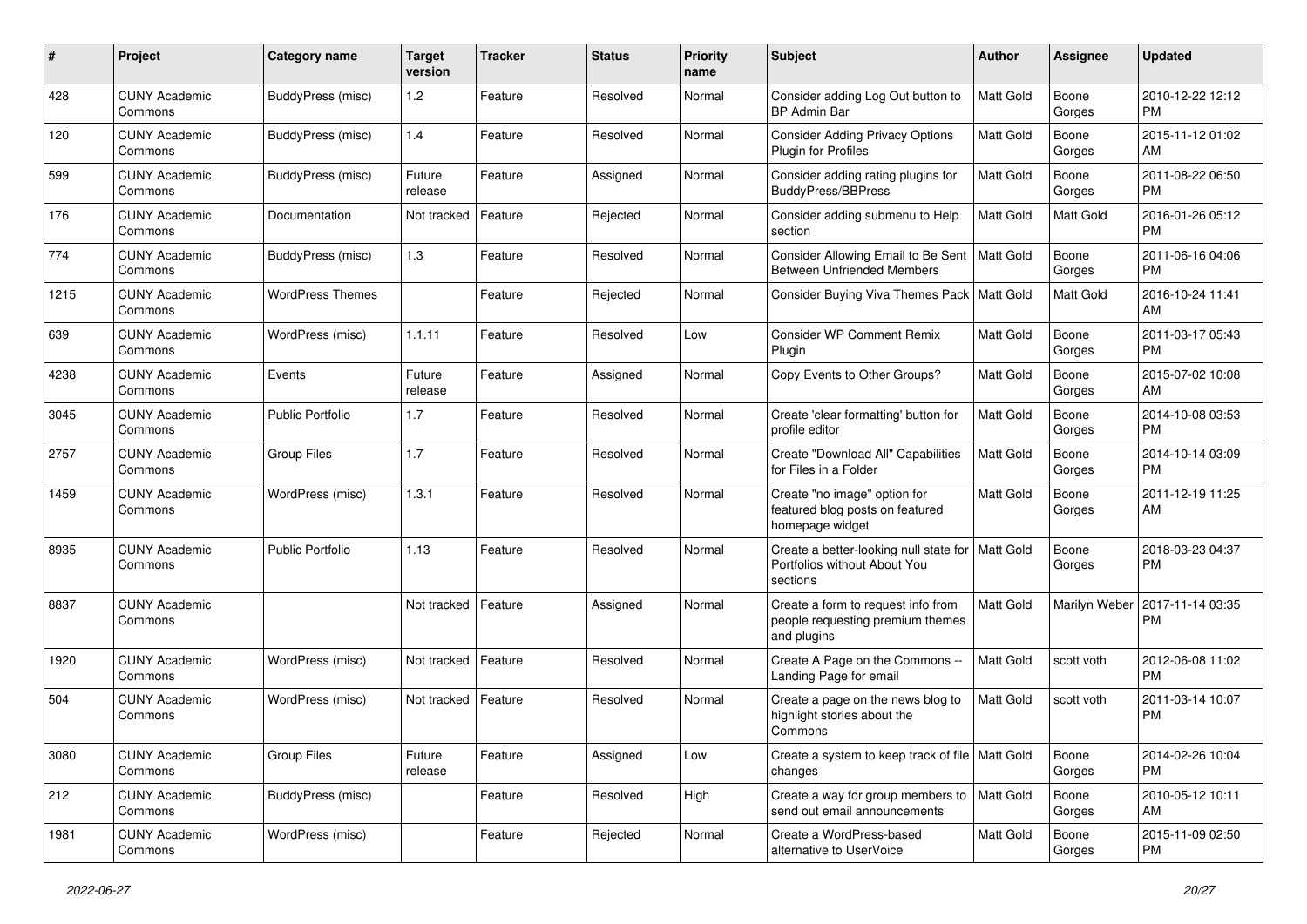| $\pmb{\#}$ | Project                         | <b>Category name</b> | <b>Target</b><br>version | <b>Tracker</b> | <b>Status</b> | <b>Priority</b><br>name | Subject                                                                                      | Author           | Assignee         | <b>Updated</b>                |
|------------|---------------------------------|----------------------|--------------------------|----------------|---------------|-------------------------|----------------------------------------------------------------------------------------------|------------------|------------------|-------------------------------|
| 498        | <b>CUNY Academic</b><br>Commons | BuddyPress (misc)    |                          | Feature        | Duplicate     | Normal                  | Create ability to respond to forum<br>posts by email                                         | Matt Gold        | Boone<br>Gorges  | 2010-12-20 11:34<br>AM        |
| 3657       | <b>CUNY Academic</b><br>Commons | WordPress (misc)     | Not tracked              | Feature        | New           | Normal                  | Create alert for GC email<br>addresses                                                       | <b>Matt Gold</b> | <b>Matt Gold</b> | 2016-04-14 11:29<br><b>PM</b> |
| 5342       | <b>CUNY Academic</b><br>Commons | Registration         | 1.10                     | Feature        | Resolved      | Normal                  | Create auto-emails to people on<br>Unconfirmed list to nudge towards<br>completion           | <b>Matt Gold</b> | Boone<br>Gorges  | 2016-10-31 01:48<br><b>PM</b> |
| 5955       | <b>CUNY Academic</b><br>Commons | Outreach             | Future<br>release        | Feature        | Assigned      | Normal                  | Create auto-newsletter for<br>commons members                                                | Matt Gold        | Luke Waltzer     | 2016-08-30 10:34<br>AM        |
| 330        | <b>CUNY Academic</b><br>Commons | BuddyPress (misc)    | Not tracked              | Feature        | Resolved      | Low                     | Create avatar/gravatar for<br>Commons WP profile page                                        | <b>Matt Gold</b> | Boone<br>Gorges  | 2010-09-10 03:36<br><b>PM</b> |
| 446        | <b>CUNY Academic</b><br>Commons | WordPress (misc)     | 1.8                      | Feature        | Resolved      | Normal                  | Create better account activation<br>error messages                                           | Matt Gold        | Daniel Jones     | 2015-03-05 11:23<br>AM        |
| 75         | <b>CUNY Academic</b><br>Commons | Upgrades             |                          | Feature        | Resolved      | Normal                  | Create buttons for join/login/tour                                                           | Matt Gold        | CIC Michael      | 2009-12-03 04:29<br><b>PM</b> |
| 909        | <b>CUNY Academic</b><br>Commons | BuddyPress (misc)    |                          | Feature        | Duplicate     | Normal                  | Create Calendar Feature for<br>Groups                                                        | Matt Gold        | Boone<br>Gorges  | 2012-07-16 12:38<br><b>PM</b> |
| 1200       | <b>CUNY Academic</b><br>Commons | WordPress (misc)     | Not tracked              | Feature        | Rejected      | Normal                  | Create Changelog for the<br>Commons                                                          | Matt Gold        | Boone<br>Gorges  | 2017-11-15 05:06<br><b>PM</b> |
| 1395       | <b>CUNY Academic</b><br>Commons | WordPress (misc)     | Not tracked              | Feature        | Resolved      | Normal                  | Create Commons Buzz Post about<br>Digital Campus Episode                                     | <b>Matt Gold</b> | scott voth       | 2012-06-08 10:31<br><b>PM</b> |
| 649        | CUNY Academic<br>Commons        | BuddyPress (misc)    | 1.3                      | Feature        | Resolved      | Normal                  | Create Copy All button for<br><b>BuddyPress Docs</b>                                         | Matt Gold        | Boone<br>Gorges  | 2011-09-13 11:59<br>AM        |
| 2090       | <b>CUNY Academic</b><br>Commons | BuddyPress (misc)    |                          | Feature        | Rejected      | Normal                  | Create Course Group Template that   Matt Gold<br>includes notifications of new blog<br>posts |                  | Boone<br>Gorges  | 2012-12-18 10:59<br>AM        |
| 829        | <b>CUNY Academic</b><br>Commons | WordPress (misc)     | Not tracked              | Feature        | Resolved      | Normal                  | Create CUNY Job Postings Blog                                                                | Matt Gold        | scott voth       | 2011-07-04 11:20<br>AM        |
| 2942       | <b>CUNY Academic</b><br>Commons | WordPress (misc)     | Not tracked              | Feature        | Resolved      | Normal                  | Create cuny.is redirect for Digital<br>GC site                                               | <b>Matt Gold</b> | Boone<br>Gorges  | 2013-12-20 08:54<br>AM        |
| 6115       | <b>CUNY Academic</b><br>Commons | Publicity            | Not tracked              | Feature        | Assigned      | Normal                  | create digital signage for GC                                                                | Matt Gold        | scott voth       | 2016-10-11 10:09<br><b>PM</b> |
| 121        | <b>CUNY Academic</b><br>Commons | Upgrades             |                          | Feature        | Resolved      | Normal                  | Create Domain Aliasing for<br>UserVoice Account                                              | Matt Gold        |                  | 2010-03-01 12:34<br>PM        |
| 158        | <b>CUNY Academic</b><br>Commons | WordPress (misc)     |                          | Feature        | Resolved      | High                    | Create Featured Group Widget for<br>Homepage                                                 | <b>Matt Gold</b> | Boone<br>Gorges  | 2010-06-22 06:53<br>PM        |
| 72         | <b>CUNY Academic</b><br>Commons | Upgrades             |                          | Feature        | Resolved      | Low                     | Create Fifth Slide for News Post on<br>New Design and Features                               | Matt Gold        | CIC Michael      | 2009-12-02 08:16<br><b>PM</b> |
| 6584       | <b>CUNY Academic</b><br>Commons | cuny.is              | Not tracked              | Feature        | Resolved      | Normal                  | Create form for requesting cuny.is<br>links                                                  | Matt Gold        | scott voth       | 2018-09-12 02:07<br>PM        |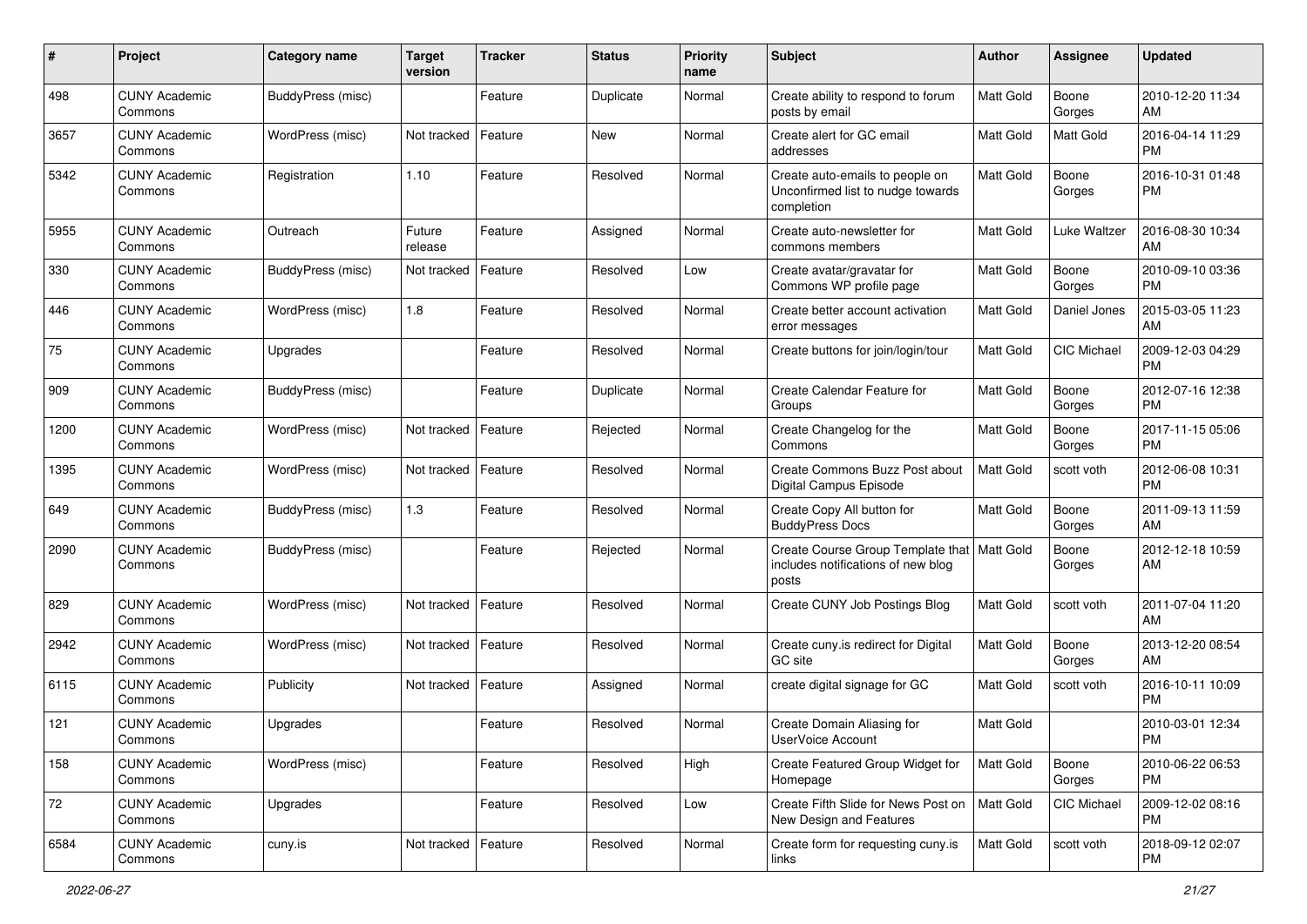| $\#$ | Project                         | <b>Category name</b> | <b>Target</b><br>version | <b>Tracker</b> | <b>Status</b> | <b>Priority</b><br>name | <b>Subject</b>                                                                         | Author    | Assignee             | <b>Updated</b>                |
|------|---------------------------------|----------------------|--------------------------|----------------|---------------|-------------------------|----------------------------------------------------------------------------------------|-----------|----------------------|-------------------------------|
| 593  | <b>CUNY Academic</b><br>Commons | WordPress (misc)     | Future<br>release        | Feature        | Duplicate     | Normal                  | Create intuitive interface for adding<br>site members to subdomain blogs               | Matt Gold | Boone<br>Gorges      | 2011-11-21 07:55<br>AM        |
| 64   | <b>CUNY Academic</b><br>Commons | BuddyPress (misc)    |                          | Feature        | Resolved      | Normal                  | Create links to file attachments in<br>BP Forum Subscription Plugin                    | Matt Gold | Boone<br>Gorges      | 2009-12-10 01:29<br><b>PM</b> |
| 2002 | <b>CUNY Academic</b><br>Commons | WordPress (misc)     | 1.4.6                    | Feature        | Resolved      | Normal                  | Create Livestream video<br>space/channel for the Commons                               | Matt Gold | <b>Michael Smith</b> | 2012-09-30 05:52<br><b>PM</b> |
| 643  | <b>CUNY Academic</b><br>Commons | BuddyPress (misc)    | 1.3                      | Feature        | Resolved      | Normal                  | Create Mechanism to Require<br>People to Fill Out New Identity<br><b>Profile Field</b> | Matt Gold | Boone<br>Gorges      | 2011-10-19 01:50<br><b>PM</b> |
| 365  | CUNY Academic<br>Commons        | WordPress (misc)     | Future<br>release        | Feature        | Assigned      | Normal                  | <b>Create Mouseover Tooltips</b><br>throughout Site                                    | Matt Gold | Chris Stein          | 2015-11-09 06:18<br>PM        |
| 1220 | <b>CUNY Academic</b><br>Commons | BuddyPress (misc)    |                          | Feature        | Duplicate     | Normal                  | Create native WordPress version of<br>UserVoice integrated into the<br>Commons         | Matt Gold | Boone<br>Gorges      | 2012-08-15 01:15<br><b>PM</b> |
| 642  | <b>CUNY Academic</b><br>Commons | BuddyPress (misc)    | Not tracked              | Feature        | Resolved      | Normal                  | Create new BuddyPress Profile<br><b>Field to Designate Role</b>                        | Matt Gold | Matt Gold            | 2011-09-24 03:22<br><b>PM</b> |
| 94   | <b>CUNY Academic</b><br>Commons | Upgrades             |                          | Feature        | Deferred      | Normal                  | Create new favicon                                                                     | Matt Gold | Matt Gold            | 2015-04-01 09:20<br><b>PM</b> |
| 4053 | <b>CUNY Academic</b><br>Commons | Events               | Future<br>release        | Feature        | Assigned      | Normal                  | Create new tab for past events                                                         | Matt Gold | Boone<br>Gorges      | 2015-05-12 02:10<br><b>PM</b> |
| 4648 | <b>CUNY Academic</b><br>Commons | Wiki                 | 1.10                     | Feature        | Duplicate     | Normal                  | Create plan for deprecating the wiki                                                   | Matt Gold | Stephen Real         | 2016-01-06 12:35<br>PM        |
| 1329 | <b>CUNY Academic</b><br>Commons | WordPress (misc)     | 1.3                      | Feature        | Resolved      | Normal                  | Create Plugin to Make it Easier to<br>Add Users to a Blog                              | Matt Gold | Boone<br>Gorges      | 2011-12-15 08:43<br>AM        |
| 313  | <b>CUNY Academic</b><br>Commons | WordPress (misc)     | 1.1                      | Feature        | Resolved      | Normal                  | Create Plugin/Widget for Hero<br>Image Space on Commons<br>Homepage                    | Matt Gold | Ron Rennick          | 2010-10-06 12:41<br><b>PM</b> |
| 648  | <b>CUNY Academic</b><br>Commons | BuddyPress (misc)    | 1.3                      | Feature        | Resolved      | Normal                  | Create Print functionality for<br><b>BuddyPress Docs</b>                               | Matt Gold | Boone<br>Gorges      | 2011-07-19 11:46<br>AM        |
| 34   | <b>CUNY Academic</b><br>Commons | BuddyPress (misc)    |                          | Feature        | Resolved      | Low                     | <b>Create Privacy Settings for Profile</b><br>Data                                     | Matt Gold | Boone<br>Gorges      | 2010-05-11 06:52<br><b>PM</b> |
| 2695 | <b>CUNY Academic</b><br>Commons | WordPress (misc)     | 1.10                     | Feature        | Resolved      | Normal                  | Create Private File Uploads for<br><b>Blogs</b>                                        | Matt Gold | Boone<br>Gorges      | 2016-10-18 09:45<br>AM        |
| 2248 | <b>CUNY Academic</b><br>Commons | BuddyPress (misc)    | 1.4.11                   | Feature        | Resolved      | Low                     | Create Profile link to academia.edu<br>profile                                         | Matt Gold | Dominic Giglio       | 2012-11-21 11:55<br>PM        |
| 288  | <b>CUNY Academic</b><br>Commons | Redmine              |                          | Feature        | Rejected      | Normal                  | Create related ticket feature for<br>Redmine                                           | Matt Gold | Boone<br>Gorges      | 2010-07-27 09:59<br>AM        |
| 629  | <b>CUNY Academic</b><br>Commons | BuddyPress (misc)    | 1.2                      | Feature        | Resolved      | Normal                  | Create Required Profile Field to<br>Define User Status                                 | Matt Gold | Matt Gold            | 2011-03-17 06:34<br><b>PM</b> |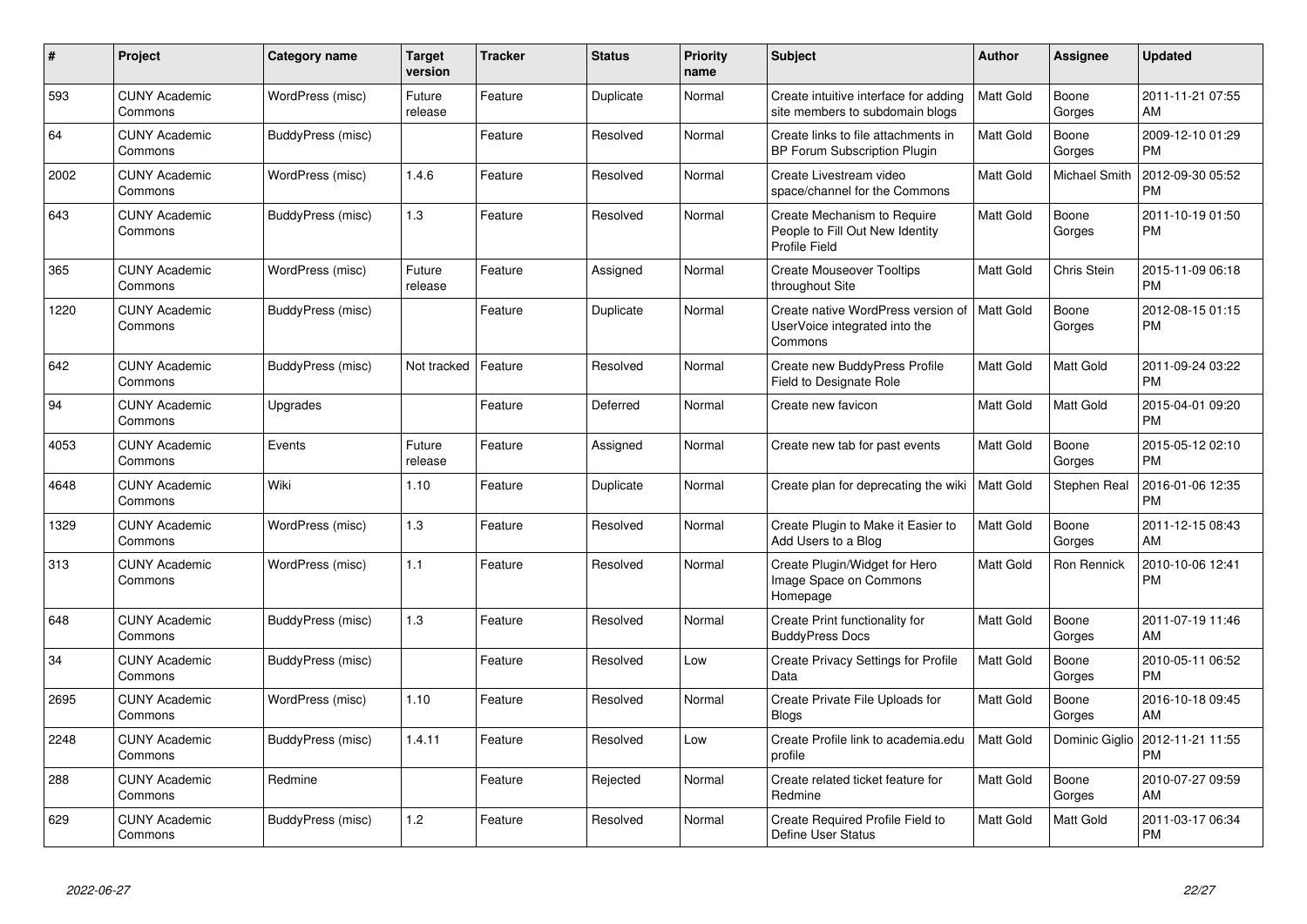| $\#$ | Project                         | Category name           | <b>Target</b><br>version | <b>Tracker</b> | <b>Status</b> | <b>Priority</b><br>name | <b>Subject</b>                                                                                     | <b>Author</b>    | Assignee         | <b>Updated</b>                |
|------|---------------------------------|-------------------------|--------------------------|----------------|---------------|-------------------------|----------------------------------------------------------------------------------------------------|------------------|------------------|-------------------------------|
| 5231 | <b>CUNY Academic</b><br>Commons | Registration            | 1.9.8                    | Feature        | Resolved      | Normal                  | Create role that allows community<br>facilitators to access the<br>Unconfirmed tool                | Matt Gold        | Boone<br>Gorges  | 2016-02-19 01:31<br>AM        |
| 1641 | <b>CUNY Academic</b><br>Commons | WordPress (misc)        | 1.3.7                    | Feature        | Resolved      | Urgent                  | Create shortcode to embed fora.tv<br>videos                                                        | Matt Gold        | Boone<br>Gorges  | 2012-02-21 05:22<br><b>PM</b> |
| 122  | <b>CUNY Academic</b><br>Commons | Upgrades                | Not tracked              | Feature        | Rejected      | Normal                  | Create Single Sign on for<br><b>UserVoice</b>                                                      | Matt Gold        | Zach Davis       | 2016-01-26 10:50<br>AM        |
| 502  | <b>CUNY Academic</b><br>Commons | <b>WordPress Themes</b> | 1.14                     | Feature        | Duplicate     | High                    | <b>Create Site Templates</b>                                                                       | Matt Gold        | Chris Stein      | 2018-10-24 12:34<br><b>PM</b> |
| 348  | <b>CUNY Academic</b><br>Commons | BuddyPress (misc)       | 1.2                      | Feature        | Resolved      | Normal                  | Create status marker to show which<br>invited group members have<br>already received group invites | <b>Matt Gold</b> | Boone<br>Gorges  | 2011-03-08 09:08<br><b>PM</b> |
| 1334 | <b>CUNY Academic</b><br>Commons | Analytics               | Future<br>release        | Feature        | Abandoned     | Normal                  | Create Tool To Count Email<br><b>Notifications</b>                                                 | Matt Gold        | Matt Gold        | 2015-11-12 12:56<br>AM        |
| 771  | <b>CUNY Academic</b><br>Commons | WordPress (misc)        | 1.3                      | Feature        | Rejected      | Normal                  | Create Tool to Display Users in<br>Order of ID# in Dashboard                                       | Matt Gold        | Boone<br>Gorges  | 2011-05-24 08:57<br>AM        |
| 287  | <b>CUNY Academic</b><br>Commons | WordPress (misc)        | Future<br>release        | Feature        | Assigned      | Normal                  | Create troubleshooting tool for<br>account sign-up                                                 | Matt Gold        | Boone<br>Gorges  | 2015-11-09 06:17<br><b>PM</b> |
| 6365 | CUNY Academic<br>Commons        | BuddyPress (misc)       | Not tracked              | Feature        | Duplicate     | Normal                  | Create Undergraduate Student<br>status/role on the CAC                                             | Matt Gold        | Boone<br>Gorges  | 2016-10-20 11:38<br>AM        |
| 1098 | <b>CUNY Academic</b><br>Commons | Blogs (BuddyPress)      | 1.6                      | Feature        | Resolved      | Low                     | Create way for people to search<br>through authors on blog listings                                | Matt Gold        | Boone<br>Gorges  | 2014-03-31 07:01<br><b>PM</b> |
| 1386 | <b>CUNY Academic</b><br>Commons | BuddyPress (misc)       | 1.5                      | Feature        | Resolved      | Low                     | Create way to create custom order<br>BP Profile Field checklist items                              | Matt Gold        | Dominic Giglio   | 2012-12-18 10:38<br>AM        |
| 701  | <b>CUNY Academic</b><br>Commons | Wiki                    | Not tracked              | Feature        | Resolved      | Normal                  | Create Wikipedia Page for the<br><b>CUNY Academic Commons</b>                                      | Matt Gold        | scott voth       | 2011-06-05 10:39<br>AM        |
| 2135 | <b>CUNY Academic</b><br>Commons | Group Blogs             | 1.6                      | Feature        | Resolved      | Normal                  | Creating a Blog, Creating a Group                                                                  | Matt Gold        | Chris Stein      | 2014-04-01 11:59<br>AM        |
| 1559 | CUNY Academic<br>Commons        | BuddyPress (misc)       |                          | Feature        | Rejected      | Normal                  | Crop Text Length Field on Featured<br>Homepage Widget Doesn't Work                                 | Matt Gold        | Dominic Giglio   | 2012-07-02 12:10<br><b>PM</b> |
| 3714 | <b>CUNY Academic</b><br>Commons | cuny.is                 | 1.7.7                    | Feature        | Resolved      | Normal                  | cuny.is access                                                                                     | Matt Gold        | Boone<br>Gorges  | 2014-12-22 02:19<br><b>PM</b> |
| 2975 | <b>CUNY Academic</b><br>Commons | WordPress (misc)        | Not tracked              | Feature        | Resolved      | Normal                  | cuny.is shortlink request                                                                          | Matt Gold        | Boone<br>Gorges  | 2014-01-24 12:29<br>AM        |
| 2469 | <b>CUNY Academic</b><br>Commons | BuddyPress (misc)       | Not tracked              | Feature        | Resolved      | Normal                  | cuny.is shortlink request                                                                          | Matt Gold        | Sarah<br>Morgano | 2013-02-21 07:56<br><b>PM</b> |
| 3680 | <b>CUNY Academic</b><br>Commons | commonsinabox.org       | Not tracked              | Feature        | Resolved      | Low                     | Deep Time site on CBOX showcase                                                                    | Matt Gold        | scott voth       | 2014-11-30 04:59<br>PM        |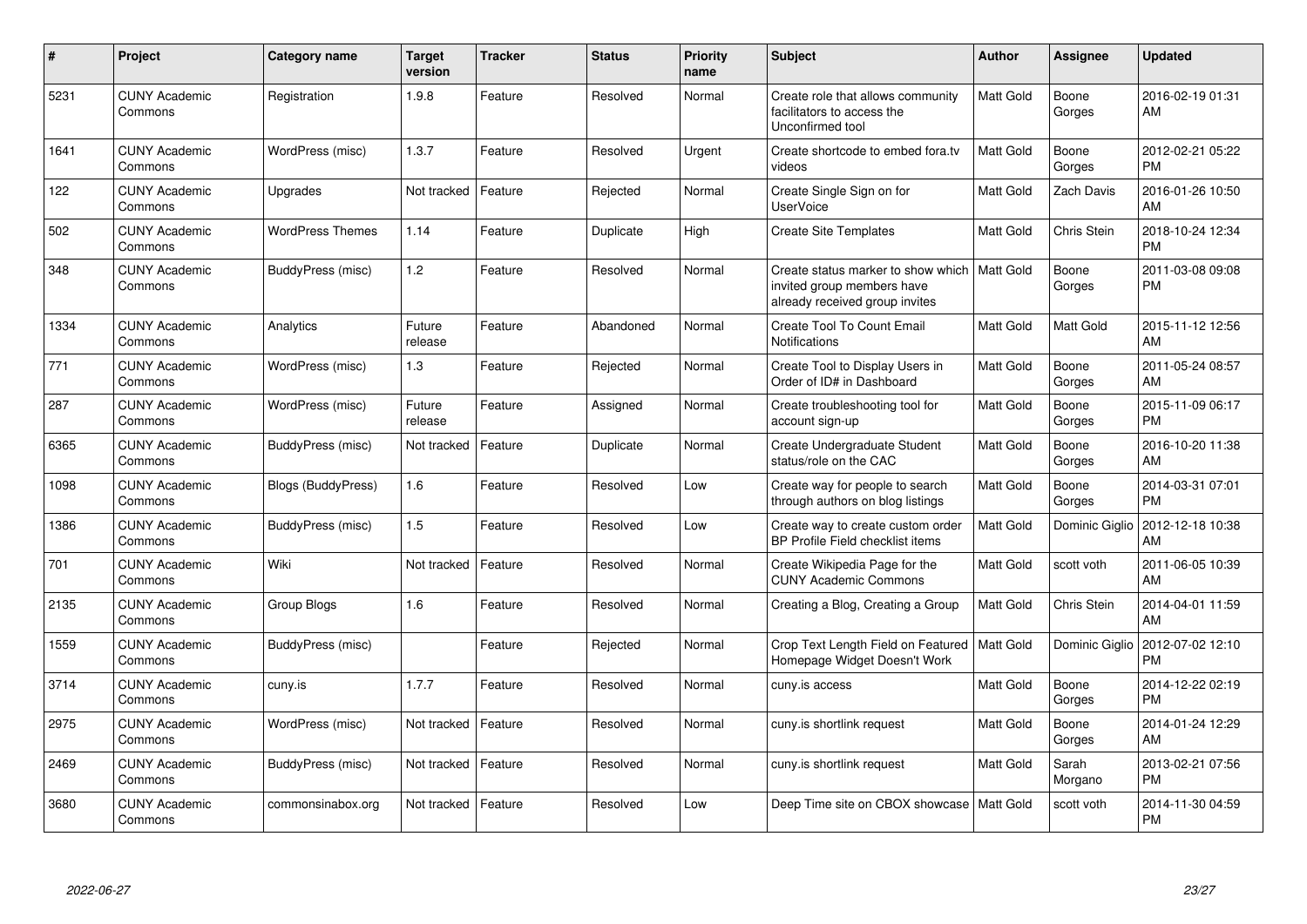| $\#$ | Project                         | <b>Category name</b>       | <b>Target</b><br>version | <b>Tracker</b> | <b>Status</b> | <b>Priority</b><br>name | <b>Subject</b>                                                                | <b>Author</b> | Assignee           | <b>Updated</b>                |
|------|---------------------------------|----------------------------|--------------------------|----------------|---------------|-------------------------|-------------------------------------------------------------------------------|---------------|--------------------|-------------------------------|
| 333  | <b>CUNY Academic</b><br>Commons | <b>Email Notifications</b> | Future<br>release        | Feature        | Assigned      | Low                     | Delay Forum Notification Email<br>Delivery Until After Editing Period<br>Ends | Matt Gold     | Raymond Hoh        | 2015-11-09 06:01<br><b>PM</b> |
| 3118 | <b>CUNY Academic</b><br>Commons | Registration               | Not tracked              | Feature        | Resolved      | Normal                  | Delete user account                                                           | Matt Gold     | Matt Gold          | 2014-03-19 10:36<br>AM        |
| 1411 | <b>CUNY Academic</b><br>Commons | BuddyPress (misc)          | 1.3.17                   | Feature        | Resolved      | Low                     | Deleting Docs                                                                 | Matt Gold     | Boone<br>Gorges    | 2012-07-02 12:43<br><b>PM</b> |
| 557  | <b>CUNY Academic</b><br>Commons | BuddyPress (misc)          | 1.3                      | Feature        | Rejected      | Normal                  | Denied Size and Extension Alerts<br>on Forum posts                            | Matt Gold     | Boone<br>Gorges    | 2011-06-17 02:58<br><b>PM</b> |
| 2670 | <b>CUNY Academic</b><br>Commons | <b>Public Portfolio</b>    |                          | Feature        | Duplicate     | Normal                  | Design review of our new profile<br>header                                    | Matt Gold     | Matt Gold          | 2016-10-13 12:46<br><b>PM</b> |
| 749  | <b>CUNY Academic</b><br>Commons | WordPress (misc)           |                          | Feature        | Resolved      | Normal                  | Dev Blog Mention                                                              | Matt Gold     | scott voth         | 2011-05-12 09:41<br><b>PM</b> |
| 275  | <b>CUNY Academic</b><br>Commons | <b>WordPress Plugins</b>   |                          | Feature        | Deferred      | Normal                  | Develop Document Repository<br><b>Plugin for Wordpress</b>                    | Matt Gold     | Boone<br>Gorges    | 2015-04-01 09:27<br><b>PM</b> |
| 36   | <b>CUNY Academic</b><br>Commons | BuddyPress (misc)          | 1.1                      | Feature        | Resolved      | Normal                  | Digest Version of Group Forums<br><b>Notification Plugin</b>                  | Matt Gold     | Boone<br>Gorges    | 2010-09-26 11:10<br>AM        |
| 1827 | <b>CUNY Academic</b><br>Commons | WordPress (misc)           | Not tracked              | Feature        | Resolved      | Normal                  | Domain mapping request                                                        | Matt Gold     |                    | 2012-04-16 01:20<br><b>PM</b> |
| 497  | <b>CUNY Academic</b><br>Commons | <b>WordPress Plugins</b>   | Future<br>release        | Feature        | Assigned      | Normal                  | Drag and Drop Ordering on Gallery<br>Post Plugin                              | Matt Gold     | Ron Rennick        | 2015-11-09 06:18<br><b>PM</b> |
| 489  | <b>CUNY Academic</b><br>Commons | WordPress (misc)           | 1.1.4                    | Feature        | Resolved      | Normal                  | Drag and Drop Ordering on Gallery<br>Post Plugin                              | Matt Gold     | Ron Rennick        | 2010-12-18 08:13<br><b>PM</b> |
| 3662 | <b>CUNY Academic</b><br>Commons | <b>SEO</b>                 | Future<br>release        | Feature        | Assigned      | Normal                  | Duplicate Content/SEO/Google<br>issues                                        | Matt Gold     | Raymond Hoh        | 2015-04-13 04:37<br><b>PM</b> |
| 425  | <b>CUNY Academic</b><br>Commons | WordPress (misc)           | 1.2                      | Feature        | Resolved      | Normal                  | Edit "Not Found" text on new blogs                                            | Matt Gold     | Raymond Hoh        | 2011-04-26 08:16<br>AM        |
| 97   | <b>CUNY Academic</b><br>Commons | Upgrades                   |                          | Feature        | Resolved      | Normal                  | Edit<br>bp_get_create_blog_link_custom                                        | Matt Gold     | <b>CIC Michael</b> | 2009-12-03 02:32<br><b>PM</b> |
| 331  | <b>CUNY Academic</b><br>Commons | WordPress (misc)           | 1.1                      | Feature        | Resolved      | Normal                  | Edit confirmation page after user<br>sign up.                                 | Matt Gold     | Chris Stein        | 2010-11-03 11:50<br>AM        |
| 286  | <b>CUNY Academic</b><br>Commons | WordPress (misc)           | 1.1                      | Feature        | Resolved      | Normal                  | Edit content of account activation<br>email                                   | Matt Gold     | Boone<br>Gorges    | 2010-12-06 02:03<br><b>PM</b> |
| 2272 | <b>CUNY Academic</b><br>Commons | commonsinabox.org          | Not tracked              | Feature        | Rejected      | Normal                  | Edit inline help on<br>commonsinabox.org                                      | Matt Gold     | Chris Stein        | 2017-11-15 05:26<br>PM        |
| 8929 | <b>CUNY Academic</b><br>Commons | Groups (misc)              | 1.13                     | Feature        | Resolved      | Normal                  | Editing group forum email address                                             | Matt Gold     | Raymond Hoh        | 2018-05-07 12:44<br>PM        |
| 68   | <b>CUNY Academic</b><br>Commons |                            |                          | Feature        | Resolved      | Normal                  | <b>Email Addresses for the Commons</b>                                        | Matt Gold     |                    | 2010-03-01 12:18<br><b>PM</b> |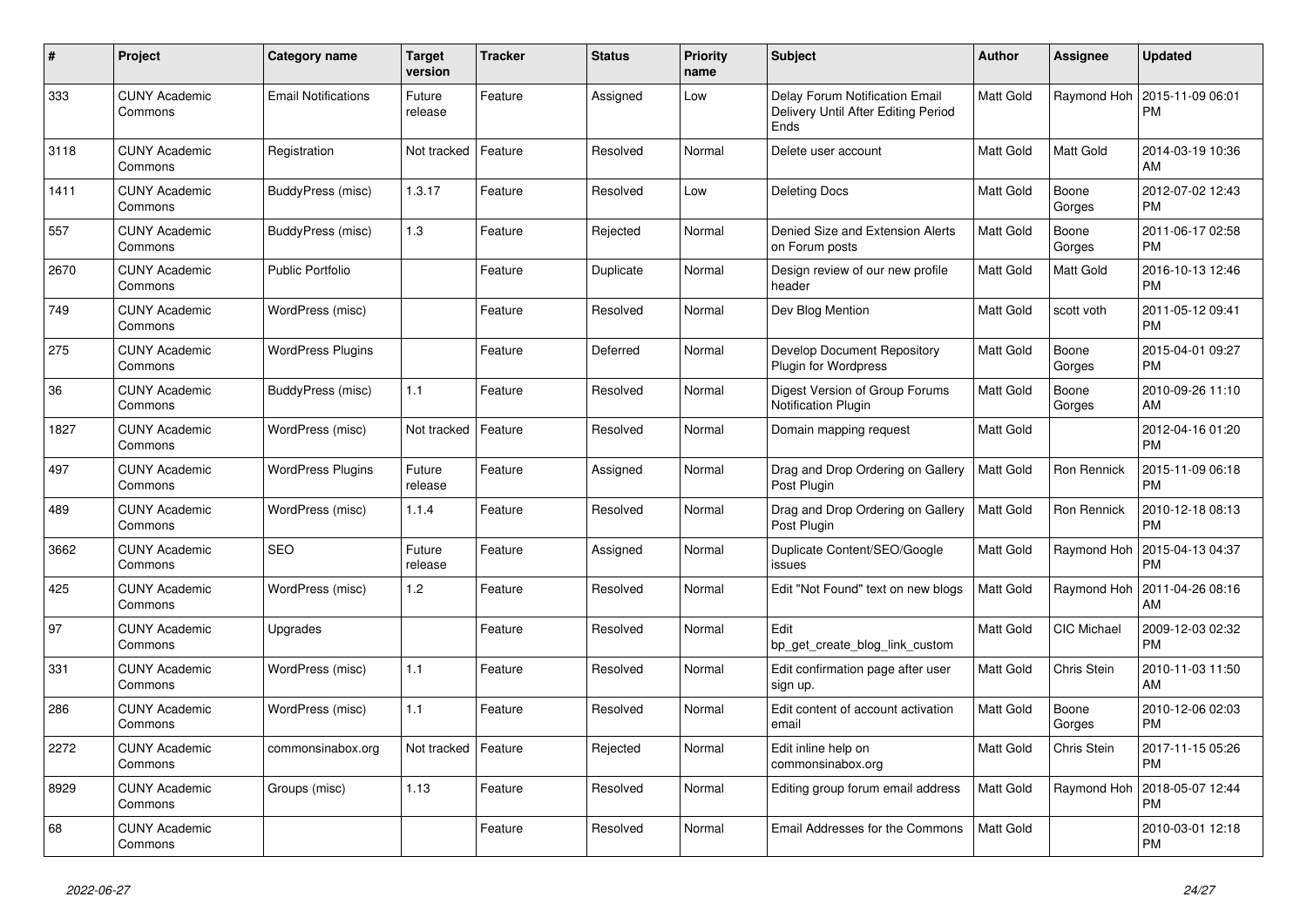| #     | <b>Project</b>                  | <b>Category name</b>       | <b>Target</b><br>version | <b>Tracker</b> | <b>Status</b> | <b>Priority</b><br>name | <b>Subject</b>                                                     | <b>Author</b>    | Assignee            | <b>Updated</b>                |
|-------|---------------------------------|----------------------------|--------------------------|----------------|---------------|-------------------------|--------------------------------------------------------------------|------------------|---------------------|-------------------------------|
| 12505 | <b>CUNY Academic</b><br>Commons | <b>Email Notifications</b> | 1.16.8                   | Feature        | Resolved      | Normal                  | Email subject lines                                                | Matt Gold        | Luke Waltzer        | 2020-03-24 11:43<br>AM        |
| 564   | <b>CUNY Academic</b><br>Commons | WordPress (misc)           | 1.1.10                   | Feature        | Rejected      | Normal                  | <b>Email Subscription Plugin for</b><br>WordPress blogs            | Matt Gold        | Boone<br>Gorges     | 2011-02-18 12:04<br>AM        |
| 332   | <b>CUNY Academic</b><br>Commons | BuddyPress (misc)          | 1.0.3                    | Feature        | Resolved      | Low                     | <b>Embed Links in Forum Notification</b><br>Posts                  | Matt Gold        | Boone<br>Gorges     | 2010-09-14 09:34<br>AM        |
| 861   | <b>CUNY Academic</b><br>Commons | WordPress (misc)           | Not tracked              | Feature        | Rejected      | Normal                  | Embed Wikipedia Page in About<br>Page                              | Matt Gold        | Matt Gold           | 2016-02-23 06:00<br><b>PM</b> |
| 1256  | <b>CUNY Academic</b><br>Commons | BuddyPress (misc)          | 1.3                      | Feature        | Resolved      | Normal                  | Enable BP Docs by default on<br>Commons groups                     | Matt Gold        | Boone<br>Gorges     | 2011-11-15 02:27<br><b>PM</b> |
| 5879  | <b>CUNY Academic</b><br>Commons | Group Forums               | 1.10                     | Feature        | Resolved      | Normal                  | Enable Group Forums By Default                                     | Matt Gold        | Boone<br>Gorges     | 2016-08-11 10:40<br><b>PM</b> |
| 169   | <b>CUNY Academic</b><br>Commons | WordPress (misc)           |                          | Feature        | Duplicate     | Normal                  | Enable Plugins to Be Activated on a   Matt Gold<br>Selective Basis |                  | Boone<br>Gorges     | 2010-08-26 02:47<br><b>PM</b> |
| 2282  | <b>CUNY Academic</b><br>Commons | commonsinabox.org          | Not tracked              | Feature        | Resolved      | Normal                  | Enable RBE on commonsinbox.org                                     | Matt Gold        | Raymond Hoh         | 2013-01-10 11:44<br>AM        |
| 2736  | <b>CUNY Academic</b><br>Commons | <b>Public Portfolio</b>    | 1.6                      | Feature        | Resolved      | Normal                  | Enable Rich Text for Profile Fields                                | <b>Matt Gold</b> | Boone<br>Gorges     | 2014-02-20 07:52<br><b>PM</b> |
| 2203  | <b>CUNY Academic</b><br>Commons | WordPress (misc)           | 1.4.9                    | Feature        | Resolved      | Normal                  | Enable uploading of sav files                                      | Matt Gold        | Boone<br>Gorges     | 2012-11-03 04:37<br><b>PM</b> |
| 3520  | <b>CUNY Academic</b><br>Commons | Security                   | 1.7.3                    | Feature        | Resolved      | Normal                  | Encourage or Require CAPTCHA<br>on forms?                          | Matt Gold        | Daniel Jones        | 2014-11-06 03:40<br><b>PM</b> |
| 2478  | <b>CUNY Academic</b><br>Commons | WordPress (misc)           | 1.4.21                   | Feature        | Resolved      | Normal                  | Ensure that sitewide footer is<br>responsive                       | Matt Gold        | Chris Stein         | 2013-03-01 04:17<br><b>PM</b> |
| 8406  | NYCDH Community Site            |                            |                          | Feature        | Resolved      | Normal                  | Error message for WP-Cerber<br>lockouts                            | Matt Gold        | Raymond Hoh         | 2018-02-22 09:26<br>AM        |
| 5696  | <b>CUNY Academic</b><br>Commons | Events                     | Future<br>release        | Feature        | Assigned      | Normal                  | Events Calendar - display options<br>calendar aggregation          | Matt Gold        | Boone<br>Gorges     | 2016-10-13 11:44<br>AM        |
| 4082  | <b>CUNY Academic</b><br>Commons | Events                     | 1.10                     | Feature        | Resolved      | Normal                  | Events Calendar: Expose sitewide<br>events listings                | Matt Gold        | Samantha<br>Raddatz | 2016-10-13 03:58<br><b>PM</b> |
| 1477  | <b>CUNY Academic</b><br>Commons | WordPress (misc)           | 1.3.3                    | Feature        | Resolved      | Normal                  | Expand recent blog post listing on<br>homepage                     | <b>Matt Gold</b> | Boone<br>Gorges     | 2012-01-10 06:09<br><b>PM</b> |
| 5581  | <b>CUNY Academic</b><br>Commons | Analytics                  | Future<br>release        | Feature        | Assigned      | Normal                  | Explore alternatives to Google<br>Analytics                        | Matt Gold        | Valerie<br>Townsend | 2020-04-17 03:12<br><b>PM</b> |
| 500   | <b>CUNY Academic</b><br>Commons | BuddyPress (misc)          | Future<br>release        | Feature        | Assigned      | Normal                  | <b>Export Group Data</b>                                           | Matt Gold        | Boone<br>Gorges     | 2010-12-19 12:09<br><b>PM</b> |
| 1106  | <b>CUNY Academic</b><br>Commons | WordPress (misc)           | 1.3                      | Feature        | Resolved      | Normal                  | <b>Extended Super Admins</b>                                       | Matt Gold        | Boone<br>Gorges     | 2011-11-15 02:06<br>PM        |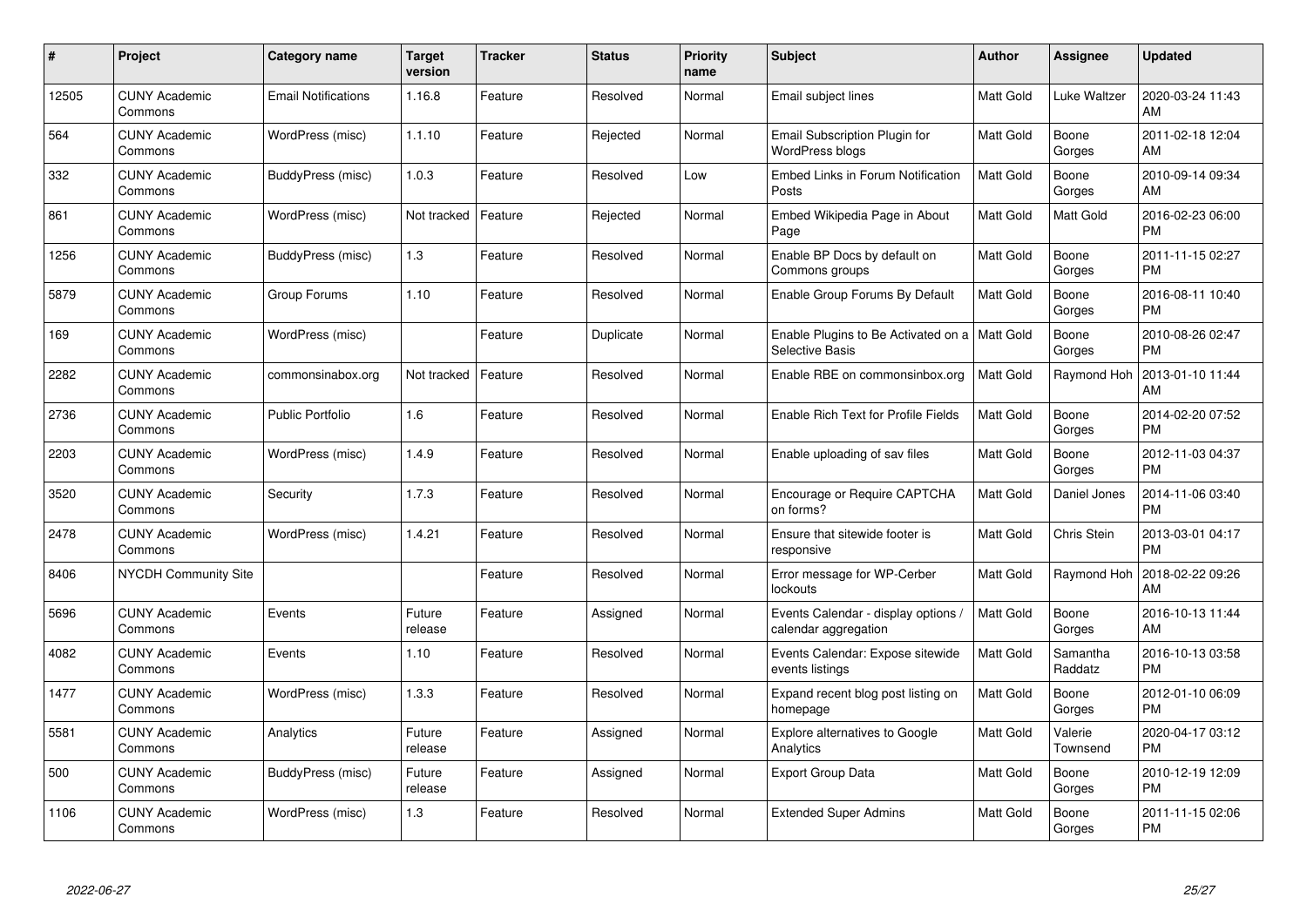| $\#$  | Project                         | Category name              | <b>Target</b><br>version | <b>Tracker</b> | <b>Status</b>        | <b>Priority</b><br>name | <b>Subject</b>                                                     | <b>Author</b>    | Assignee            | <b>Updated</b>                       |
|-------|---------------------------------|----------------------------|--------------------------|----------------|----------------------|-------------------------|--------------------------------------------------------------------|------------------|---------------------|--------------------------------------|
| 2563  | <b>CUNY Academic</b><br>Commons | My Commons                 | 1.7                      | Feature        | Resolved             | Normal                  | <b>Favorite Follow Blogs</b>                                       | Matt Gold        |                     | Raymond Hoh   2014-10-09 10:49<br>AM |
| 2285  | <b>CUNY Academic</b><br>Commons | commonsinabox.org          | Not tracked              | Feature        | Rejected             | Normal                  | Feature Community/Group Forums<br>on commonsinabox.org homepage?   | Matt Gold        | Chris Stein         | 2017-11-15 05:24<br><b>PM</b>        |
| 304   | <b>CUNY Academic</b><br>Commons |                            | Not tracked              | Feature        | Rejected             | Normal                  | Feature Roadmap                                                    | <b>Matt Gold</b> | Boone<br>Gorges     | 2010-08-30 04:38<br><b>PM</b>        |
| 412   | CUNY Academic<br>Commons        | <b>WordPress Themes</b>    | Future<br>release        | Feature        | Assigned             | Normal                  | <b>Featured Themes</b>                                             | Matt Gold        | Dominic Giglio      | 2015-01-05 08:44<br><b>PM</b>        |
| 747   | <b>CUNY Academic</b><br>Commons | WordPress (misc)           | 1.2.3                    | Feature        | Resolved             | Normal                  | Find rich-stats plugin for WordPress   Matt Gold                   |                  | Boone<br>Gorges     | 2011-06-02 09:19<br>AM               |
| 6426  | <b>CUNY Academic</b><br>Commons | Spam/Spam<br>Prevention    | Future<br>release        | Feature        | Assigned             | Normal                  | Force captcha on all comments?                                     | Matt Gold        | Tahir Butt          | 2016-10-24 02:06<br><b>PM</b>        |
| 3672  | <b>CUNY Academic</b><br>Commons | <b>WordPress Plugins</b>   | 1.7.4                    | Feature        | Resolved             | Normal                  | Force captcha on existing contact<br>forms                         | Matt Gold        | Boone<br>Gorges     | 2014-11-21 12:20<br><b>PM</b>        |
| 595   | <b>CUNY Academic</b><br>Commons | Upgrades                   | 1.2                      | Feature        | Resolved             | Normal                  | Formalize Browser/OS Testing<br>procedures                         | Matt Gold        | Boone<br>Gorges     | 2011-04-20 06:40<br><b>PM</b>        |
| 15646 | <b>CUNY Academic</b><br>Commons | Group Forums               |                          | Feature        | Duplicate            | Normal                  | Forum improvements                                                 | Matt Gold        | Boone<br>Gorges     | 2022-04-08 02:21<br><b>PM</b>        |
| 1615  | <b>CUNY Academic</b><br>Commons | BuddyPress (misc)          |                          | Feature        | Duplicate            | Low                     | Forum search                                                       | Matt Gold        | Boone<br>Gorges     | 2012-02-04 10:22<br>AM               |
| 310   | <b>CUNY Academic</b><br>Commons | BuddyPress (misc)          | Future<br>release        | Feature        | Assigned             | Low                     | <b>Friend Request Email</b>                                        | Matt Gold        | Samantha<br>Raddatz | 2015-11-09 05:08<br><b>PM</b>        |
| 598   | <b>CUNY Academic</b><br>Commons | Wiki                       | Not tracked              | Feature        | Rejected             | Normal                  | Get wiki redesign info to CIC                                      | Matt Gold        | Matt Gold           | 2016-01-26 10:54<br>AM               |
| 1939  | <b>CUNY Academic</b><br>Commons | WordPress (misc)           | Not tracked              | Feature        | Resolved             | Low                     | <b>Give Community Facilitators</b><br>Access to Image Credits Page | Matt Gold        | Boone<br>Gorges     | 2012-11-01 11:33<br><b>PM</b>        |
| 50    | <b>CUNY Academic</b><br>Commons | BuddyPress (misc)          |                          | Feature        | Resolved             | Low                     | Give Group Moderators Additional<br>Privileges                     | Matt Gold        | Boone<br>Gorges     | 2009-12-08 02:23<br>РM               |
| 15675 | CUNY Academic<br>Commons        | <b>Email Notifications</b> | Not tracked              | Feature        | Resolved             | Normal                  | Group Email Subject line edit                                      | Matt Gold        | Raymond Hoh         | 2022-03-19 05:08<br><b>PM</b>        |
| 1544  | <b>CUNY Academic</b><br>Commons | Groups (misc)              | Future<br>release        | Feature        | Reporter<br>Feedback | Normal                  | Group Filtering and Sorting                                        | <b>Matt Gold</b> | Chris Stein         | 2019-03-01 02:25<br><b>PM</b>        |
| 8670  | <b>CUNY Academic</b><br>Commons | <b>Email Notifications</b> | 1.11.15                  | Feature        | Resolved             | Normal                  | <b>Group Forum Notifications</b>                                   | Matt Gold        | Raymond Hoh         | 2017-10-03 02:38<br><b>PM</b>        |
| 3941  | <b>CUNY Academic</b><br>Commons | <b>Email Notifications</b> | 1.8.1                    | Feature        | Resolved             | Normal                  | Group forums -- Edited comment<br>notifications                    | Matt Gold        | Daniel Jones        | 2015-05-11 04:08<br><b>PM</b>        |
| 253   | CUNY Academic<br>Commons        | Groups (misc)              | Future<br>release        | Feature        | Duplicate            | Low                     | Group Keywords, Taxonomies, and<br><b>Suggestion Systems</b>       | <b>Matt Gold</b> | Boone<br>Gorges     | 2015-11-09 05:04<br>PM               |